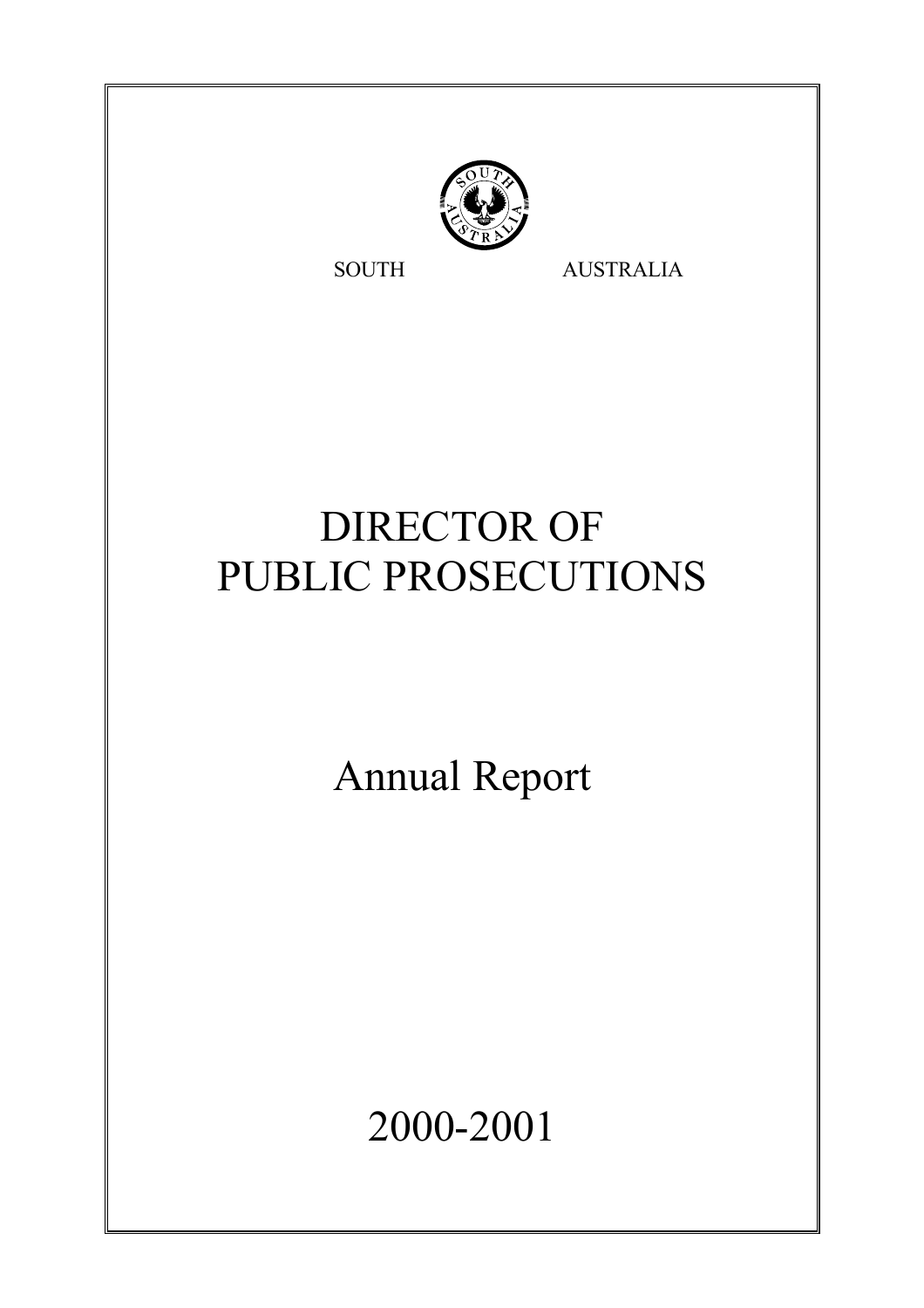# **N CONTENTS N**

| 1 | ≺       |                                                                |
|---|---------|----------------------------------------------------------------|
|   | ≺       |                                                                |
|   |         |                                                                |
|   |         |                                                                |
|   |         |                                                                |
|   |         |                                                                |
|   |         |                                                                |
|   |         |                                                                |
|   |         |                                                                |
|   |         |                                                                |
| 3 | ≺       |                                                                |
|   |         |                                                                |
|   |         |                                                                |
|   |         |                                                                |
|   |         |                                                                |
|   |         |                                                                |
|   |         |                                                                |
|   |         |                                                                |
|   |         |                                                                |
|   |         |                                                                |
|   |         |                                                                |
|   |         |                                                                |
|   | ≺       |                                                                |
|   |         |                                                                |
|   |         |                                                                |
|   |         | <b>Executive Employment and Human Resource Reporting</b>       |
|   |         |                                                                |
|   |         |                                                                |
|   |         |                                                                |
|   |         |                                                                |
|   |         |                                                                |
|   | $\prec$ | <b>GLOSSARY OF TERMS USED IN STATISTICAL TABLES AND CHARTS</b> |
|   | $\prec$ | <b>APPENDICES</b>                                              |
|   |         |                                                                |
|   |         | $A$ :                                                          |
|   |         | B:<br>$\mathbf{C}$ :                                           |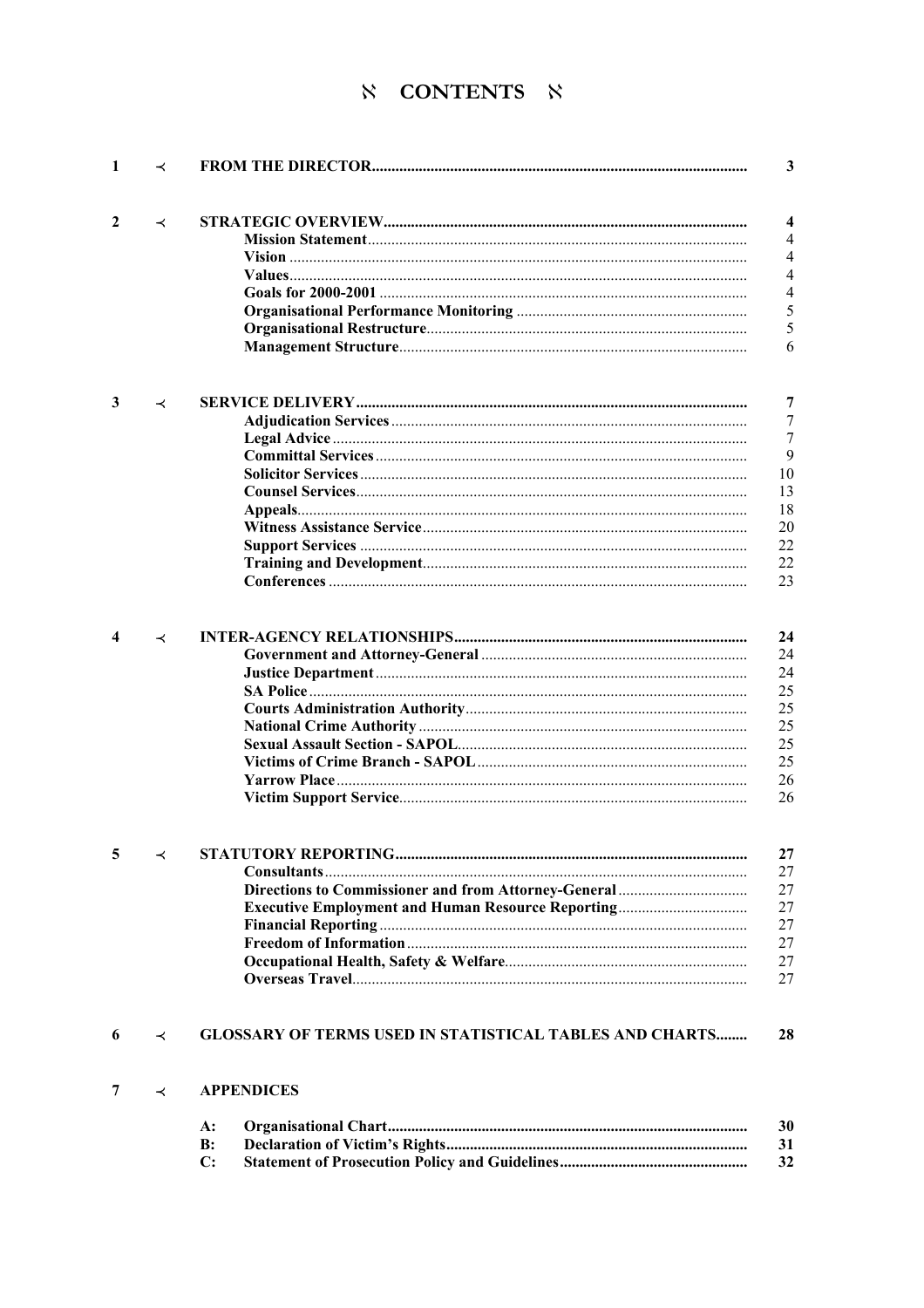# **FROM THE DIRECTOR**

A new millennium has begun but the challenges for the criminal justice system and this Office remain much the same as they have for the last decade. I am pleased to report the Office of the Director of Public Prosecutions (the 'ODPP') has performed extremely well in the last year in responding to the demands of courts, police, victims and the community. This has been due as ever to the professionalism and dedication of the office staff but there has also been a significant improvement in the development of structures and policies under the guidance of General Manager Rosemary Markotic. The restructure of the office and an influx of talented young legal staff have ensured that the day to day operation of the ODPP has been responsive and efficient. Again the support of the Attorney-General's Department has been excellent, particularly in the areas of corporate services, human resources and policy. My relationship with the Attorney-General, the Honourable K Trevor Griffin MLC, was cordial and supportive as has been the case for our respective terms. We wish him well on his retirement at the next election. In particular he has been very supportive in several long cases conducted during the year which were not funded by legal aid as the cap had been exceeded. These trials could not have proceeded without government assistance, but there is a real danger that an expectation will be created that the government will always step in when legal aid is not forthcoming. This is not and cannot be the case. This Office has no role in such funding other than to ensure such cases are prosecuted efficiently and expeditiously but a similar responsibility rests with the legal profession to ensure public funds are not expended needlessly on fanciful defences or hopeless challenges to prosecution evidence. Such exercises would not be undertaken by a prudent self-funded litigant so restrictions on defence counsel to advise and act in similar prudent fashion, do not constitute an infringement of an accused's rights.

The murder trial of Karger was one such trial. The trial ran over seven months with some 118 sitting days. The defence involved a challenge to DNA evidence which was an important part of the prosecution case. The challenge involved calling interstate and overseas experts and accordingly became an extremely expensive and ultimately fruitless exercise. My concerns are not to limit defences but rather that the trial was needlessly prolonged identifying issues which could have been avoided by the defence disclosing expert reports as each party is required to do in the civil jurisdiction. The proposed legal representation legislation should go some way to addressing the problem of the unfunded unrepresented accused. In the meantime we need to work towards a system which delivers the most efficient and economical trial process without detracting from the rights of the accused or affecting the fairness of a trial. This may require some concessions from defence such as the disclosure of expert reports but will always require the prosecution to act with scrupulous fairness particularly in fulfilling disclosure obligations.

During the year I represented the Office at the International Association of Prosecutors (IAP) Conference in Capetown, South Africa in September 2000 and also at the Heads of Prosecuting Agencies Conference (HOPAC) in Edinburgh, Scotland in May 2001. Both conferences demonstrated the remarkable commonality of problems and challenges faced by prosecuting authorities in all jurisdictions and provided valuable insight into best practice solutions. They also provided a unique opportunity to network with offices around the world which is becoming a necessity with the globalisation of crime.

I would like to express my appreciation and gratitude to everyone I have worked with over the last year. In particular I would like to thank the Attorney-General, Trevor Griffin, my executive group, Associate Director Wendy Abraham QC, Managing Solicitor Pauline Barnett, Managing Prosecutor Trish Kelly and General Manager Rosemary Markotic as well as all the staff of the ODPP who have performed extremely well in the face of ever increasing pressures, with a special mention in this regard for the Witness Assistance Service under Manager, Filomena Merlino. The people of South Australia can be justifiably proud of the work done by this Office. Finally to my Executive Assistant Jackie Wake, many thanks for her tireless support without which I could not function.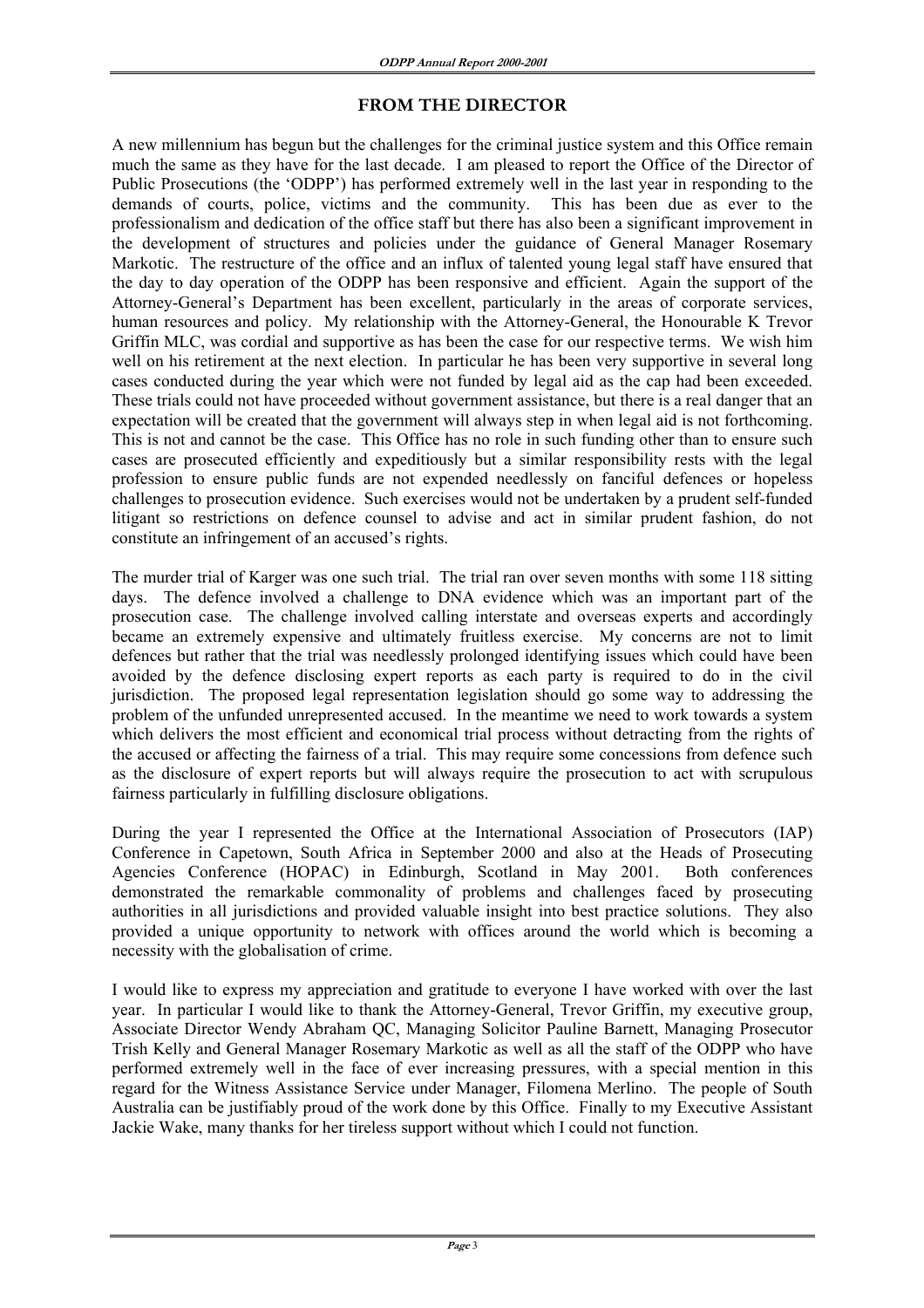# **STRATEGIC OVERVIEW**

# *Mission Statement*

To provide the people of South Australia with an independent and effective criminal prosecution service which is timely, efficient and just.

# *Vision*

The Director and staff are committed to providing a criminal prosecution service which:

- applies the highest ethical and professional standards instituting, and where necessary terminating, proceedings without fear or favour in order to provide public confidence in the administration of justice within South Australia;
- is recognised for its independence, professionalism and standards of excellence;
- $\sim$  endeavours to deal with victims of crime with sensitivity and respects their special needs; and
- strives for excellence, efficiency and effective communication in its work with police, the courts and other entities within the criminal justice system.

# *Values*

The values that shape the work of the Office are:

- the highest standard of ethical and professional conduct, objectivity, honesty and sensitivity;
- full public accountability for the quality of service provided by the Office and for the administration of public funds;
- a commitment to excellence by regular review and continuous improvement of its performance;
- a commitment to the promotion of competence and professionalism in staff through training and continuous staff development; and
- sensitivity to and understanding of the needs of victims and witnesses.

# *Goals for 2000-2001*

Through 2000-2001, the goals of the Office continued to be:

- To ensure the timely and just resolution of criminal cases and to contribute to improving the operation of the criminal justice system by:
	- a) ensuring that the Office and the police work co-operatively in the effective collection, processing and presentation of evidence to courts;
	- b) recognising the special needs of victims of crime and ensuring that victims are well informed about the prosecution process; and
	- c) ensuring that Crown witnesses are well informed about the prosecution process and to minimise any inconvenience occasioned by their appearance in court.
- To ensure that the Office acts in an independent manner that maintains the confidence of the people of South Australia in its prosecution service;
- To further develop management systems that facilitate efficient and effective operations of the functions of the Office.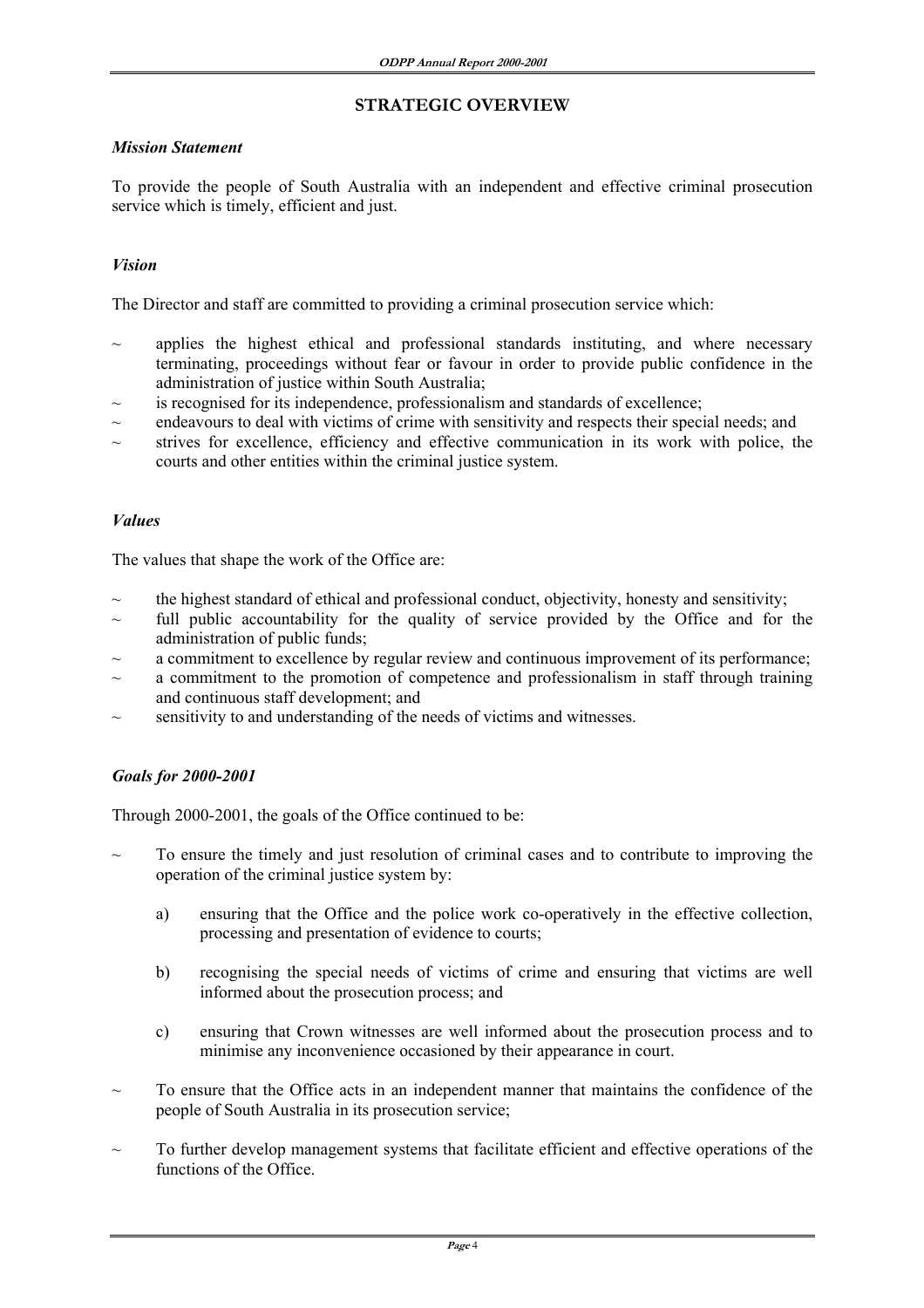# *Organisational Performance Monitoring (including Budget)*

The Office returned a surplus for the 2000-2001 year. The budgeted expenditure was \$6 m.

The introduction of output budgeting has resulted in a requirement to report performance information as part of the budget process. The Office of the Director of Public Prosecutions contributes to output *2.1 Legal Services* as part of the Justice Portfolio budget papers. The performance information for the current period is:

| <b>OUTPUT:</b>                    | <b>2.1 LEGAL SERVICES</b>                                                                                                 |                                              |                                    |                                                       |
|-----------------------------------|---------------------------------------------------------------------------------------------------------------------------|----------------------------------------------|------------------------------------|-------------------------------------------------------|
| Description:                      | This output includes legal advice, disputation, prosecutorial, commercial and property<br>legal services.                 |                                              |                                    |                                                       |
| Performance<br><b>Indicators:</b> | <b>Descriptions</b>                                                                                                       | <b>Expected</b><br>activity<br>2000-<br>2001 | <b>Actual</b> for<br>2000-<br>2001 | <b>Expected</b><br>activity<br>level for<br>2001-2002 |
| Quantity                          | No. of matters finalised by the Committal<br>Unit                                                                         | 1,000                                        | 1,320                              | 1300                                                  |
|                                   | No. of defendant files finalised by the Office<br>of the Director of Public Prosecutions                                  | 700                                          | 898                                | 850                                                   |
|                                   | No. of clients seen by the Witness<br>Assistance Service                                                                  | 350                                          | 497                                | 450                                                   |
| Quality                           | Percentage of matters committed through the<br>Committal Unit in which the DPP enters a<br>nolle prosequi after committal | $< 10\%$                                     | 7.8%                               | < 10%                                                 |
|                                   | Percentage of committed matters which are<br>finalised by a guilty verdict or guilty plea                                 | $>70\%$                                      | 73%                                | $>70\%$                                               |
|                                   | Percentage of referring agencies who rate<br>the standard of service by the Witness<br>Assistance Service as high         | 85%                                          | 85%                                | 85%                                                   |
| <b>Timeliness</b>                 | Percentage of trials where the ODPP meets<br>the court timetable requirements for the trial<br>list                       | 95%                                          | 92%                                | 95%                                                   |
| Cost                              | <b>Total Cost</b>                                                                                                         | \$6.0m                                       | \$6.0m                             | \$6.6m                                                |

# *Organisational restructure*

In November 2000, the Office undertook an internal organisational review aimed at improving service delivery outcomes and identifying more effective staffing and structural arrangements. A wide ranging consultation process with representation from all sections within the Office was conducted to ensure a broad range of key issues were examined and appropriately addressed.

As part of the recommendations of the review, the Committal Unit was restructured. Although the review supported the need for the Committal Unit function to remain a largely autonomous one, the review did highlight the need for significant changes to be made to the management structure of the Unit. As a result of these changes, a more efficient and streamlined process has been implemented, avoiding the practice of the unnecessary double-handling of files, particularly at the management level.

The organisational chart (*Appendix A*) provides further information on the discrete units within the Office.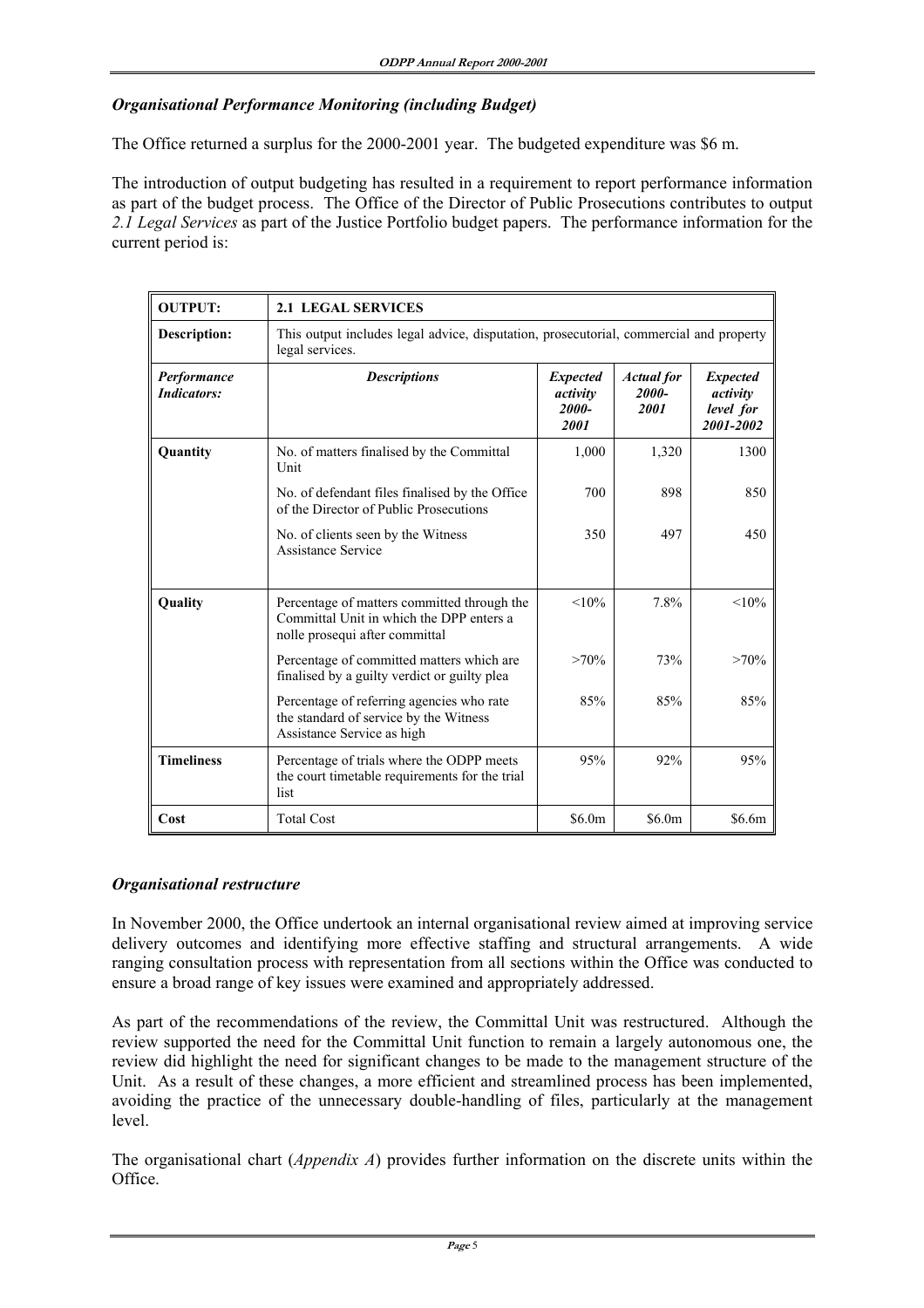# *Management Structure*

The decision-making processes for the strategic and major operational issues continue to be dealt with in the overall Office Management Framework. This framework consists of two major Committees, the Executive Committee and the Management Committee.

# **EXECUTIVE**

 The Executive Committee is comprised of: **Director**  Associate Director Managing Solicitor Managing Prosecutor General Manager

 The Executive is chaired by the General Manager, meets fortnightly and has overall responsibility for the establishment, implementation and evaluation of the strategic direction of the Office. It has final responsibility for policy and will also determine the appropriate response to the important legal issues affecting the Office generally.

# **MANAGEMENT COMMITTEE**

 The Management Committee is comprised of: Managing Solicitor Managing Prosecutor General Manager Senior Solicitors Senior Prosecutors Manager, Witness Assistance Service Administration Manager

 The Management Committee is chaired by the General Manager and meets monthly. It has responsibility for operational issues including accommodation, information technology, staffing movements, finance proposals, co-ordination of business planning, performance management and enterprise bargaining issues. On a number of issues, the Management Committee will be required to forward proposals to Executive for final approval.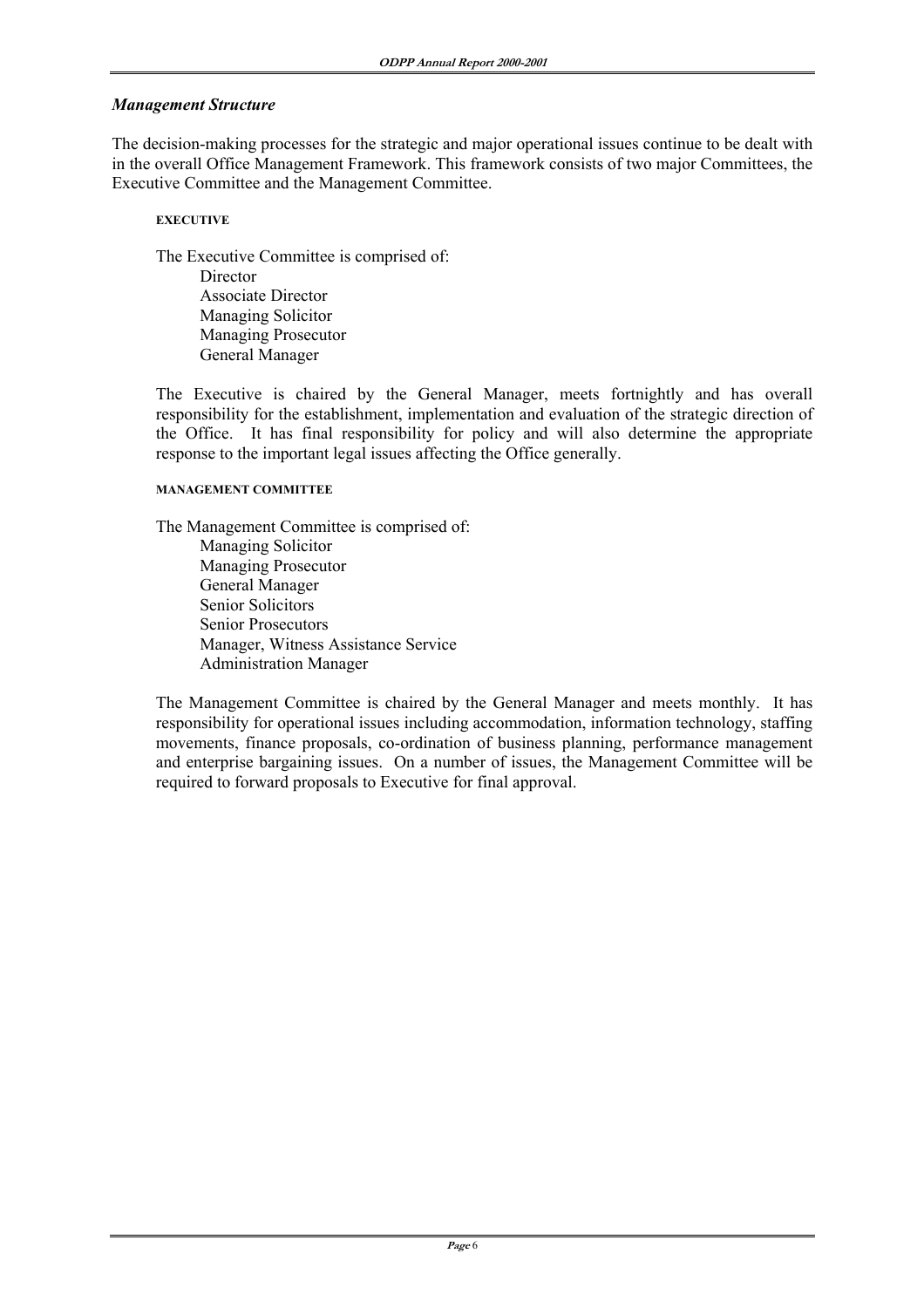# **SERVICE DELIVERY**

# *Adjudication Services*

Adjudication services are provided by the Committal Unit Section of the ODPP. The Committal Unit has moved in this financial year from Wright Street where they were located with the Criminal Justice Section for Adelaide and Sturt SAPOL to the main office of the ODPP in Pirie Street. They have, however, continued the formal arrangement with SAPOL Criminal Justice Sections serviced by the Committal Unit in the metropolitan area, to adjudicate charges to be laid in court after police have arrested a person on a major indictable offence. In such cases, arresting police formulate draft charges and forward a brief to the local Criminal Justice Section (Adelaide, Sturt, South Coast, Port Adelaide, Holden Hill, Elizabeth) where a police prosecutor checks the brief to ensure there is some evidence to provide the consideration of major indictable charges. The file is then delivered or faxed to the Committal Solicitor who considers the appropriateness of the draft charges. If necessary, the charges will be redrafted. The Criminal Justice Section is then advised what charges, if any, should be laid in court. This process is undertaken before the defendant's first appearance in the Magistrates Court which will occur if bail has been refused on the morning after arrest. Thus the decision as to the appropriate charges must be made on the basis of the limited information about the information which is available at that stage. It may be reviewed at a later stage once all the evidence has been received.

There has been a significant increase in the number of adjudications undertaken by the Committal Unit in the past year. In the previous year there were 757 adjudications. This year there were 1207 adjudications. At this early stage of the prosecution process approximately one-quarter of these charges have been diverted from the superior courts by the laying of minor indictable or summary charges which can be finalised in the Magistrates Court. The significant increase in the number of adjudications is due to a number of factors, but the most significant factor is the introduction of the offence of Aggravated Serious Criminal Trespass. This has had the effect of requiring the ODPP to adjudicate on all matters in which there has been a home invasion or a house breaking with aggravating circumstances or a break-in in to a non-residential building with aggravating circumstances.

With the move of the Committal Unit back to the main office, it has been necessary to receive adjudications by fax. Most of the material is faxed to the ODPP early in the morning so that a person can appear in court at the earliest time available for the court to set the hearing.

In addition to the metropolitan adjudications, a number of matters are received from country areas including those to which the ODPP and courts conduct a circuit District and Supreme Court. A number of matters are adjudicated by the circuit solicitor and it is determined whether these matters can be dealt with summarily and finalised in the Magistrates Court.

# *Legal Advice*

During each year, the Office receives a large number of requests from SAPOL for legal advice, predominantly as to the appropriate charges, if any, to be laid in cases investigated by police. Advice will only be provided after an examination of the complete police brief, containing all statements and an account of any interview with the alleged offender. If an examination of the brief reveals that further investigation is required, the brief will ordinarily be returned to police for that to occur before advice is provided.

A solicitor then evaluates the available evidence to determine, in accordance with the ODPP Prosecution Policy, whether and which charges should be laid. Advice is then provided in writing.

SAPOL Prosecution Policy Number 7 prescribes the nature of matters which should be referred for advice: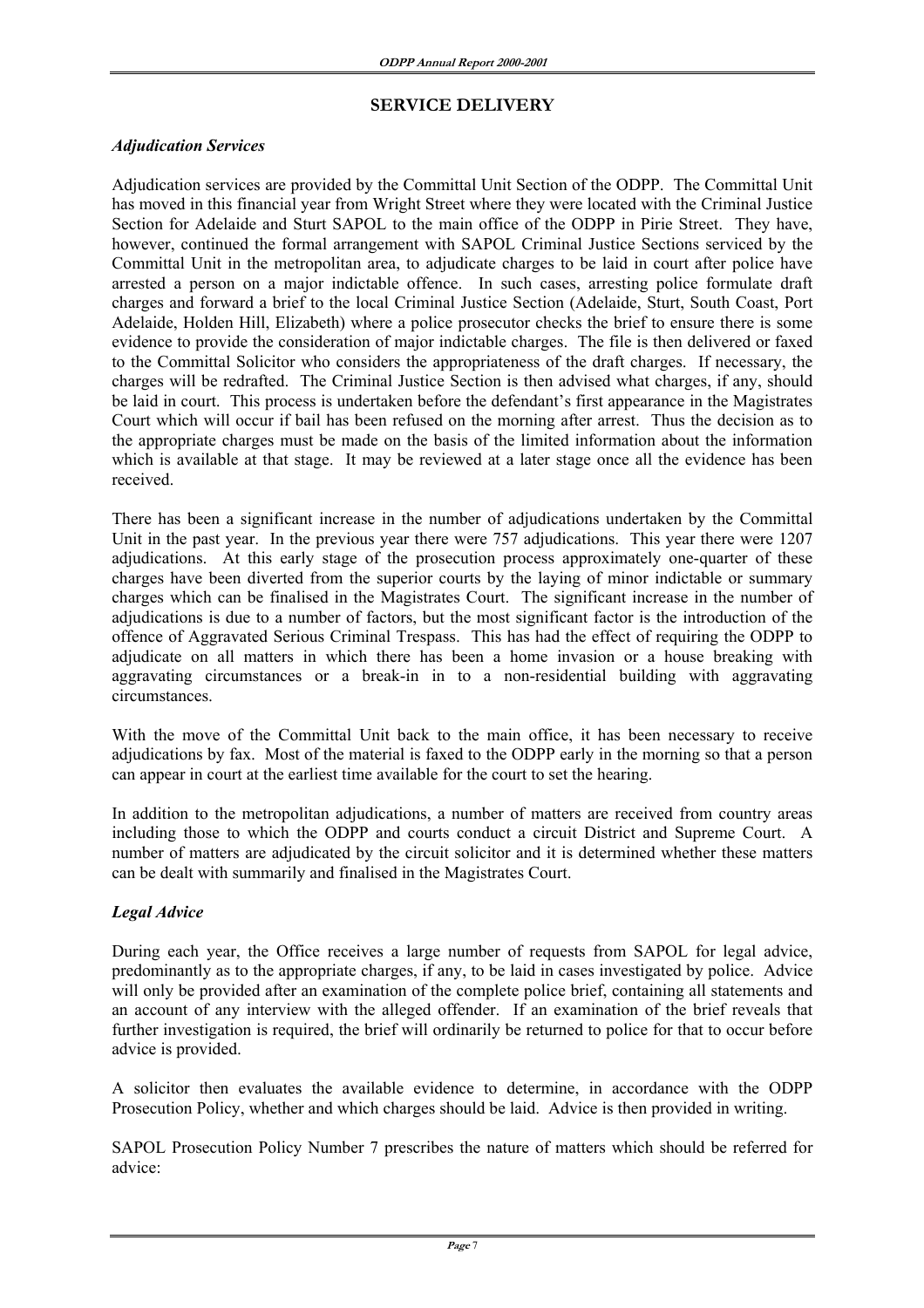*Proceedings which are of unusual importance, significance or sensitivity or involve a witness the subject of the Witness Protection Act or involve serious crime or complex issues of law or fact are to be referred to the DPP, through the Officer in Charge, Prosecution Services Branch, for information, assistance and/or advice. All such matters are to be accompanied by a covering report outlining the reasons for referral to the DPP.* 

This Policy further provides a general discretion about such referrals but requires certain categories of cases to be referred. These include in particular:

- *1 Cases involving a potential conflict of interest for SAPOL to prosecute, such as offences allegedly committed by close friends or relatives of a SAPOL employee and also where offences have allegedly been committed by persons with a high public profile, such as Members of Parliament;*
- *2 Major and/or complex drug offences;*
- *3 Any case where a Court has invited/suggested such a referral;*
- *4 Sexual offences where a Court conducting a committal has ordered that a complainant be called to give evidence during a committal. (Referrals of this nature will only come from SAPOL Prosecution Units in the country, as the DPP conducts such proceedings in the suburban courts in any event);*
- *5 Sexual offences involving child victims where:* 
	- *a) it is uncertain whether criminal charges should be laid;*
	- *b) admissibility of evidence is in question;*
	- *c) pressure to prosecute is being applied by parents, guardians, other interested parties, or government departments, and it is believed by SAPOL prosecutors that there is insufficient evidence to proceed;*
	- *d) SAPOL prosecutors believe that there is little or no reasonable prospect of securing a conviction despite the statements showing a prima facie case;*
	- *e) leave has been granted during a committal hearing to call the child to give evidence. (Again, this will only be required in country areas as in the suburban courts the DPP Committal Unit would be conducting the committal in any event.)*
- *6 Any case in which significant difficulties are experienced during committal hearing, including abuse of process allegations. (Again, this is relevant only to committals in country courts.)*
- *7 Any case involving a witness for the prosecution who is subject to the Witness Protection Act 1996.*
- *8 Any other matter deemed proper for referral by the Officer in Charge of the SAPOL Prosecution Services Branch including, in particular where there is an actual or possible conflict of interest, or where an inappropriate approach has been made, or unwelcome pressure applied, to compromise a SAPOL adjudicator, prosecutor, other police officer, or a lawful process.*

In practice, many other cases are also referred by SAPOL to the ODPP for advice. Where an alleged offender has not been arrested but instead has been reported on a charge of a major indictable offence in an area serviced by the Committal Unit, such files are routinely referred and advised upon. In the case of persons arrested and charged with major indictable offences, the file goes through the adjudication process dealt with in this Report under "Adjudication Services".

This ensures at the outset that appropriate charges are laid and that cases are identified which can be appropriately dealt with by less serious charges in the Magistrates Court or which ought not to proceed at all.

In a case which is likely to depend on the assessment by a jury of the credibility of a witness, the ODPP lawyer preparing the advice will meet with the witness to assess his or her ability to give evidence and considering all available evidence there is a reasonable prospect of conviction. This is particularly important in sexual cases where it is usually critical to the outcome that the jury unreservedly accepts the truthfulness and accuracy of the complainant's account. An early meeting with the complainant allows the true prospects of success of the case to be properly assessed by an experienced prosecutor. It is also an opportunity for victims in sexual cases to be introduced to the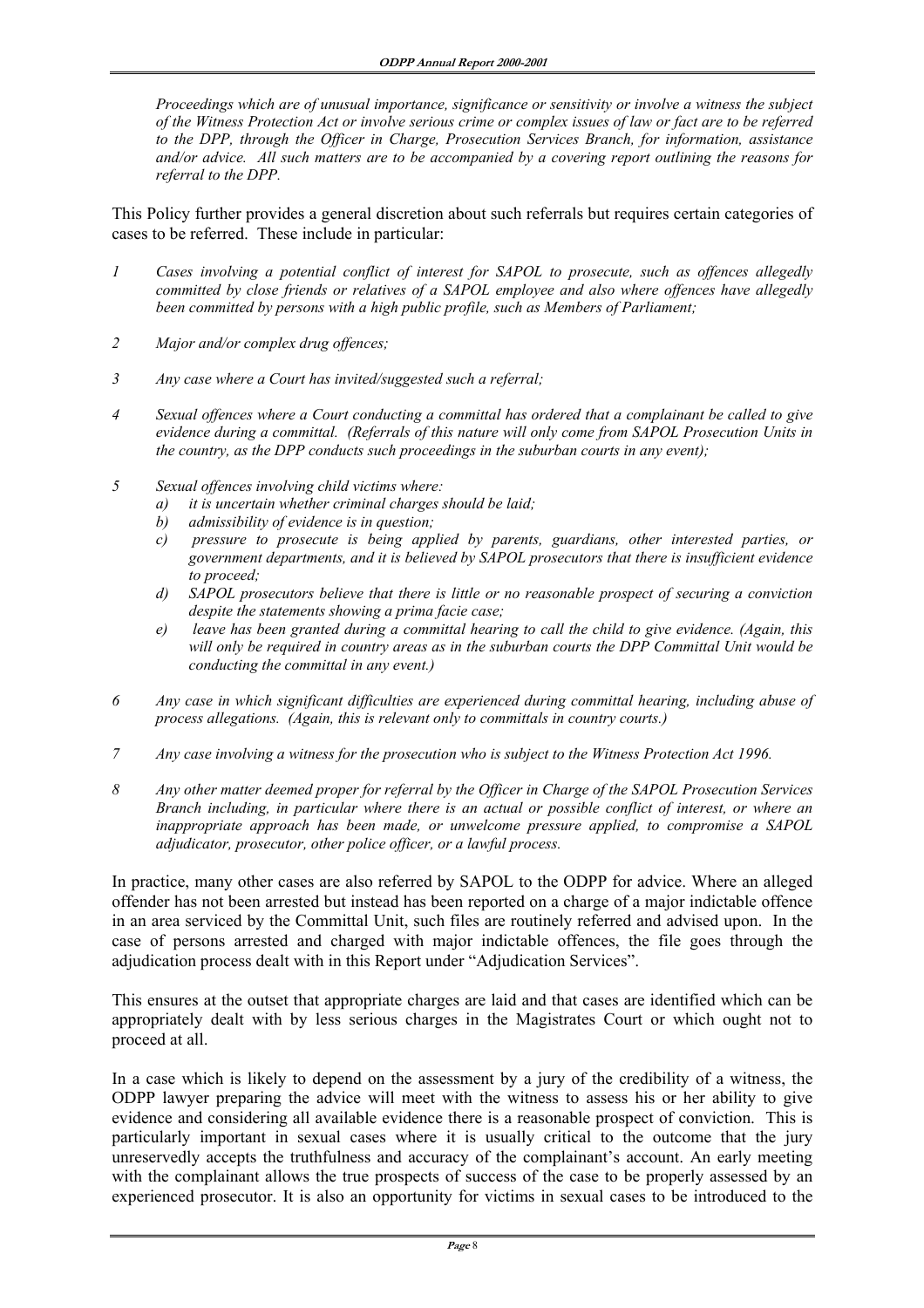prosecuting authority, to be informed about the legal process and to meet with an ODPP Witness Assistance Officer, who can help the witness deal with the prosecution process. The Witness Assistance Officer can also assist the complainant to understand if the decision is made not to proceed. In some cases, information and documentation provided to victims in sexual cases during such meetings assists them to decide that they do not wish to endure the prosecution process. Whilst in recent years there have been developments in the Criminal Justice System which improve the position of victims of sexual offences, it remains an unfortunate fact that such cases have a lower rate of conviction, both Australia wide and in South Australia, than cases of non-sexual offences. The provision of advice to police, prior to the charging of alleged offenders with sexual offences, assists victims of these offences to know at an early stage whether a case will proceed and to understand the reasons for these decisions.

The Office also provides legal advice in relation to major fraud cases through the Fraud Unit of the Solicitor Section. Advice is given at an early stage in some matters to assist SAPOL in determining how the matter will proceed, what further investigations are necessary to ensure that the matter is adequately prepared and the appropriate charges are laid. A close liaison is then maintained throughout the conduct of the matter and reviewed as necessary.

There is also an arrangement with the Major Crash Investigation Section of SAPOL that motor collision cases in which death or serious injury have been caused will be referred for advice, prior to the laying of charges, except in cases where it is clear that a charge of causing death by dangerous driving or causing grievous bodily harm by dangerous driving should be laid.

During the year the Office provided advice as to the appropriate charges, if any, to be laid in 596 cases. This represents a slight increase in the number from last year. Of the 596 cases, 144 were determined to be major indictable offences. In the balance of 452 it was determined that the appropriate charges could be laid in the Magistrates Court or that no charges at all should be laid.

# *Committal Services*

The ODPP conducts committal proceedings where major indictable offences have been charged in the Magistrates Courts at Adelaide, Holden Hill, Elizabeth, Port Adelaide and Christies Beach. Committal proceedings will also be held where a person charged with a minor indictable offence has elected for a trial by jury.

The majority of these committals are conducted by the Committal Unit, except cases of murder and some complex drug cases, which are conducted by the Solicitor Section. Major fraud case committals are conducted by the Fraud Unit within the Solicitor Section. During the committal proceedings, the prosecution case is disclosed to the person charged by filing in the Magistrates Court the statements of witnesses and other materials upon which the prosecution is founded. A copy of those materials is provided to the person charged or to his or her legal representatives. Prosecution witnesses will not ordinarily be called to give evidence during committal proceedings but this may occur where a magistrate finds that special reasons exist to do so. If a magistrate finds, on a consideration of the statements filed in the Court and any evidence taken, that there is sufficient evidence to put a defendant on trial, the defendant is then committed for trial to the District Court or the Supreme Court. Alternatively, if the defendant pleads guilty to the charge during committal proceedings the magistrate will commit that person to be sentenced in the District Court or the Supreme Court.

During committal proceedings, the ODPP continues to consider the appropriateness of the charges laid, upon review of the declarations and other evidence supplied, then identifies and negotiates at this stage to resolve appropriate cases by way of pleas of guilty to appropriate lesser charges which can be finalised in the Magistrates Court. Early intervention by the Committal Unit also identifies matters which, although not finalised by guilty pleas, may proceed on appropriate lesser charges in the Magistrates Court or which should not proceed at all. This ensures that the superior courts are not called upon to deal with criminal cases which may be appropriately and more economically dealt with in the Magistrates Courts.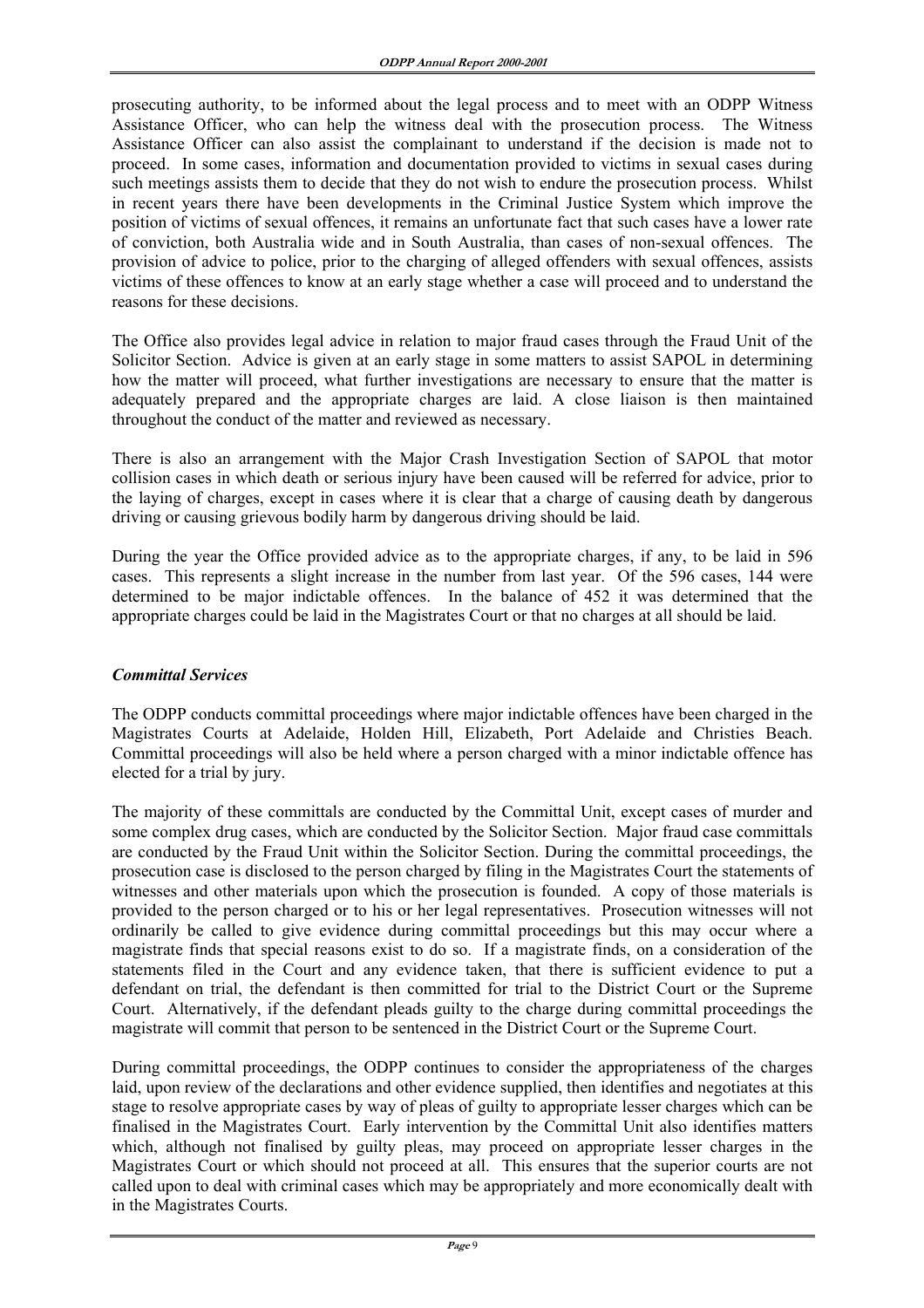A concern that was raised in the last Annual Report and continues to be an issue are the number of committals which take significantly longer than the court imposed standard of 10 weeks because of the failures by SAPOL investigators, in some cases, to deliver all statements of witnesses in sufficient time to be filed and served in the Magistrates Court. This is, in part, a resource issue for SAPOL and the ODPP is working with the SAPOL to ensure that there is compliance with the timeline. In the past year we have worked closely with the brief management project that has been instigated by the Commissioner of Police to look at the performance of investigators in collating the evidence for presentation in court. It is recognised that there is a major training issue to be addressed by SAPOL in the coming years in relation to the gathering and presentation of evidence in the written form and when they are called upon to give evidence before the courts.

During the year the Committal Unit dealt with the committals of 1320 defendants, an increase of 173 on the previous year. Of these matters, 566 were committed for trial and 108 were committed for sentence to the superior courts. The balance of 646 did not proceed to the superior courts due to the intervention of the Committal Unit. The Fraud and Solicitor Sections conducted a further 63 committals. That constitutes a total of 1383 committals conducted by the ODPP in the year 2000- 2001.

| <b>Summary of Committal Unit Outcomes 2000-2001</b> |  |  |
|-----------------------------------------------------|--|--|
|                                                     |  |  |

| <b>Total</b>                    | 1320 | 100.00% |
|---------------------------------|------|---------|
| Other                           | 82   | 6.21%   |
| Referred to Drug Court          | 27   | 2.05%   |
| TNE - Drug Assessment Aid Panel | 11   | 0.83%   |
| Tendered No Evidence (TNE)      | 205  | 15.53%  |
| Resolved Summarily              | 321  | 24.32%  |
| Committed for trial as charged  | 566  | 42.88%  |
| Committed for sentence          | 108  | 8.18%   |
|                                 |      |         |

## **COMM ITTAL UNIT OUTCOM ES - 2000-01**



# *Solicitor Services*

The Solicitor Section has the responsibility for all files that are committed for trial in the superior courts. The Committal Unit prior to committal assesses the matters in the metropolitan area. There are also a significant number of matters that come from country areas where SAPOL has had the conduct of the earlier court appearances. In order to accommodate the court matters the Solicitor Section has two solicitors assigned to these matters. In the absence of the screening and review of the Committal Unit these files require a more intensive initial assessment that on occasions results in matters being referred back to the Magistrates Court and appropriate charges being disposed of in that jurisdiction.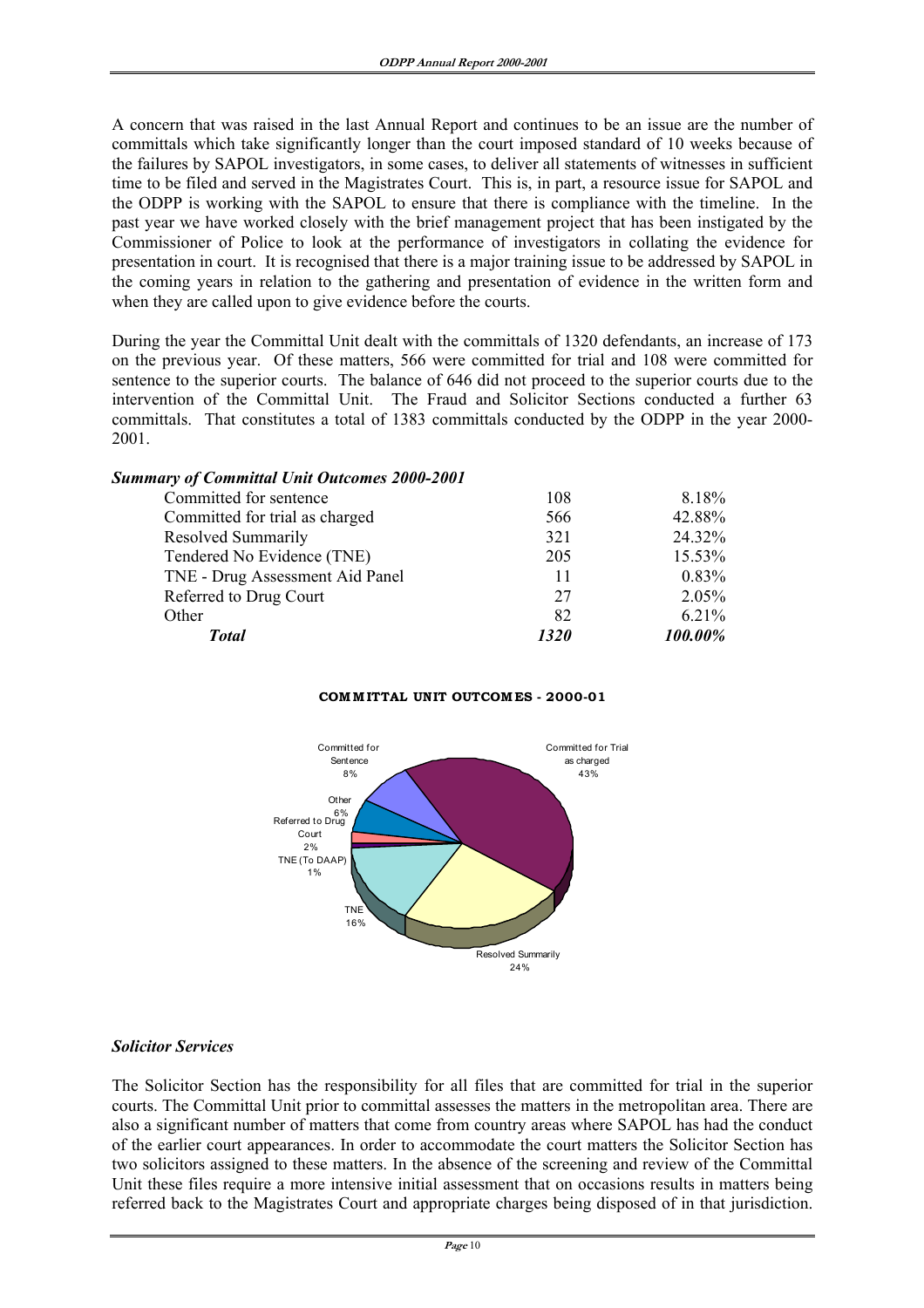Murder and some complex drug files come to the Section prior to committal. In addition to these general areas the Section has specialised units dealing with fraud, confiscations of profit and policy.

Upon assuming conduct of the files it is the responsibility of the Solicitor Section to:

- ≈ assess all files;
- $\approx$  lay charges that adequately reflect the nature and extent of the criminal behaviour;
- ≈ engage in negotiations with defence that may resolve the matter without the need to go to trial;
- ≈ drafting an advice on evidence;
- ≈ ensuring that all matters that are necessary for the proper conduct of the file have been attended to by the investigating officer and if required giving directions to the police to follow up items of evidence;
- ≈ attending in the District and Supreme Courts on arraignments, bail applications and directions hearings;
- ≈ complying with the Declaration of Victim's Rights (*Appendix B*) and ensuring that appropriate witnesses are referred to the Witness Assistance Service;
- ≈ deliver properly prepared briefs to the prosecutor.

A significant number of trials are resolved without the need to go to trial and it is critical that these matters be identified as early as possible. A number of matters are resolved by the Committal Unit and committed for sentence to the superior courts. These matters then become the responsibility of the Solicitor Section. In addition to these matters there are many matters that will resolve by way of plea upon an accused being given appropriate advice by his/her lawyer. There are also some prosecutions that are assessed as not being in the public interest or having no reasonable prospect of conviction. A *nolle prosequi* is then entered in these matters as it would be inappropriate to continue the prosecution (*Appendix C*).

The carriage of the files through the courts requires that the solicitor attend on all interlocutory matters such as bail hearings, arguments on the law prior to trial, filing of prosecution applications for trial such as vulnerable witness applications and setting of matters for trial. A significant number of matters are the subject of applications by the defence pursuant to s269 of the *Criminal Law Consolidation Act* for a finding that they were mentally incompetent at the time of the offence or are unfit to stand trial. The calling of medical evidence and a finding of fact by a judge or jury resolves most of these matters. The Solicitor Section attends on a number of these matters without the need for them to be briefed to the Prosecutor Section.

In the past year there have been a number of changes both to personnel and the structure of the Solicitor Section. The Solicitor Section in May 2001 upon the return of the Committal Unit from Wright Street was restructured into two teams, both headed by a Senior Solicitor. The Committal Unit solicitors will provide the file load to the solicitors in each of the sections and the solicitors will then have conduct of the file from that point on. The ODPP has still retained the committal services, but it is now structured so that there is better supervision and training for all solicitors with the section.

# *Fraud Unit*

The demand for advice and assistance with large and complex fraud investigations and prosecutions has remained, if not increased, and the DPP has maintained a dedicated fraud unit within the office with respect to these matters. The work of the unit encompasses all large and complex fraud matters investigated by the Serious Fraud Investigation Branch, Anti-Corruption Branch and Local Service Areas and extends from multi-million dollar "white collar" crime to matters involving, perjury, anticorruption investigations of government agencies and allegations against legal practitioners. The last year has seen a substantial increase in the amount of credit card frauds and computer-related crime.

Early liaison between the Serious Fraud Investigation Branch and Anti-Corruption Branch has continued, resulting in substantial resource saving to the South Australian Police Department, this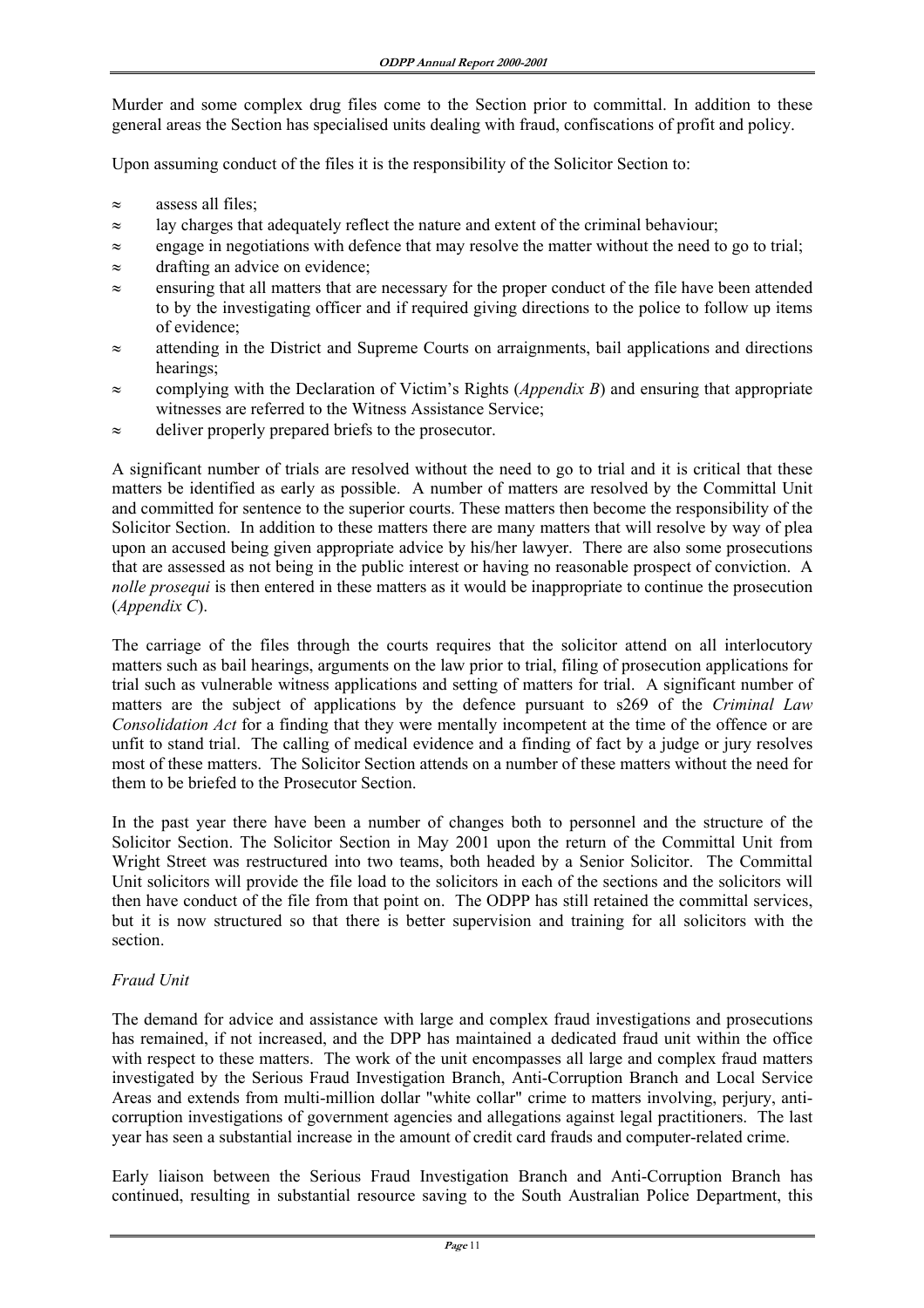office and the Courts Administration Authority by ensuring early assessment as to whether a prosecution should be commenced and early resolution of matters wherever possible, thus ensuring the efficient distribution of investigative and prosecutorial resources.

In addition, the special arrangements for liaison between the Legal Practitioners Conduct Board and this Office continue with procedures formalised for notification by the Board to the Director of Public Prosecutions of matters which may involve criminal conduct.

In the last year, many serious cases of criminal fraudulent conduct involving, individually, hundreds of thousands of dollars, have been handled by the fraud unit. The sentencing standards for large scale systematic breach of trust frauds as established by the Court of Criminal Appeal in *R v Davies* and *R v Cavanagh* have been maintained. A recent example is the matter of *R v Hignett*, a fraud involving 70 counts of fraudulent conversion by a person in a position of trust totaling in \$893,000. The accused was sentenced to 10 years imprisonment with a 6 year non-parole period.

# *Confiscations of Profits Section*

The Office maintains within the Solicitor Section a dedicated Confiscations of Profits Section. There has been a significant increase in work undertaken by the Section in comparison to the previous financial year.

*Restraining orders* were granted against 79 defendants this year. This represents an increase of 126% on those granted in the previous financial year. Of these, 65 (82%) related to defendants charged with a serious drug offence. Restraining orders granted in relation to defendants charged with a serious drug offence, automatically convert into a forfeiture order six months after conviction (or appeal), unless the defendant can show that the property comes within the specific exceptions outlined in the *Criminal Assets Confiscation Act 1996*.

*Forfeiture orders* were granted against 52 defendants. This represents an increase of 27% on the previous year. Of the forfeiture orders made, 21 (40%) related to automatic forfeiture and 25 orders granted (48%) related to oral forfeitures made before the Court in which the defendant was tried for the criminal offences. Only two of the 25 oral forfeiture orders granted had restraining orders in place at the time that forfeiture took place.

Assistance through the provisions of the Act was made to one victim this year. This resulted in restitution of \$13,600 being returned.

Revenue deposited into the Criminal Injuries Compensation Fund increased again this year. The total revenue deposited into the Fund amounted to \$758,078.67. This represents an increase of 40.7% on the previous financial year. The average value of each individual order has once again increased this year.

Seven applications for legal expenses were granted this financial year.

One matter was heard on appeal in this financial year, *Hepworth v DPP*. It was found that s15(5)(d) is constitutionally valid and the application did not fall within the exceptions in  $s15(5)(d)$ . The appeal was subsequently dismissed.

# *Policy and Legal Training Unit*

The Policy and Training Unit was comprised of two senior solicitors (working in a job share) for most of the year.

The Unit has undertaken the following *policy* functions within the Solicitor Section: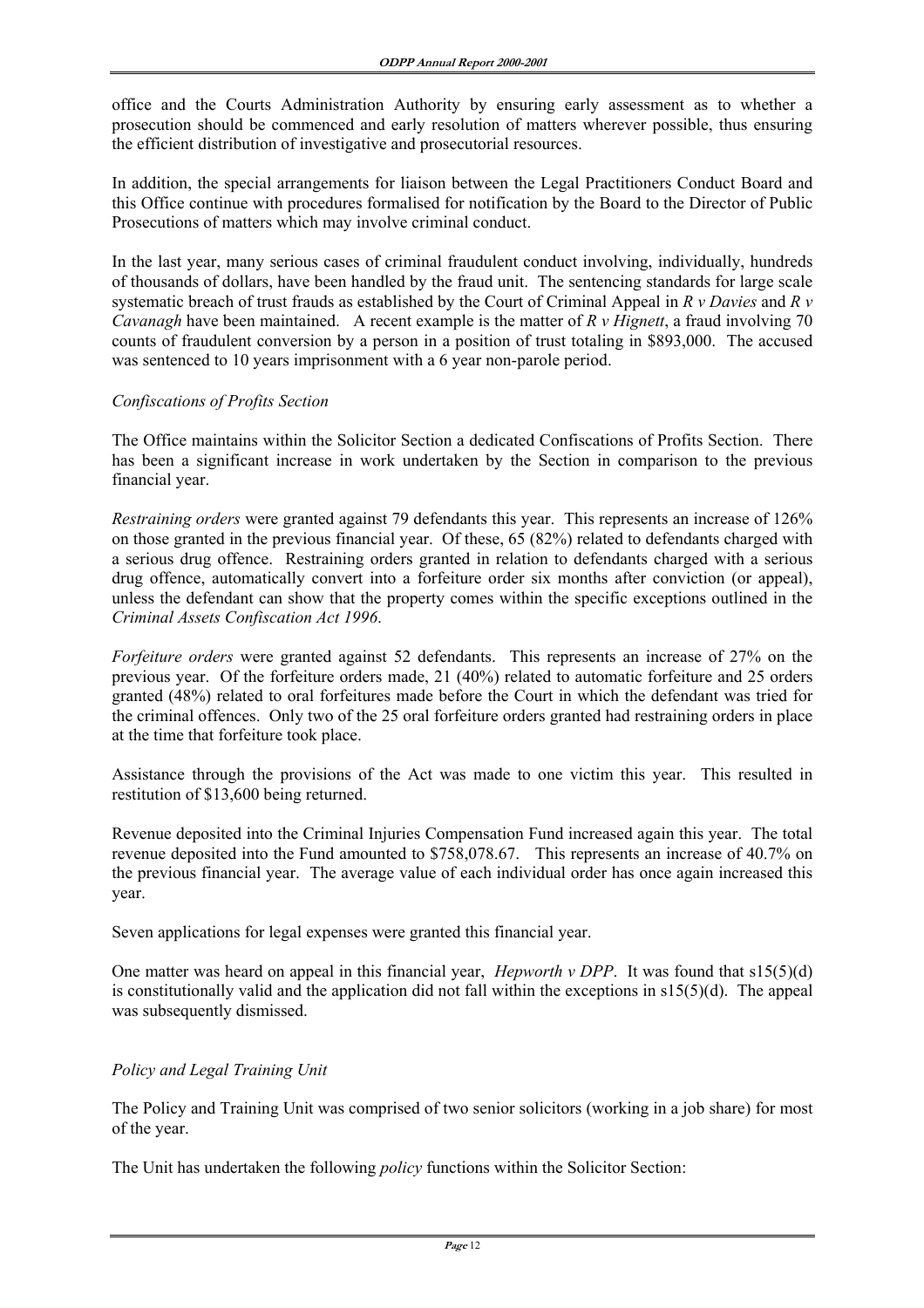- ≈ providing advice to the Director in relation to the impact of proposed new legislation and/or amendments to existing legislation;
- ≈ providing advice to the Director in relation to initiating changes to existing legislation and/or policies;
- ≈ liaising with the Policy and Legislation Section of the Attorney-General's Department in order to achieve the most workable solution to sometimes quite difficult problems associated with legislative change;
- ≈ ensuring that all professional staff are informed on a regular basis of any legislative or policy changes that impact on the Office;
- ≈ providing advice to SA Police in relation to developing policies and procedures that adequately reflect their obligations and those of the ODPP;
- ≈ providing advice to SA Police in relation to training manuals used by the Police Academy;
- ≈ providing advice to a number of agencies on the criminal law trial process as it relates to their publications.

The Unit has undertaken the following *training* functions:

- ≈ developing and organising, in consultation with all professional staff and management, the continuing legal education program for the Office;
- ≈ disseminating information to professional staff in relation to recent CCA and High Court cases;
- ≈ developing and writing Crime Training Seminars on a range of topics for delivery to SA Police at the various Local Service Areas on a regular basis.

# *Counsel Services*

The Prosecution Section during the last financial year has continued to function on significantly reduced numbers. This has primarily been due to the prosecution of the Bodies in the Barrels case. However, this situation has been exacerbated by the continuation of a trend which has been emerging for the last several years, namely tendency of a significant number of trials to take much longer than anticipated and to be significantly more complex than in past years.

The matter of R v Gillard and Preston featured in last year's annual report finally concluded on 28 August 2000. The Full Court handed down its judgement on 21 December 2000 dismissing both appeals. The appellants have now sought leave to appeal in the High Court.

Another significant prosecution in this financial year was the matter of the *R v Karger* which occupied approximately seven months of court time including a three month voir dire hearing on the admissibility of DNA results achieved using the latest technology available to the Forensic Science Centre (Profiler Plus). During the course of the lengthy voir dire hearing the methodology and practices of the Forensic Science Centre were very much under the microscope. Expert witnesses from the United States, Australia and New Zealand were called. The court upheld the admissibility of the evidence obtained using Profiler Plus and the work conducted by the South Australian Forensic Science Centre.

The Bodies in the Barrels prosecution is now approaching its final stage of preparation with the Committal which lasted eight months finally being completed in June 2001. Whilst the committal proceedings began in December 2000 this involved approximately 45 sitting days. The three accused in June 2001 were each committed to stand trial for ten counts of murder. The prosecution of Bunting, Wagner and Haydon (bodies in the barrels prosecution) is being prepared for the trial. At the date of printing this report the trial date remains to be fixed.

The trial of *R v Liddy* (a former Magistrate employed in the South Australian Judiciary) was completed in the second half of this financial year with the conviction of Mr Liddy on 10 of the 15 charges. Nine of the convictions related to offences of child sexual abuse involving four victims and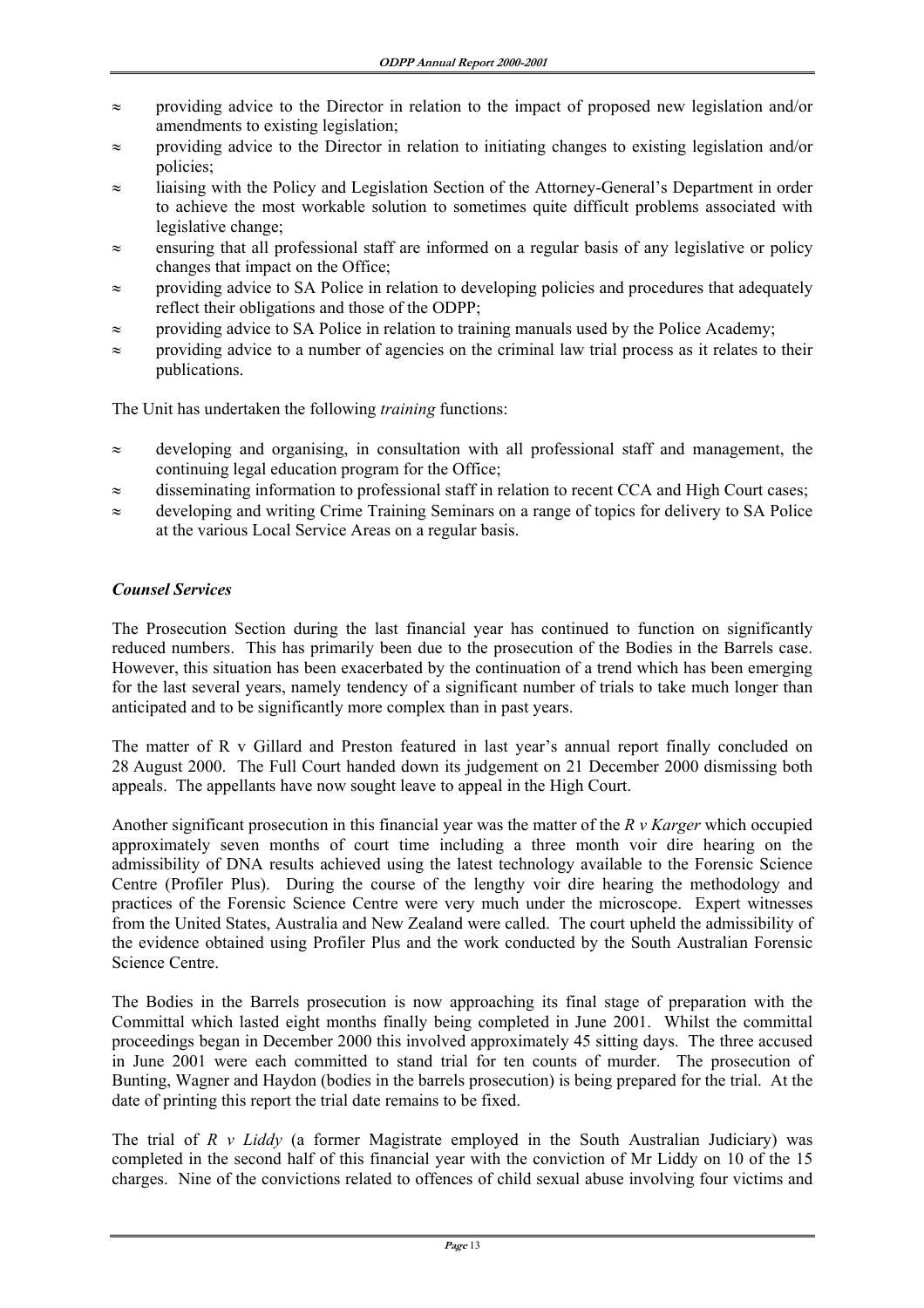one conviction related to the offence of offering a benefit to a witness. These offences were committed whilst he was a serving Magistrate. Consequently the trial attained a degree of notoriety.

The full impact of the amendments to the *Criminal Law Consolidation Act 1935* relating to home invasions was felt during the current year. The statistics reflect the increase in both a number of files coming into the Office and trials prosecuted for offences of Aggravated Serious Criminal Trespass. A number of these cases were finalised during the current financial year and there have been several judgements from Supreme Court. These have set a benchmark for sentencing for these types of offences. The case of *Cvitko* and the case of *Elliott* (which went to the Court of Criminal Appeal) where sentences of between 15 and 20 years were imposed, have in particular, set the benchmark for crimes of Aggravated Criminal Trespass which fall into the most serious category.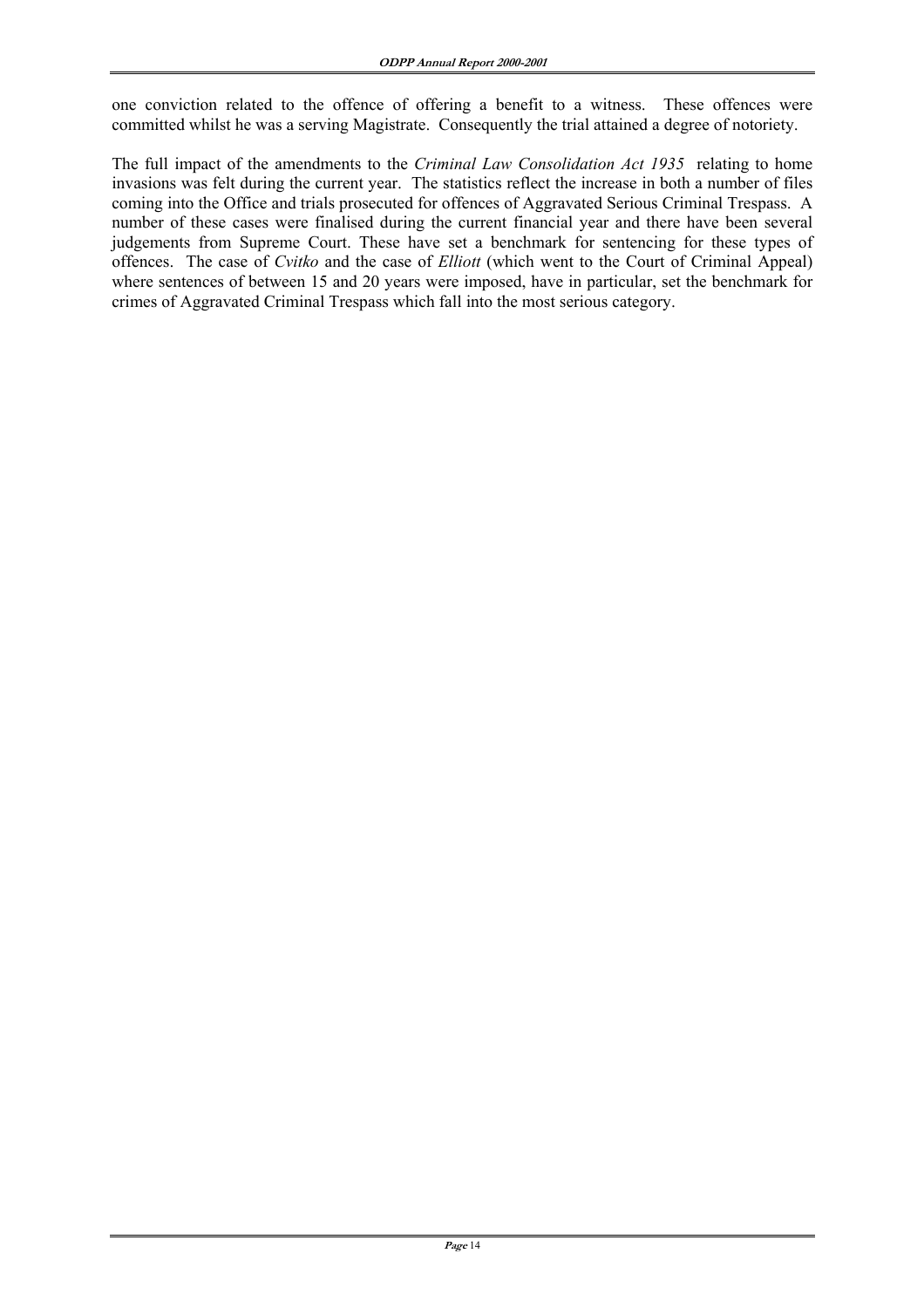# **SUPERIOR COURT PROSECUTIONS (Adelaide & Circuit) 2000-2001**

| Convicted              | 654 | 72.83%  |                          |
|------------------------|-----|---------|--------------------------|
| Nolle Prosequi         | 93  | 10.36%  |                          |
| Not Guilty             | 59  | 6.57%   |                          |
| White Paper            | 68  | 7.57%   |                          |
| Other                  | 24  | 2.67%   |                          |
| <b>TOTAL FINALISED</b> | 898 | 100.00% |                          |
| <b>Nolle Prosequi</b>  |     |         |                          |
| Committal Unit         | 70  | 75.27%  | 7.8% of total finalised  |
| Non Committal Unit     | 23  | 24.73%  | 2.56% of total finalised |

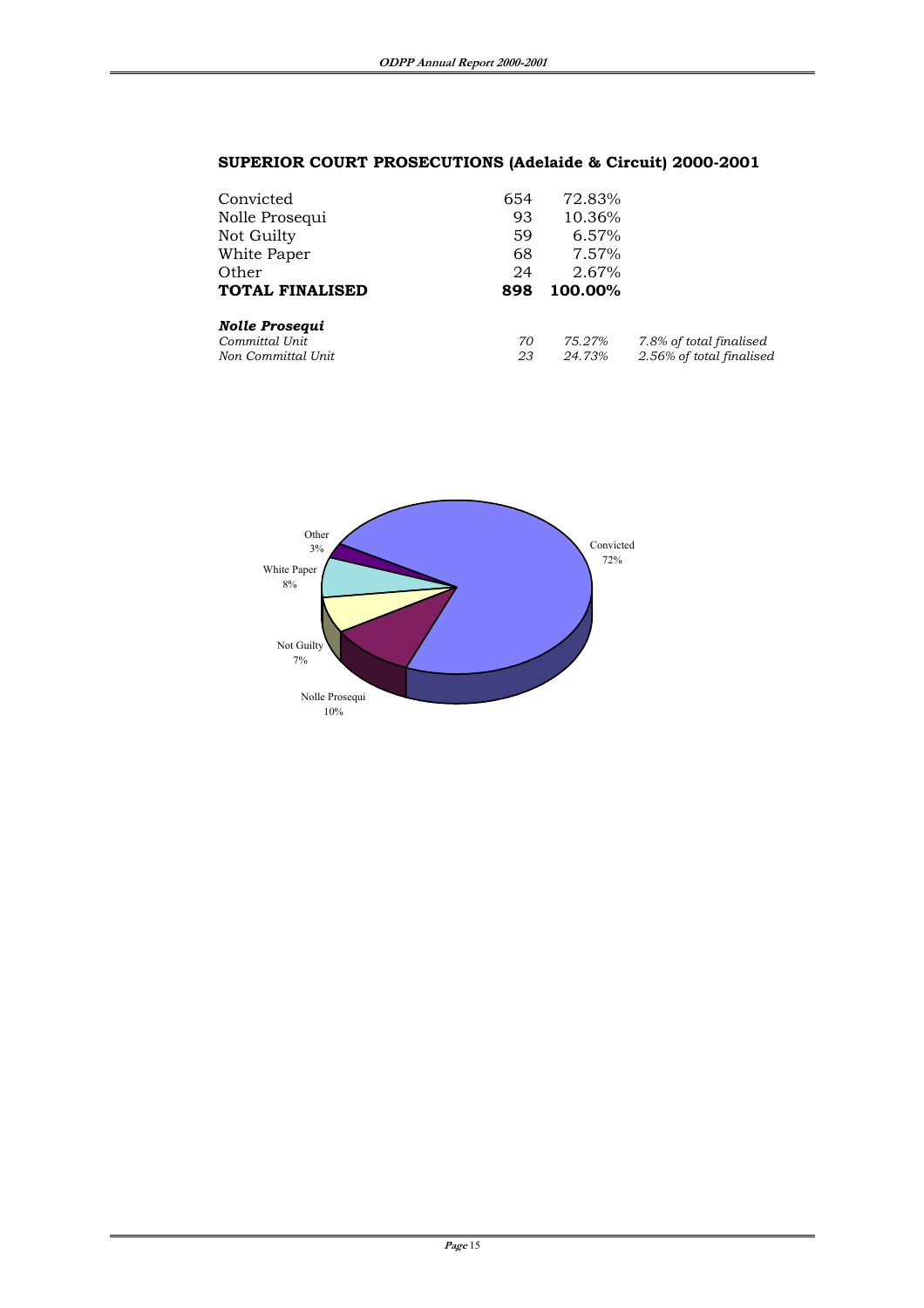# **ADELAIDE MATTERS LISTED FOR TRIAL**

| 260 | 43.84%  |
|-----|---------|
| 104 | 17.54%  |
| 29  | 4.89%   |
| 10  | 1.69%   |
| 164 | 27.66%  |
| 26  | 4.38%   |
| 593 | 100.00% |
|     |         |



# **Adelaide matters that were listed for trial, and proceeded to trial**

| <b>Outcome</b>                    |     |         |
|-----------------------------------|-----|---------|
| Guilty                            | 146 | 56.15%  |
| Not Guilty                        | 43  | 16.54%  |
| Nolle Prosequi                    | 14  | 5.38%   |
| Not Guilty - Mentally Incompetent | 10  | 3.85%   |
| Hung Jury                         | 7   | 2.69%   |
| Mistrial                          | 12  | 4.62%   |
| Other                             | 28  | 10.77%  |
| Total                             | 260 | 100.00% |
|                                   |     |         |

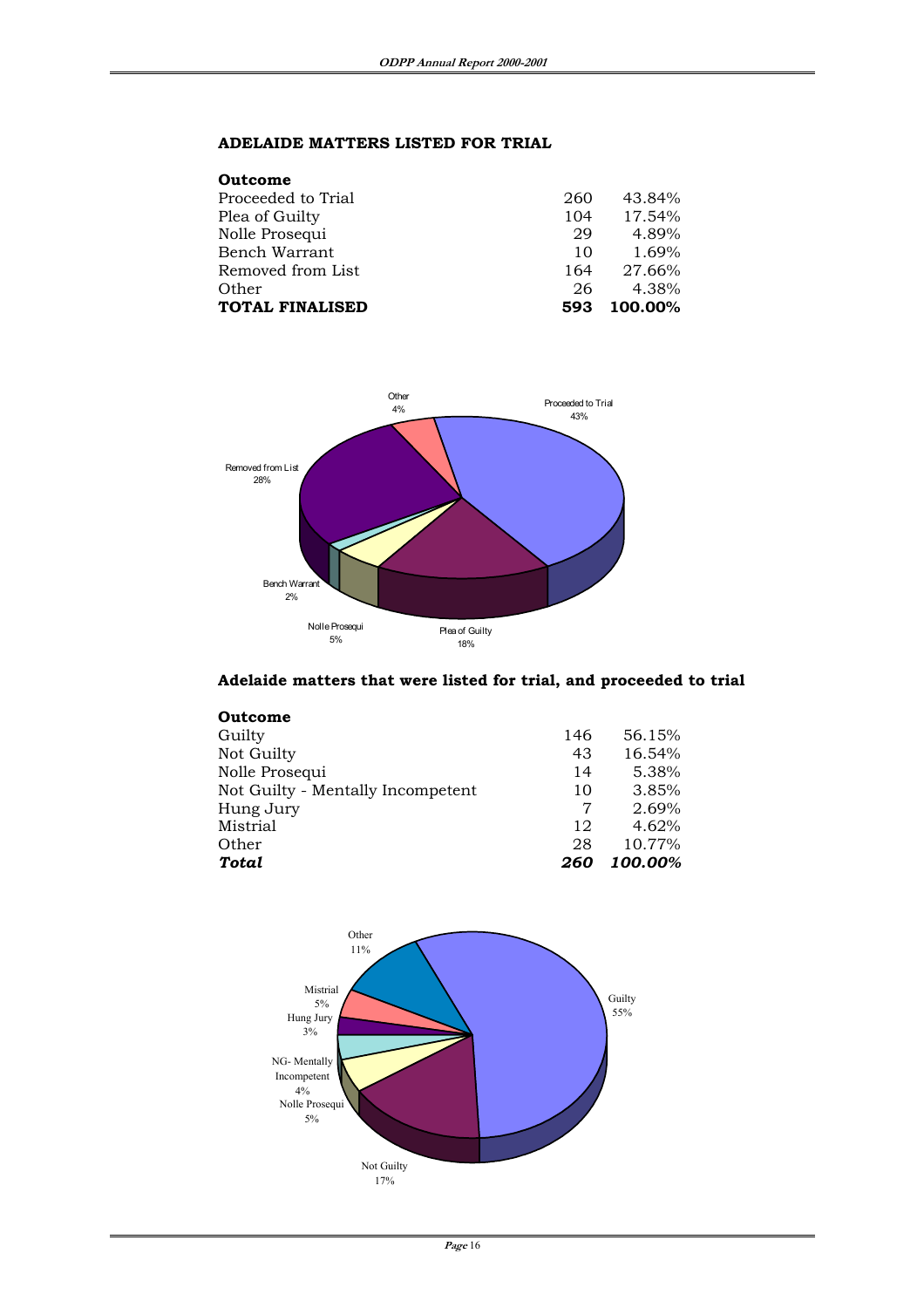# **CIRCUIT MATTERS LISTED FOR TRIAL**

## **Outcome**

| <b>TOTAL FINALISED</b> | 96 | 100%             |
|------------------------|----|------------------|
| Other                  | Q  | 9.38%            |
| Removed from List      | 24 | 25.00%           |
| Bench Warrant          |    | 1.04%            |
| Nolle Prosequi         |    | $7 \quad 7.29\%$ |
| Plea of Guilty         | 30 | 31.25%           |
| Proceeded to Trial     | 25 | 26.04%           |
|                        |    |                  |



# **Circuit Matters that were listed for trial, and proceeded to trial**

| <b>Outcome</b>                    |    |         |
|-----------------------------------|----|---------|
| Guilty                            | 12 | 48.0%   |
| Not Guilty                        | 8  | 32.0%   |
| Nolle Prosequi                    | O  | $0.0\%$ |
| Not Guilty - Mentally Incompetent |    | $4.0\%$ |
| Hung Jury                         | 2  | $8.0\%$ |
| Mistrial                          | 2  | 8.0%    |
| Total                             | 25 | 100.00% |
|                                   |    |         |

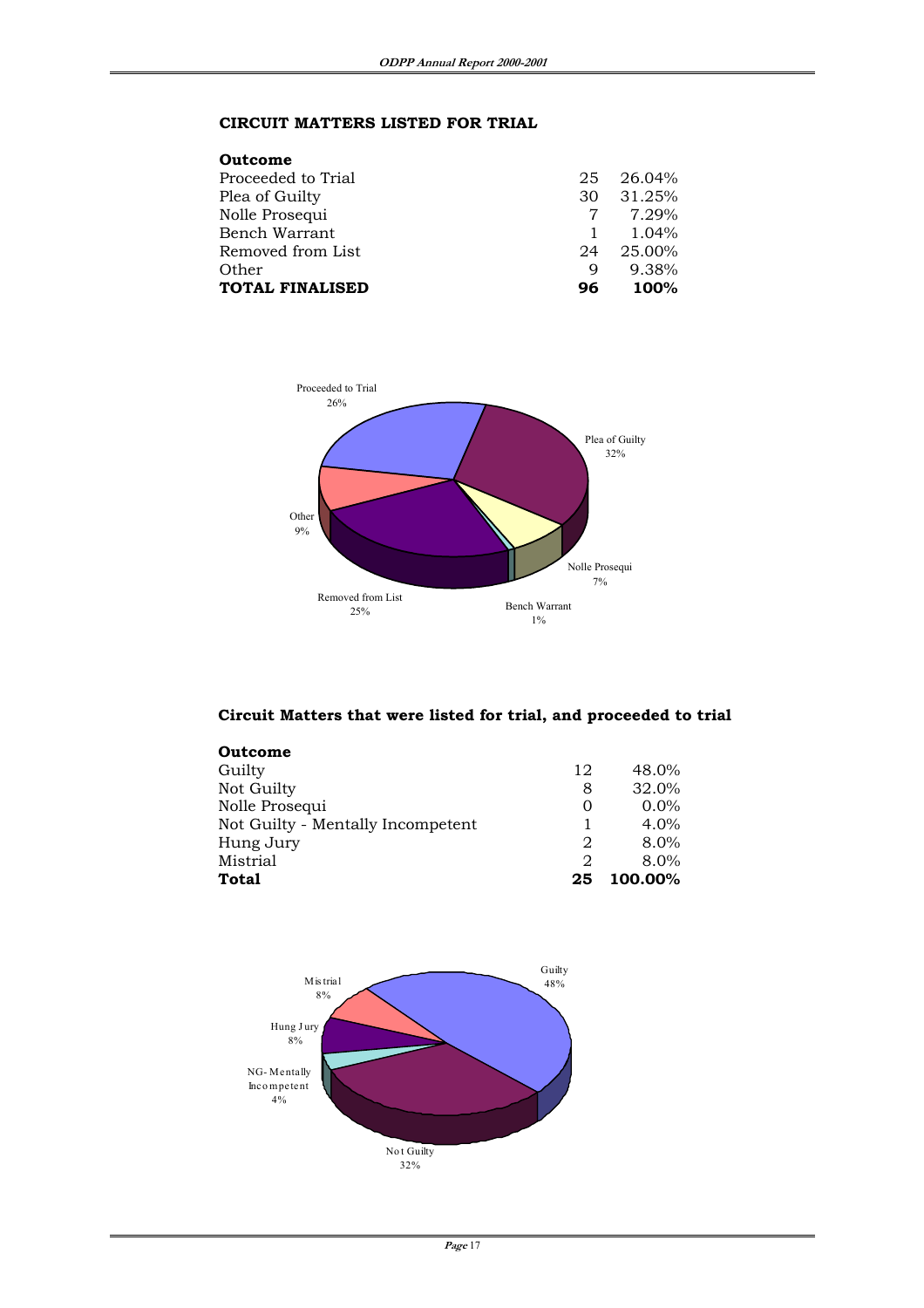# *Appeals*

The Office appears in all appellate jurisdictions.

# **HIGH COURT**

 There were 14 applications for special leave to appeal heard by the High Court during the last year. Those applications were heard when the High Court was in Adelaide in August 2000 and by video link to Canberra in February 2001. No applicants were granted leave to appeal to the High Court and all matters were refused.

| <b>Leave to Appeal</b>                 | <b>Number</b> |
|----------------------------------------|---------------|
| Applications pending at 1/7/00         |               |
| Applications filed during 2000/01 year |               |
| <b>TOTAL</b>                           | 14            |
| Leave to Appeal refused                |               |
| Leave to Appeal abandoned              |               |
| Leave to Appeal granted                |               |
| Applications pending at 30/6/01        |               |
| Total                                  |               |

# **COURT OF CRIMINAL APPEAL**

 Over the last year the Office of the Director of Public Prosecutions has been involved in a number of significant appeals and questions of law.

The type of issues considered by the Court of Appeal and the Full Court have included:

 *R v Lobban* (cannabis) - a consideration of section 32(1) of the *Controlled Substances Act 1984* (admissibility of evidence identifying material as cannabis pursuant to the exercise of a general unfairness discretion where that evidence had been unlawfully destroyed).

 *R v Mason* (amphetamine) - a consideration of section 32(1)(e) of the *Controlled Substances Act 1984* (mental element - whether section 32(3) requires that the accused has knowledge of the quantity of a drug or whether it is simply necessary to know the substance possessed is a drug of dependence; whether the word "knowingly" in section 32(3) adds an additional element of knowledge above the requirement of knowledge in section 32(1) - analysis of conflicting authorities and the effect of the decision in *He Kau Teh v R*).

 *R v St Clair* (sentence) - observations as to sentencing standards for the offence of burglary.

 *R v Esposito* (sentence) - observations as to the weight to be accorded to the age of a prisoner, life expectancy and the likelihood of death in custody.

 *Question of Law Reserved (No. 1 of 2000)* (confidential communications) a consideration of the law of discovery and inspection of documents where those documents relate to communications made by victim in a therapeutic context.

 *R v WS* (Vulnerable Witness Provisions) - a consideration of section 13(1) of the *Evidence Act 1929* (factors to be taken into account when determining an application by a vulnerable witness for use of closed circuit television when giving evidence).

 *R v Nixon* (Witness Protection) - a consideration of the *Witness Protection Act 1996* - whether the powers contained therein are incompatible with the integrity, independence and/or impartiality of the Supreme Court.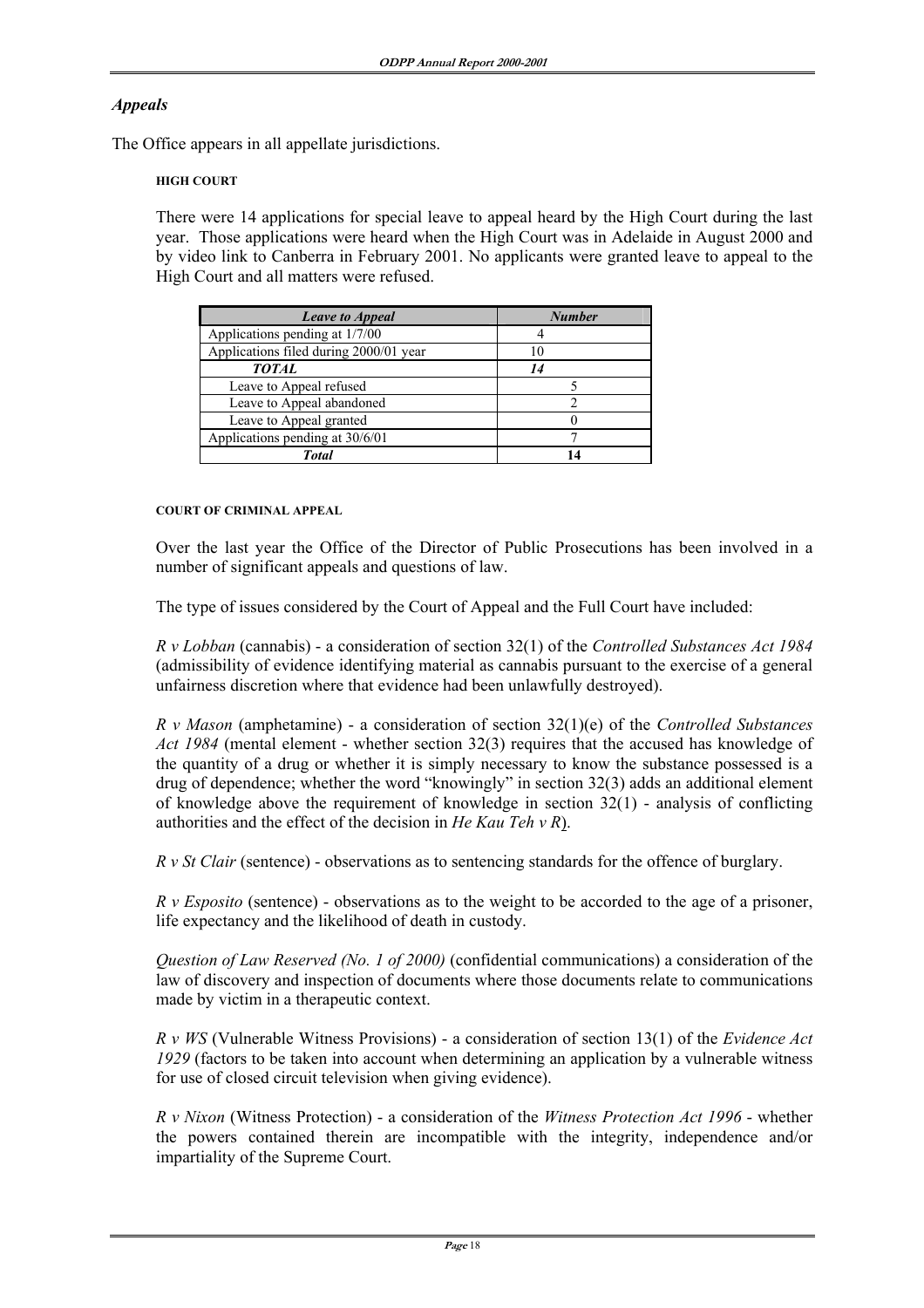*R v Martin* (Criminal Procedure) - a consideration of the circumstances in which the Trial Judge may properly rely upon undisclosed observations as to the appearance or conduct of parties and witnesses made during the course of trial.

 In relation to appeals relating to the admissibility of evidence and the judge's directions to the jury in criminal trials, the Office of the Director of Public Prosecutions ensures that the Court of Appeal deals with each matter by reference to established rules of evidence and criminal procedure.

 In relation to sentencing appeals, the Office of the Director of Public Prosecutions provides submissions on the appropriate approach that should be adopted in sentencing procedures, and occasionally institutes appeal proceedings where it appears that a court has made a substantial and manifest error in the sentencing of an offender.

 The Office of the Director of Public Prosecutions is also responsible for stating particular questions of law to the Court of Appeal which may arise at any stage of the trial process and which are of general relevance and significance to the practice of criminal law in this State.

|                                                       |                  | Appeals initiated by<br>defendant |              | <b>Appeals initiated by</b><br><b>DPP</b> |
|-------------------------------------------------------|------------------|-----------------------------------|--------------|-------------------------------------------|
| Applications heard in 00/01 but filed prior to 1/7/00 | 12               |                                   |              |                                           |
| Leave already granted                                 |                  | $\Omega$                          |              |                                           |
| Leave not been granted but Form 7 lodged              |                  | 0                                 |              |                                           |
| Leave granted#                                        |                  | 4                                 |              |                                           |
| Leave refused                                         |                  | $\overline{\mathbf{c}}$           |              |                                           |
| Application abandoned                                 |                  | $\overline{4}$                    |              |                                           |
| Judgement Reserved                                    |                  | $\overline{c}$                    |              |                                           |
|                                                       | <b>Total</b>     | 12                                |              |                                           |
| Of those where leave was granted #                    | $\boldsymbol{4}$ |                                   |              |                                           |
| Appeals upheld                                        |                  | 2                                 |              |                                           |
| Appeals dismissed                                     |                  |                                   |              |                                           |
| Appeals abandoned                                     |                  | $\overline{0}$                    |              |                                           |
| CCA Decision still pending                            |                  |                                   |              |                                           |
|                                                       | <b>Total</b>     |                                   |              |                                           |
| Applications filed during 2000-2001                   | <b>110</b>       |                                   | 8            |                                           |
| Leave to appeal granted*                              |                  | 60                                |              | 8                                         |
| Leave refused but Form 7 granted*                     |                  | 3                                 |              |                                           |
| Leave to Appeal refused                               |                  | 16                                |              |                                           |
| Leave to Appeal abandoned                             |                  | 11                                |              |                                           |
| Leave not yet determined                              |                  | $\Omega$                          |              |                                           |
| Applications pending as at 30/6/01                    |                  | 20                                |              |                                           |
|                                                       | <b>Total</b>     | <i>110</i>                        | <b>Total</b> | 8                                         |
| Where leave was granted*                              | 66               |                                   | 8            |                                           |
| Appeals upheld                                        |                  | 20                                |              | 5                                         |
| Appeal refused                                        |                  | 23                                |              |                                           |
| Appeals abandoned                                     |                  |                                   |              |                                           |
| CCA Decision still pending                            |                  | 19                                |              | 2                                         |
|                                                       | <b>Total</b>     | 63                                | <b>Total</b> | 8                                         |

 In some instances Applications were lodged and Leave to Appeal granted, however a decision was not handed down within the current year.

## **MAGISTRATES' APPEALS**

 This year the Office has continued to conduct Magistrates Appeals instituted by defendants in relation to minor indictable offences such as break enter and larceny, assault occasioning actual bodily harm and indecent assault offences. In the main these were appeals instituted against the imposition of sentences although there have been a number that related to convictions following trial. The Office has maintained its policy in providing advice and opinions to Police Prosecution Services regarding the institution of prosecution appeals.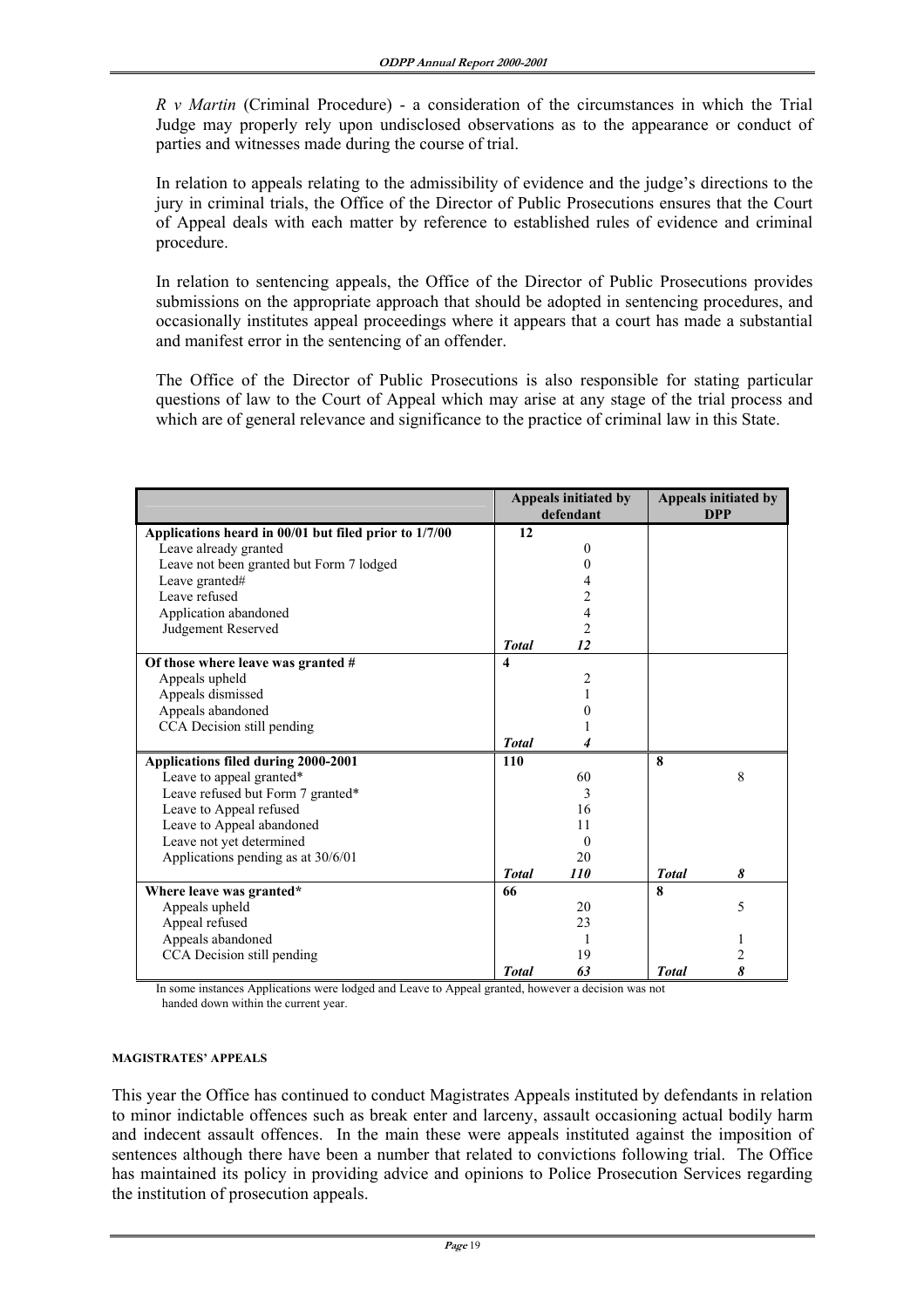|                  | Appeals initiated by defendant | Appeals initiated by police |
|------------------|--------------------------------|-----------------------------|
| Appeal upheld    |                                |                             |
| Appeal dismissed |                                |                             |
| Appeal abandoned |                                |                             |
| Appeal pending   |                                |                             |
| Total            |                                |                             |

# *Witness Assistance Service*

The Witness Assistance Service commenced service delivery to vulnerable witnesses, victims of crime and their immediate family members in October 1995. The Witness Assistance Service continues to provide a commitment to ensuring a quality professional service to vulnerable witnesses, victims of crime and their immediate family members. The service has also continued its commitment to community education, research and collaboration with other agencies through public speaking, training, information provision and representation on a range of committees and projects.

The Witness Assistance Service has continued to receive the professional support of the management team and a cooperative working relationship with legal and administrative staff within the ODPP, contributing to overall effective and efficient service delivery. The professional skills and services of external agencies continues to strengthen to develop positive outcomes for clients, organisations and the community.

# **MISSION**

 To ensure that all victims of crime and their immediate family members have access to information and support services, and are aware of their rights and responsibilities when dealing with the criminal justice system.

# **OBJECTIVES**

 The following objectives provide a framework in order to achieve the mission of the Witness Assistance Service:

- ≈ ensure victims and their immediate family members are aware of their rights and entitlements, and also their responsibilities;
- ≈ provide victims, their families and witnesses with information about the prosecution processes and ensure they are kept informed about the matter;
- ≈ design and contribute to information packages for victims and their families;
- ≈ inform victims and witnesses about vulnerable witness provisions;
- ≈ assist witnesses prepare for court by providing court tours and information about giving evidence;
- ≈ provide information and assistance on victim impact statements;
- ≈ ensure victims and witnesses who contact the Office to seek information about a matter are dealt with promptly in accordance with the Declaration of Victim's Rights;
- ≈ assess victims needs in dealing with the prosecution process and provide referrals to appropriate organisations for ongoing counselling;
- ≈ work with solicitors and prosecutors as part of a team, in a manner that ensures best outcomes for the victim/witness;
- ≈ identify ways of improving services to victims and witnesses participate in and initiate research and conduct customer surveys;
- ≈ help to establish systems of communication that enhance service delivery from the Office:
- ≈ network with interested stakeholders dealing with victims and witnesses;
- ≈ establish and maintain statistical information;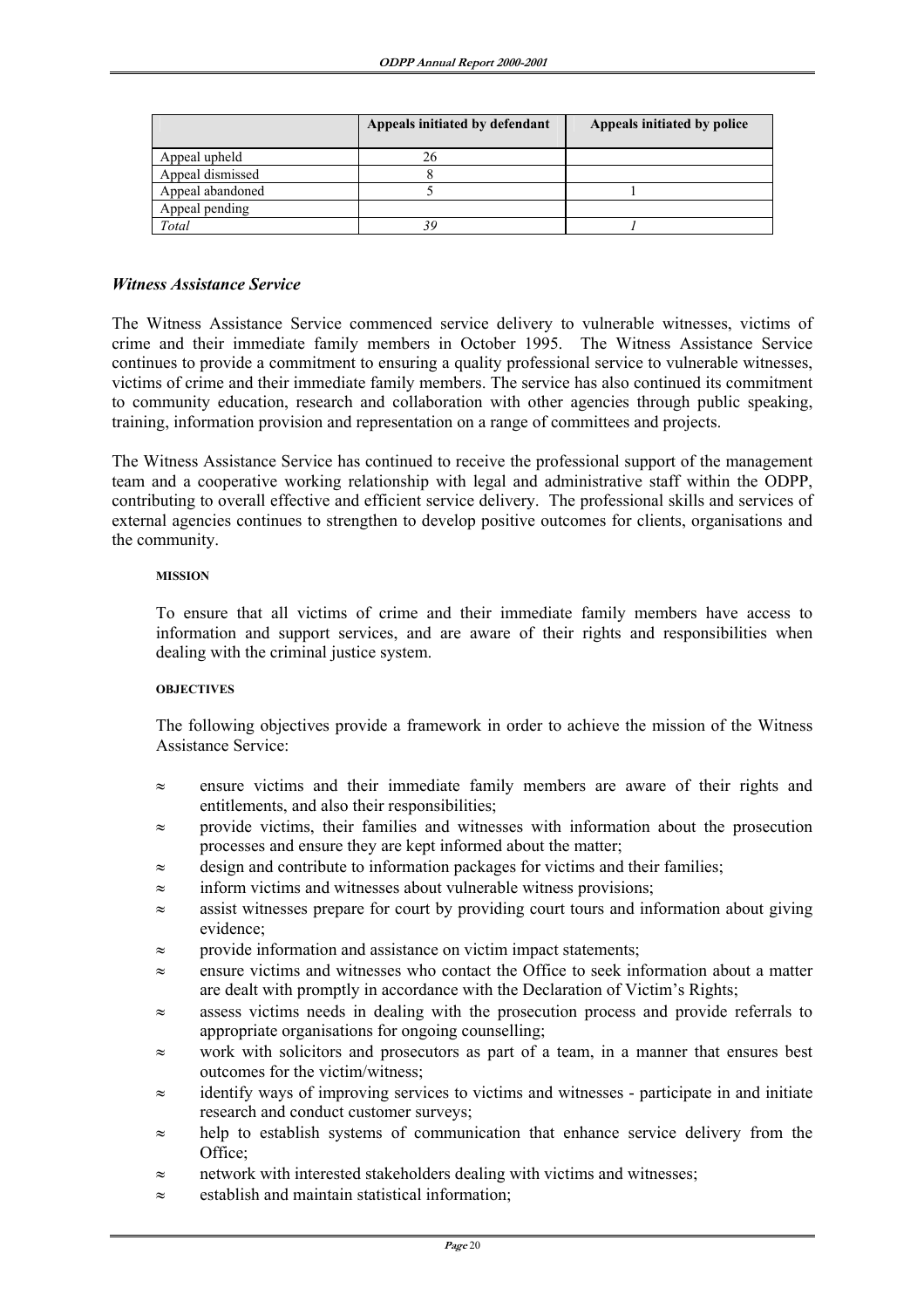- ≈ liaise nationally with other Witness Assistance Services to ensure consistency across Australia;
- ≈ advocate for resources to improve delivery of services to victims and witnesses in South Australia;
- ≈ attend conferences and when possible conduct conferences with professionals in order to maximise professional development; and
- ≈ participate in internal and external committee work as required.

# **Witness Assistance Service - New Referrals by Offence Type**

| <b>Offence Type</b>     | <b>Number</b> | $\%$    |
|-------------------------|---------------|---------|
| Assault                 | 16            | 3.2%    |
| Attempted Murder/Murder | 9             | 1.8%    |
| Criminal Trespass       | 55            | 11.1%   |
| Endanger Life           | 14            | 2.8%    |
| Fraud                   | 8             | 1.6%    |
| Grievous Bodily Harm    | 6             | 1.2%    |
| Larceny                 |               | 0.2%    |
| Major Crash             | 59            | 11.9%   |
| Murder                  | 45            | $9.1\%$ |
| Other/Miscellaneous     | 8             | 1.6%    |
| Robbery                 | 42            | $8.4\%$ |
| Sex                     | 87            | 17.5%   |
| Sex (Child)             | 125           | 25.2%   |
| Sex (Criminal Trespass) | 7             | 1.4%    |
| Threaten Life           | 15            | 3.0%    |
| TOTAL                   | 497           | 100.00% |



## **SERVICE DELIVERY**

 As expected referrals to the Witness Assistance Service have gradually increased each year. This is reflected in the increasing number of matters the Witness Assistance Service have been involved in, the injection of further staff resources adding to the Service's ability to respond to the increasing demand both from within the ODPP and externally via police or other agencies working with victims of crime. It is anticipated that the introduction of the Victims of Crime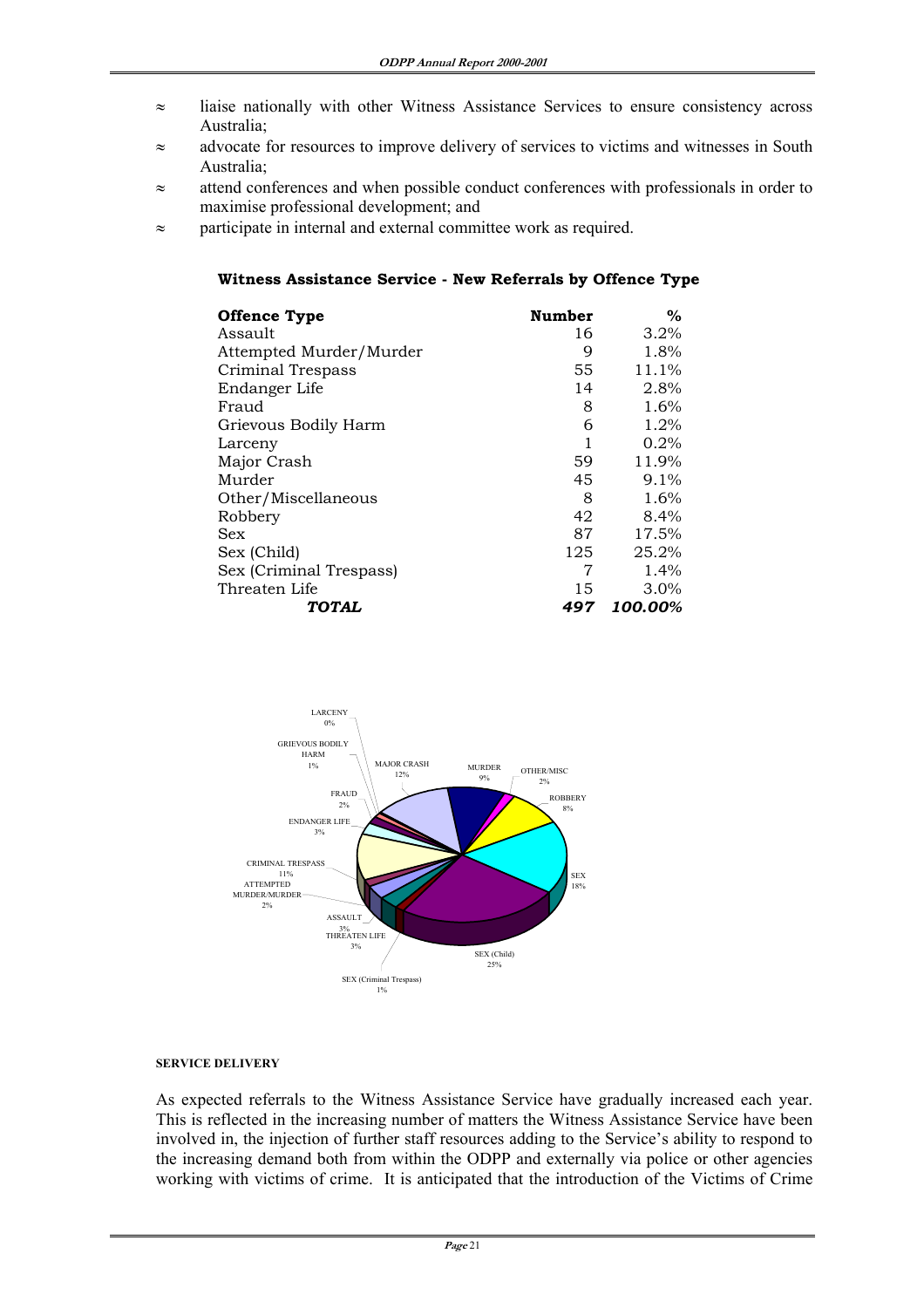Bill, will further increase the obligation to service delivery, of the Witness Assistance Service within the ODPP.

## **STAFFING**

 The appointment of another permanent position within the Witness Assistance Service adds to the commitment of the Office towards services to victims, their families and witnesses.

## **CONFERENCES**

 The Witness Assistance Service attended the 4th National DPP - Witness Assistance Network Meeting in Canberra. This conference success, affirmed the commitment nationally to these network meetings, in order to ensure consistency and communication across Australia in delivery of services to victims of crime and witnesses in Supreme and District Court matters. In 2002 the Witness Assistance Service will host the 5th National Witness Assistance Network Meeting in Adelaide.

# **CIRCUIT**

 In maintaining its commitment to delivery of services in the country regions, Witness Assistance Service continues to attend country areas to assist victims of crime and their families. Country areas include Mount Gambier, Port Augusta, Port Pirie, Murray Bridge, Ceduna and Whyalla.

# *Support Services*

The support staff have continued to meet the challenge of the Office to provide an effective support service. There are 23 support staff who provide services to the Office, these include law clerks, executive assistant, secretaries, receptionists and rounds clerks. There has however been a requirement for part of the year to have temporary agency staff.

There have been additional pressures placed on the support team this year by the long term release of two staff to the Bodies in the Barrel prosecution team.

The refurbishment of the Office during February 2001 has also now necessitated that the support staff are located on three levels. A full time secretarial assistance has now been placed on Level 8.

# *Training and Development*

## *Staff Performance Management*

The Office has continued its performance management system for staff during the year. This system continues to assist management in identifying training and development requirements for staff. As part of its commitment to the training and development of staff one day team building workshops were held for all staff during August.

In addition to conferences and Continuing Legal Education (CLE) sessions during the year staff also attended 19 training courses and 4 seminars.

## *Continuing Legal Education (CLE) Program*

The Office now has prosecutors and solicitors of varying experience and the continuing legal education program has tried to focus on a broad range of topics to cater for the needs of all staff. The Policy and Training Unit staff in consultation with the CLE Committee are responsible for deciding on the topics and the speakers. The program this year has continued to utilise the combined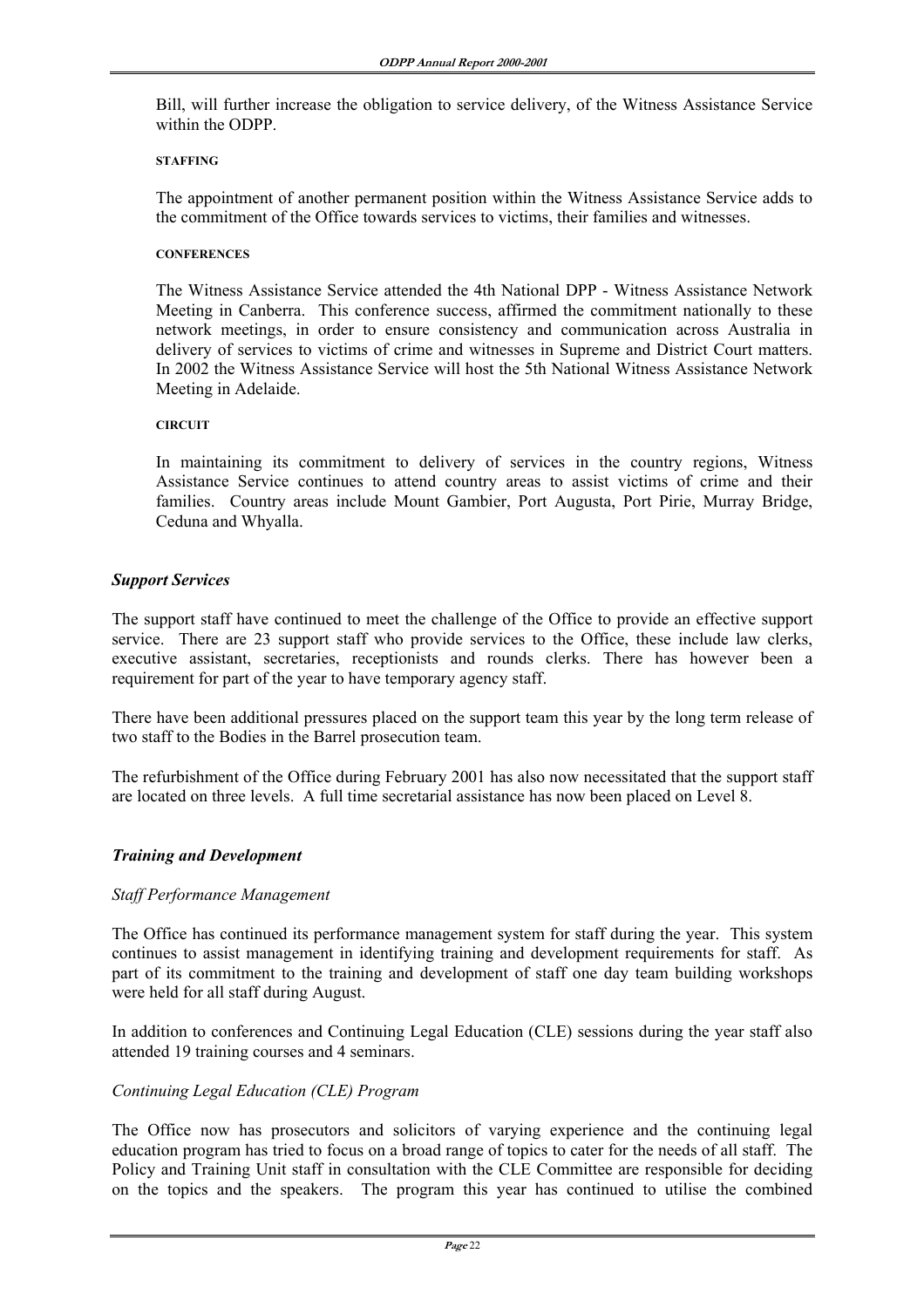experience of senior practitioners within the Office and the judiciary as well as several very experienced medical and scientific professionals.

The Program this year has included:

*Hon Justice Martin* - (Supreme Court) on role of the Director of Public Prosecutions  *Judge Vanstone* - (District Court) on cross examination  *Mr Alan Moss* - (Chief Magistrate) on diversionary schemes in the Magistrates Court  *Dr Jane Taylor* - on Forensic Odontology

- *Dr Kenneth O'Brien* (Forensic Mental Health Services) on the definition of mental impairment and mental fitness to stand trial and the presentation of psychiatric evidence in court and issues with the current legislative regime
- *Ms Lyndall Young* (Yarrow Place) on evaluating medical evidence of adult sexual assault victims
- *Dr Chris Pearman* (Forensic Science Centre) on DNA

We would like to thank the Commissioner for Equal Opportunity for the continued use of their board room, which has allowed the Office to accommodate large numbers of people for these sessions.

# *Conferences*

Staff attended (and in some instances presented papers) at the following conferences and forums:

- ❖ Australian Association of Crown Prosecutors Conference
- ❖ National Forum of Director of Public Prosecutions Executive
- ❖ National Criminal Courts Statistics Unit Meeting
- ❖ National Child Sexual Assault Reform Committee
- ❖ Australian Directors of Public Prosecution
- ❖ International Association of Prosecutors
- ❖ Heads of Prosecuting Agencies Conference
- ❖ 4th National DPP Witness Assistance Network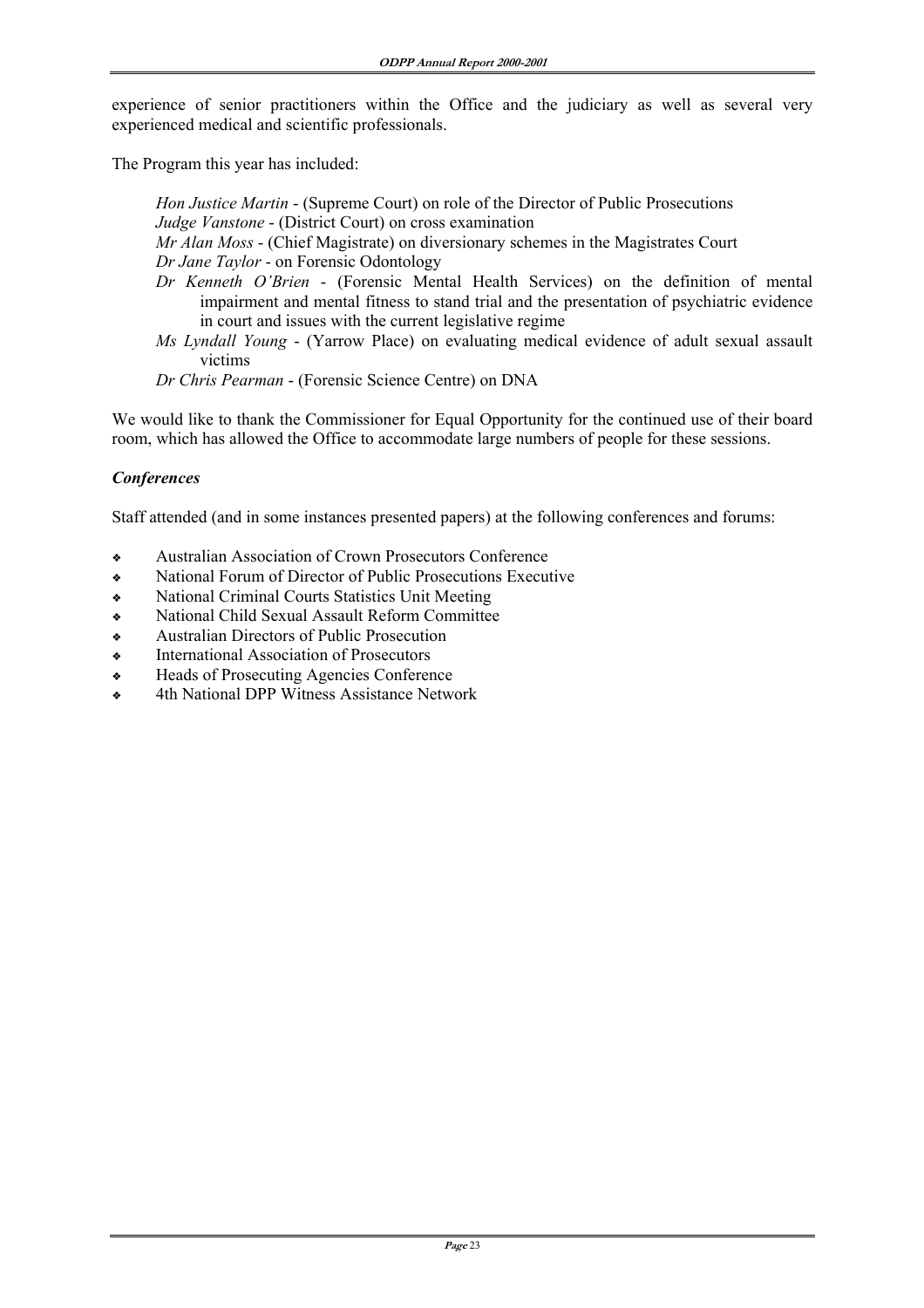# **INTER-AGENCY RELATIONSHIPS**

# *Government and the Attorney-General*

The relationship between an Attorney-General as first law officer and a Director of Public Prosecutions varies from jurisdiction to jurisdiction. In South Australia the Director is entirely independent of direction or control by the Crown, or any Minister or officer of the Crown other than the Attorney-General.

The Attorney-General may, after consultation with the Director, give directions and furnish guidelines to the Director in relation to the carrying out of his functions. Any such directions or guidelines must be published as soon as practicable in the Government Gazette, and tabled before each House of Parliament. The requirement to report to Parliament ensures that there is a political accountability for any prosecution action, which an Attorney-General might take.

In practice, the Attorney-General leaves the exercise of power to the independent discretion of the Director. This accords with the convention established for relationships between the two law officers. This role also conforms to the intent of the *Director of Public Prosecutions Act, 1991*. The Director is able to raise any concerns he has directly with Parliament pursuant to Section 12 of the Act.

While the Act provides for a formal method of consultation between the Attorney-General and the Director, there has been no need to resort to the formal mechanisms of the Act. The relationship between the Attorney-General and the Director was harmonious and productive during the course of the year.

# *Justice Department*

The Office of the Director of Public Prosecutions is formally a part of the Attorney-General's Department. For administrative purposes, the Director reports to the Chief Executive of the Justice Portfolio. In day-to-day practical terms, this is more of a liaison rather than a strict reporting relationship. The Office budget has been isolated from that of the Department generally, even though it is still formally included within the Department's expenditure, and the Department remains responsible for preparing accounts for audit purposes. Financial Reporting as required by the *Public Sector Management Act 1995* and the *Public Finance and Audit Act 1987 is* contained in the Attorney-General's Department Annual Report.

As an associated office of the Attorney-General's Department the Office draws on a range of corporate services provided by the Department. The services provided during the past year have included:

- executive support
- $\sim$  financial services
- human resources, including staff training
- $\sim$  information technology
- $\sim$  library and record services

The Office has only a small internal administrative component and therefore relies heavily on the advice and support from the Justice Portfolio Services Division.

The Office takes this opportunity to acknowledge the Department's role, and in particular its Chief Executive Ms Kate Lennon, and to extend our thanks for the support both she and her staff have provided.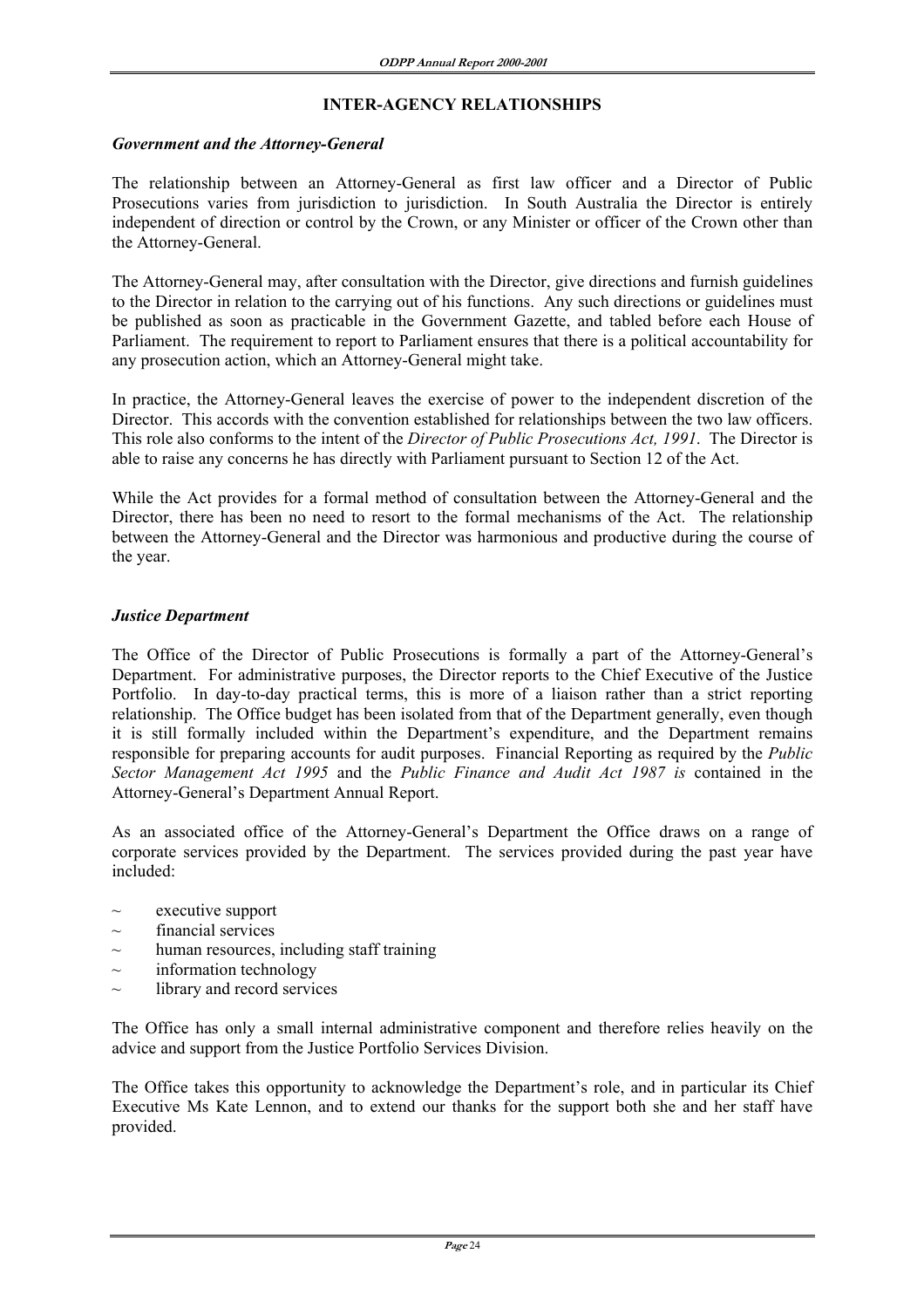# *SA Police*

The relationship between this Office and the South Australian Police Department continues to work well with a strong emphasis on consultation between both parties to ensure consistent and accurate information is provided to the public.

This relationship has been strengthened by the formation of the Police Liaison Committee in accordance with recommendation 64 of the Costello Report. This Committee which has been in existence for approximately 18 months, meets every three months with the representation on the Committee from both offices being at the most senior level.

This year there was another seminar at Fort Largs Academy in May 2001. On that occasion both the Director and the Associate Director spoke to the police and answered questions on many topical issues, including forensic procedures, disclosure, records of interview, file preparation.

Further, close liaison between members of the Committal Unit and Police Prosecution Branch continues. This has enabled the police to concentrate on the investigation of criminal activity and the advice provided by the Committal Unit ensures that following the investigation the correct charges are laid and that matters which have no reasonable prospect of conviction do not proceed.

This Office has the responsibility for the prosecution of police officers charged with criminal offences and continues to liaise with the Internal Investigation Branch providing advice and an independent prosecution service.

# *Courts Administration Authority*

The Office and the Courts Administration Authority continue to work closely in the day-to-day running of the criminal courts. There is daily contact with respect to setting matters down for trial, sentencing, remands, pre-trial conferences and bail reviews. We thank the Court staff for their continued co-operation.

# *National Crime Authority*

The Office continues to maintain a good working relationship with the National Crime Authority.

# *Sexual Assault Section - SA Police*

The Sexual Assault Section has continued to provide valuable assistance and expertise to the work of the Committal Unit and the Witness Assistance Service during the past financial year. The commitment of the staff of the Sexual Assault Service to providing quality services to victims of sexual assault and to maintaining a positive working relationship with the Office is highly regarded by this Office.

# *Victims of Crime Branch - SAPOL*

During 2000-2001 the Victims of Crime Branch has continued to provide support and information to victims of crime and their family members. The Witness Assistance Service and other ODPP representatives have participated in several training programs for SA Police Victim Contact Officers. The maintenance of a close working relationship between the ODPP and Victim Contact Officers has enhanced the provision of services to victims of crime. The work of the Branch is greatly appreciated by this Office.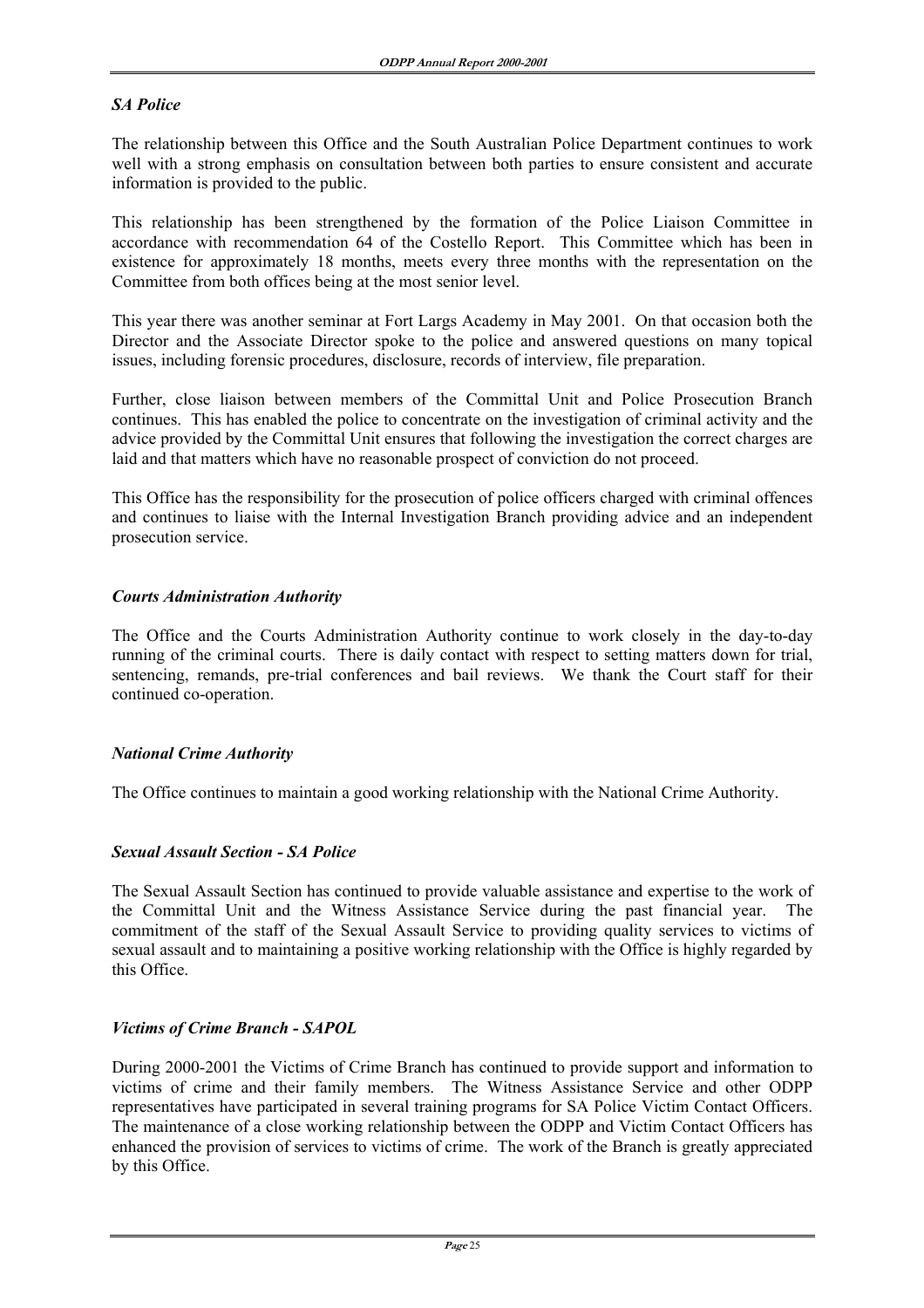# *Yarrow Place - Rape and Sexual Assault Service*

Yarrow Place staff have continued to work in close association with the Witness Assistance Service during the past financial year. The organisation has further developed its range of services to victims of rape and sexual assault and provides a valuable referral resource for clients of the Witness Assistance Service. Legal and social work staff from the Office have participated in training programs developed for Yarrow Place staff during 2000-2001 and joint consultation between the two organisations in regard to service delivery and broader issues has occurred on a regular basis. The Office appreciates the expertise and professionalism consistently provided by Yarrow Place staff to victims of rape and sexual assault.

# *Victim Support Service*

Victim Support Service has maintained its commitment to the provision of support services to victims of crime and their family members during 2000-2001. The Witness Assistance Service has provided training for Victim Support Service Court Companion Training Seminars and has continued to work closely with the service to ensure that victims of crime have access to appropriate counselling services and support. The professional services provided by this organisation and the dedication of the Victim Support Service staff are valued by the Office.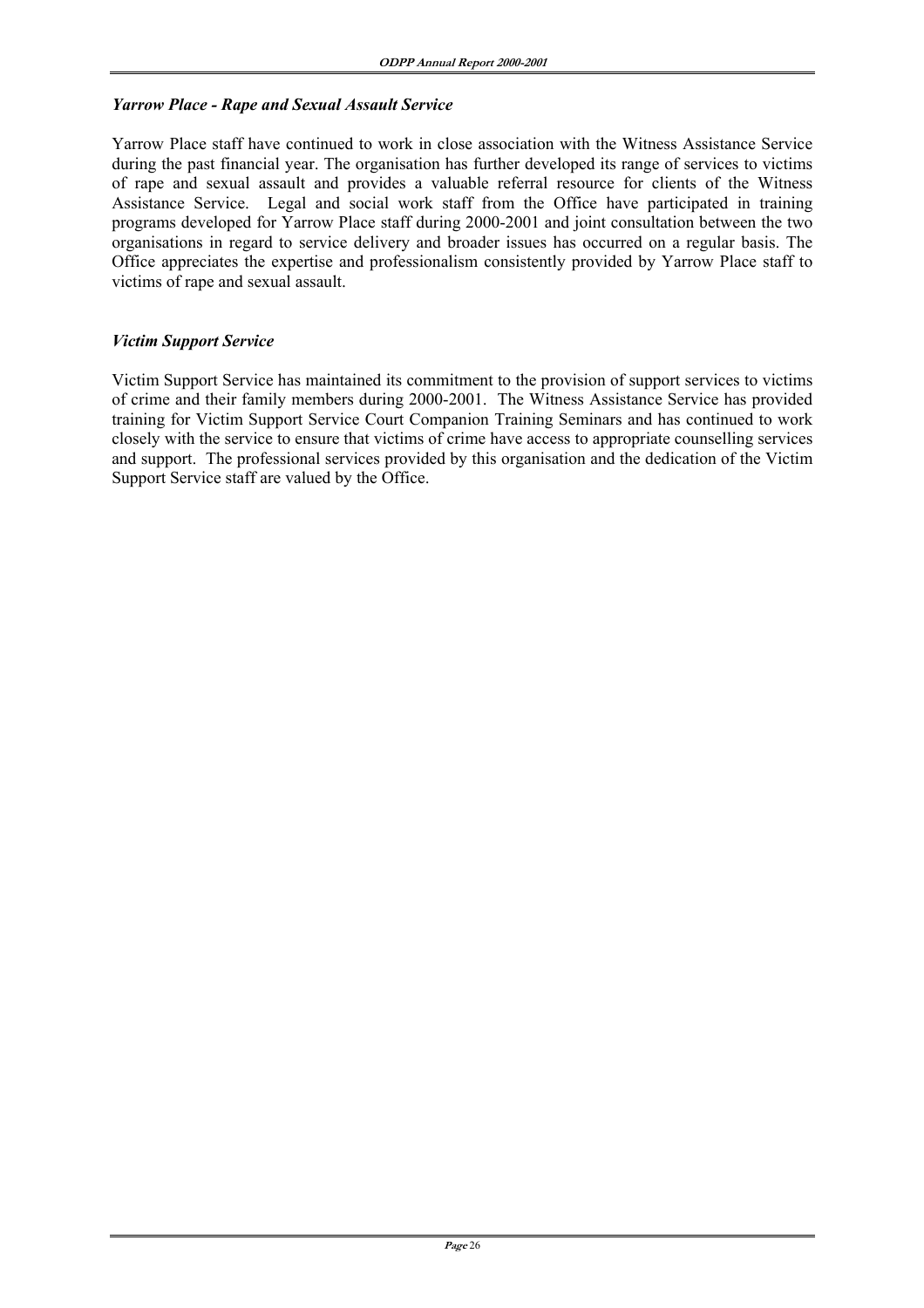# **STATUTORY REPORTING**

# *Consultants*

 The reporting on the use of consultants by the Office during 2000-01 is contained within the Annual Report of the Attorney-General's Department.

# *Directions to Commissioner of Police and from Attorney-General*

 Pursuant to Section 9 of the *Director of Public Prosecutions Act 1991* there were no directions or guidelines given by the Attorney-General to the Director of Public Prosecutions.

 Pursuant to Section 11 of the *Director of Public Prosecutions Act 1991* there were no directions or guidelines given to the Commissioner of Police by the Director of Public Prosecutions.

# *Executive Employment and Human Resource Reporting*

 All relevant matters in relation to Executive Employment and Human Resource Reporting are contained within the Annual Report of the Attorney-General's Department.

# *Financial Reporting*

 All relevant matters in relation to financial performance are contained within the Annual Report of the Attorney-General's Department.

# *Freedom of Information*

The Office is an "exempt agency" for the purposes of the *Freedom of Information Act 1991.* 

# *Occupational Health, Safety & Welfare*

 There continues to be a preventative approach to occupational health, safety and welfare within the Office and regular hazard identification audits are carried out by both the OH&S representative and management.

 The Office has continued to maintain the highest level of health and safety, in all areas of prevention, claims and rehabilitation in accordance with WorkCover standards.

 The Office would like to thank Ms Mandy Neller who has been the OH&S Rep for the last three years for her dedication to the role. Mandy's term of office expires in August.

# *Overseas Travel*

The Director attended the following overseas conferences during the year.

- ❖ International Association of Prosecutors, 5th Annual Conference and General Meeting Capetown, South Africa
- ❖ Head of Prosecuting Agencies Conference Edinburgh, Scotland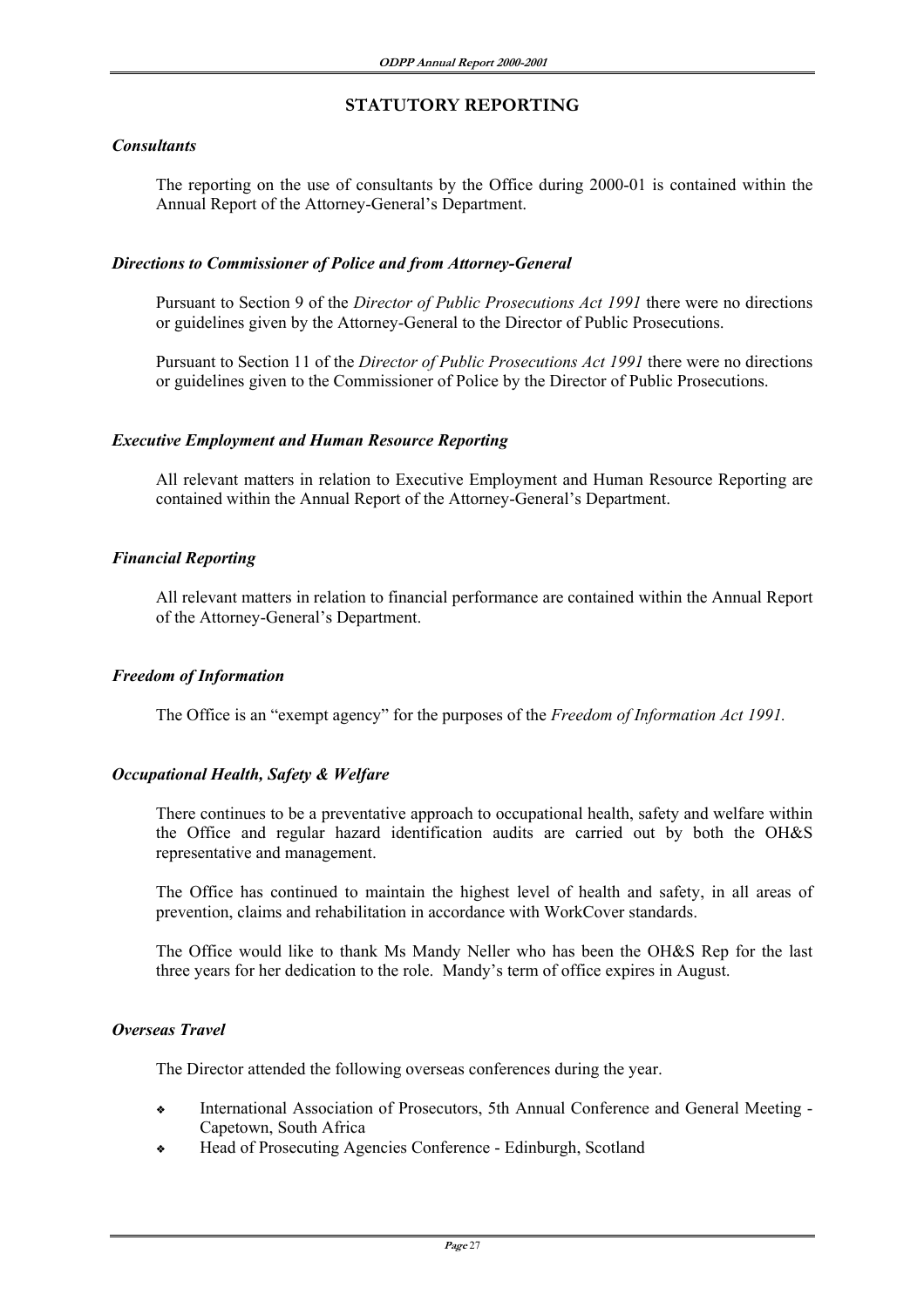# **GLOSSARY OF TERMS**

## *COMMITTAL UNIT - tables and charts*

## *Other*

Includes no case to answer. Head Office assuming further conduct of committal, mentally incompetent, dismissed etc.

## *Tender No Evidence (TNE)*

Where no evidence is tendered on **all** charges, otherwise counted in accordance with charges that proceeded.

## *Resolved summarily*

 Includes matters where *major indictable* charge reduced to *minor indictable* or *summary* charge only, and finalised in the Magistrates Court (by plea or trial), by the Committal Unit or police.

## *SUPERIOR COURT PROSECUTION OUTCOMES - tables and charts*

## *Convicted*

 Convicted of any offence, ie committed for sentence, plea of guilty as charged or a lesser charge, or found guilty as charged or of a lesser charge.

*Note: Convictions recorded on Magistrate Court matters called up, not included*

## *Not Guilty*

Proceeded to trial and acquitted of **all** charges.

## *Mentally Incompetent*

 Where accused is found *not guilty* on grounds of mental competence (CLCA Part 8A) and declared liable to supervision.

### *Nolle Prosequi*

**All** charges against the accused not proceeded with.

- *Note: 1 Nolle entered purely because of substitute Information filed, not counted as a Nolle* 
	- *2 "Technical Nolle Prosequi" where incorrectly committed matters are returned to Magistrates Court, or lesser charge, or alternative remedy is pursued in the Magistrates Court, not counted as a Nolle, but counted separately under "other"*
	- *3 "White Paper" filed pursuant to CLCA s276 not counted as a Nolle, but shown separately*
	- *4 Where multiple charges laid, then one or more (but not all) are discontinued (Nolle), not counted as a Nolle but recorded under the outcome of the charge(s) which proceed*
	- *5 Where matter Nolled immediately after appellate court orders retrial, not counted as a Nolle*

### *White Paper*

 Where the Director declines to prosecute **any** charge and files prior to arraignment, a notice pursuant to CLCA s276.

 *Note: Where an accused is separately committed for trial and sentence, and the Director declines to prosecute any of the charges committed for trial, but proceeds with the charges(s) committed for sentence, not counted as a White Paper* 

# *Other*

Includes stay of proceedings, resolved in Magistrates Court, and incorrectly committed.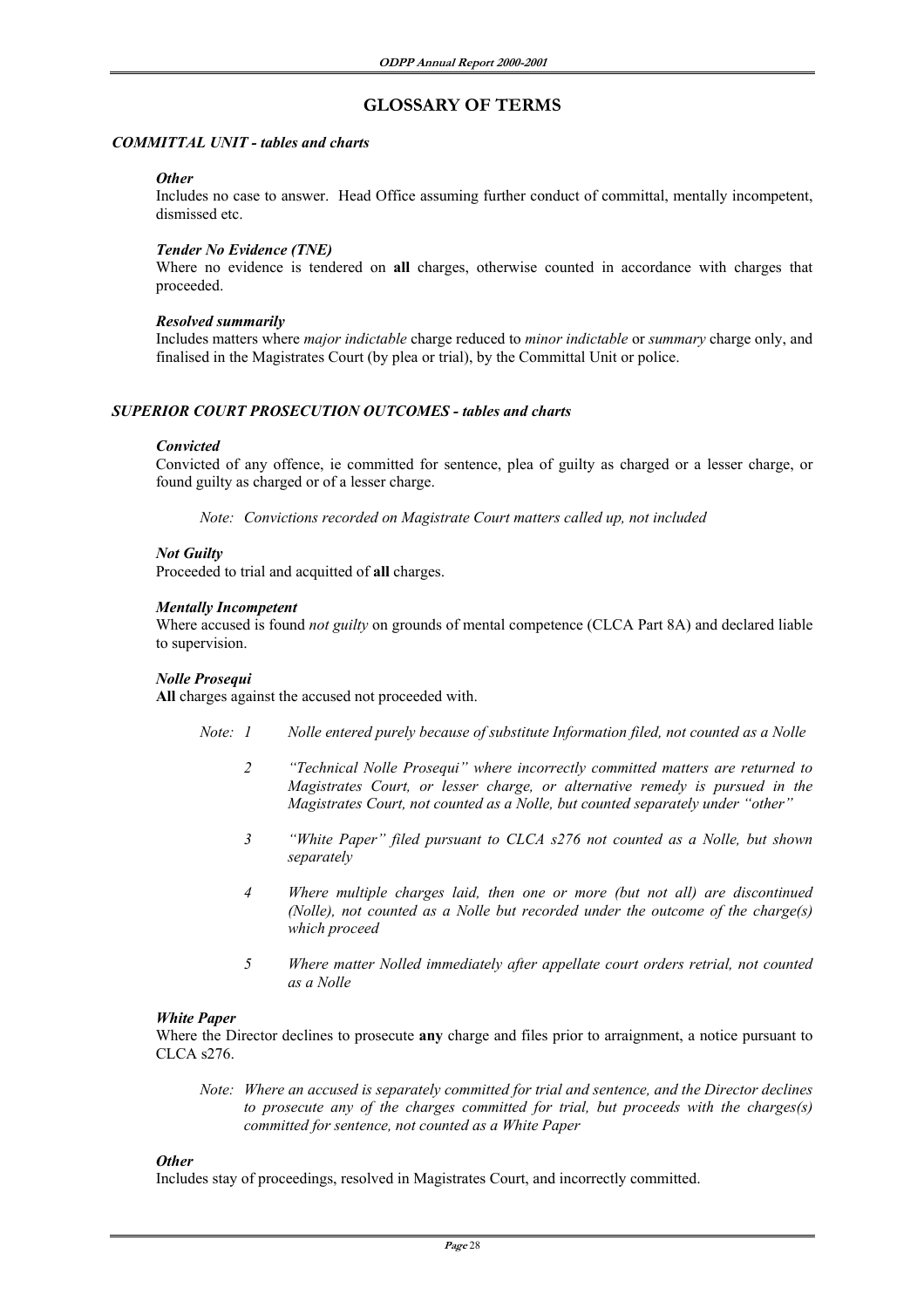# *MATTERS LISTED FOR TRIAL - tables and charts*

## *Proceeded to trial*

All matters that have been listed for trial and the proceedings have commenced, including legal argument, jury empanelment, or commencement of trial by judge alone.

*Note: Matters listed for legal argument only, not included* 

## *Trial Outcome - Other*

Includes stay of proceedings, adjournment during trial, bench warrant during trial, and matters which are not finalised at the time of report.

## *GENERAL COUNTING UNIT*

## *Matter*

An accused charged with an offence or series of offences upon the same Information.

- *Note: 1 Where a single Information contains charges against several accused, each accused counted* 
	- *2 Where an accused is charged upon separate unrelated Informations, each Information counted (subject to note 3)*
	- *3 Where an accused charged or committed on separate Informations, that are subsequently joined upon a single Information, counted as one only (subject to note 4)*
	- *4 Where an accused charged or committed on one Information and subsequently charged on separate Informations, or separate trials ordered, each trial is counted separately*
	- *5 Where trial proceeds to conviction, but retrial ordered on appeal:* 
		- *a) from time that Director elects to proceed with retrial, counted as a new matter*
		- *b) if a Nolle Prosequi is entered immediately, not counted as a new matter*
		- *[NB: where appeal is instituted, original prosecution is not altered, irrespective of appeal outcome]*
	- *6 A single matter will sometimes include multiple trials/proceedings. For example, where a trial results in a mistrial, hung jury or is otherwise inconclusive and relisted. These are counted as one matter in accordance with the ultimate outcome. But, each trial is included in trial outcomes. Hence total trial and other outcomes may exceed total matters finalised.*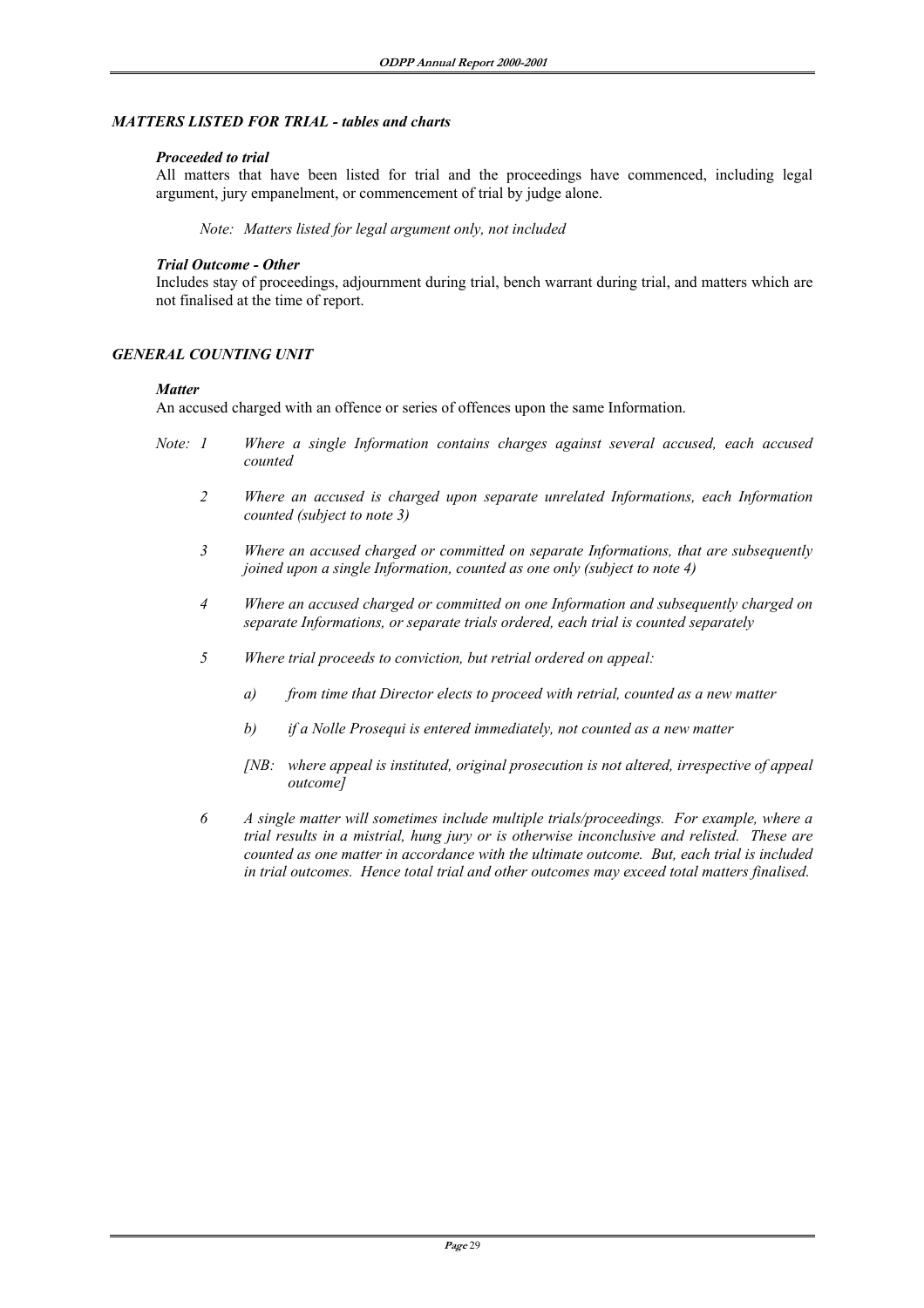# **ORGANISATIONAL CHART as at 30th June, 2001**

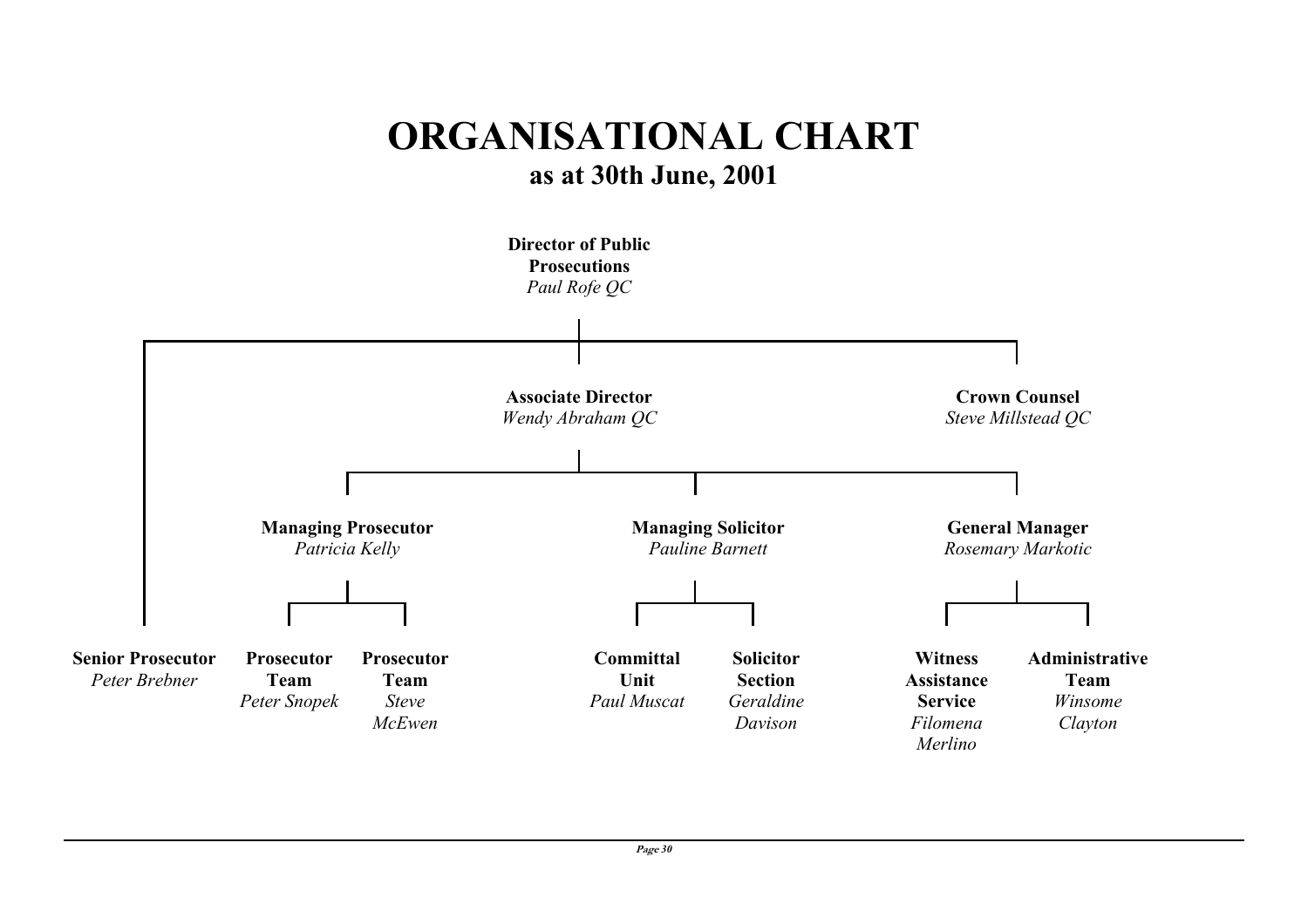## **APPENDIX B:**

# *DECLARATION OF VICTIM'S RIGHTS*

In all dealings with victims of crime the Office of the Director of Public Prosecutions, is required to give effect to the Declaration of Victim's Rights set out below in so far as they are applicable to the functions of the Office.

The victim of crime shall have the right to:

- 1 be dealt with at all times in a sympathetic, constructive and reassuring manner and with due regard to the victim's personal situation, rights and dignity;
- 2 be informed about the progress of investigations being conducted by police (except where such disclosure might jeopardise the investigations);
- 3 be advised of the charges laid against the accused and of any modifications to the charges in question;
- 4 have a comprehensive statement taken at the time of the initial investigation which shall include information regarding the harm done and losses incurred in consequence of the commission of the offence. The information in this statement shall be updated before the accused is sentenced;
- 5 be advised of justifications for accepting a plea of guilty to a lesser charge or for accepting a guilty plea in return for recommended leniency in sentencing;
- 6 be advised of justification for entering a nolle prosequi (ie to withdraw charges) when the decision is taken not to proceed with charges. (Decisions which might prove discomforting to victims should be explained with sensitivity and tact);
- 7 have property held by the Crown for purposes of investigation or evidence returned as promptly as possible. Inconveniences to victims should be minimised wherever possible;
- 8 be informed about the trial process and of the rights and responsibilities of witnesses;
- 9 be protected from unnecessary contact with the accused and defence witnesses during the course of the trial;
- 10 not have his or her residential address disclosed unless deemed material to the defence or prosecution;
- 11 not be required to appear at preliminary hearings or committal proceedings unless deemed material to the defence or prosecution;
- 12 have his or her need or perceived need for physical protection put before a bail authority which is determining an application for bail by the accused person, by the prosecutor;
- 13 be advised of the outcome of all bail applications and be informed of any conditions of bail which are designed to protect the victim from the accused;
- 14 have the full effects of the crime upon him or her made known to the sentencing court either by the prosecutor or by information contained in a pre-sentence report; including any financial, social, psychological and physical harm done to or suffered by the victim. Any other information that may aid the court in sentencing including the restitution and compensation needs of the victim should also be put before the court by the prosecutor;
- 15 be advised of the outcome of criminal proceedings and be fully apprised of the sentence, when imposed, and its implications;
- 16 be advised of the outcome of parole proceedings;
- 17 be notified of an offender's impending release from custody.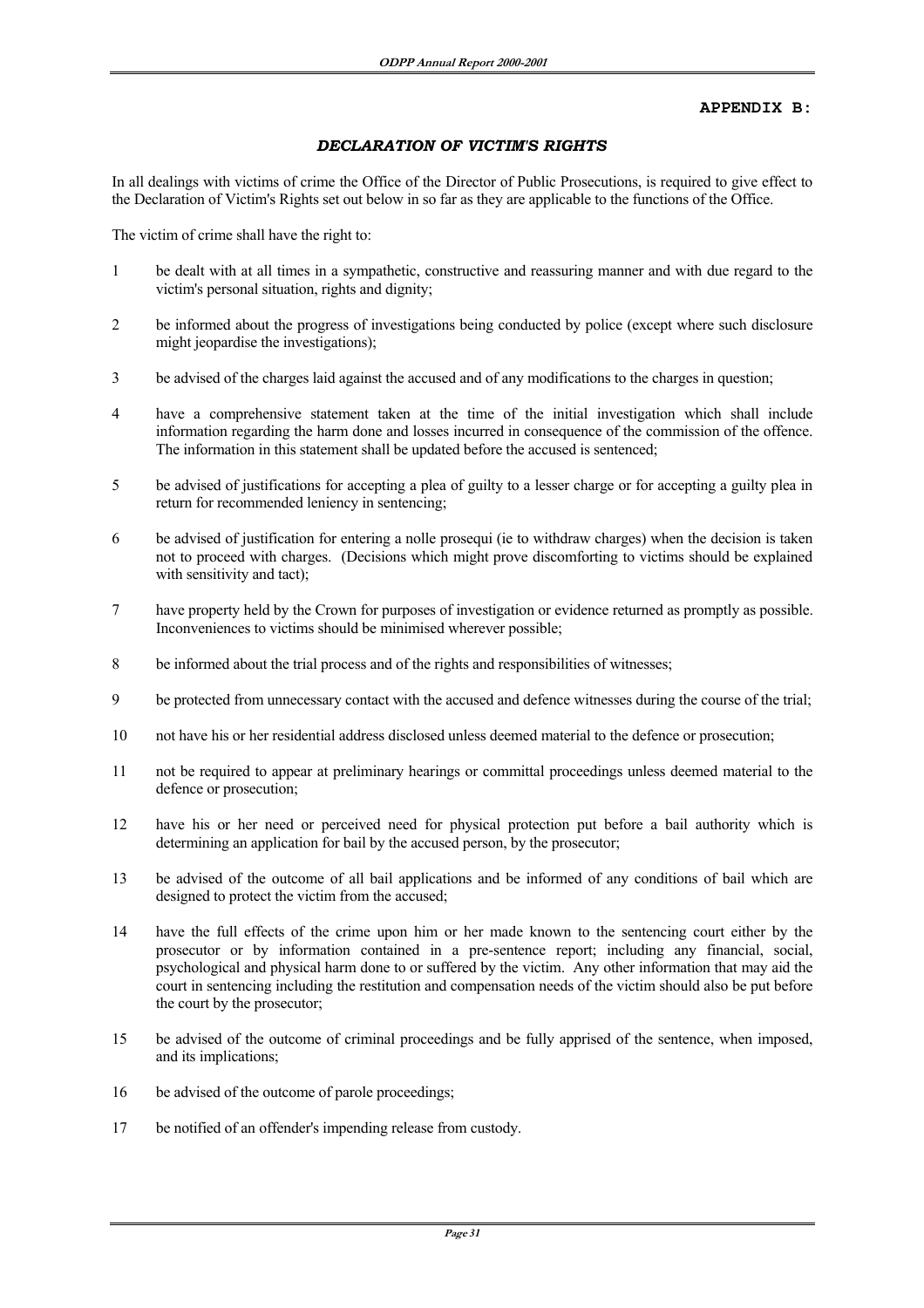# **APPENDIX C:**

# *PROSECUTION POLICY*

## **INTRODUCTION**

The Office of the Director of Public Prosecutions was established in 1992 to provide an effective, fair and independent criminal prosecution service for the people of South Australia. Since that time all major criminal prosecutions have been conducted by the Office in Adelaide and in the country areas of Port Augusta and Mount Gambier.

The Office is committed to the highest ethical and professional standards and strives to achieve the most effective and appropriate criminal prosecutions. It is integral to the process that all members of the Office adopt and implement the same set of values and standards when evaluating charges and conducting prosecutions.

The Prosecution Policy was first issued upon the establishment of the Office in 1992 and since that time has been under review. I have provided further guidance to my staff in the form of guidelines for their important decision making processes and to maintain the highest ethical standards.

The policy and guidelines are available to all interested members of the public, legal profession and the police.

# **P J L Rofe QC** *DIRECTOR OF PUBLIC PROSECUTIONS*

# **INTRODUCTION**

This Policy and the annexed guidelines are those governing the decision to prosecute criminal offences in South Australia. They form part of the uniform prosecution policy adopted by the Directors of Public Prosecutions of all States and the Commonwealth of Australia in 1990.

## **THE OFFICE OF THE DIRECTOR OF PUBLIC PROSECUTIONS**

The Office is divided into a number of smaller units that conduct the functions of solicitors and prosecutors with a close working relationship. In this document the legal staff within the Office and members of the private profession briefed to appear on behalf on the Director are referred to as prosecutors.

The Office of the Director of Public Prosecutions' first contact with most criminal matters is through the Committal Unit where the major indictable offences in the State are referred by the Police either prior to or just after charging. The Office then assumes conduct of these matters until their final resolution. The Office also conducts Summary Trials in complex or sensitive matters and appeals from the Magistrates Court on indictable offences. This document provides a framework for those conducting prosecutions on behalf of the State.

In addition to the legal staff the Office has a Witness Assistance Service (WAS) that provides assistance to witnesses involved in major indictable proceedings and referral to other agencies if necessary.

All staff within the Office work on the instructions of the Director who has been appointed pursuant to the Director of Public Prosecutions Act 1991 (the Act).

## **THE DIRECTOR OF PUBLIC PROSECUTIONS**

The obligations of the Director of Public Prosecutions are no different from those imposed on every prosecutor or prosecuting authority in the common law system.

The primary obligation on a prosecutor is one of fairness. Fairness must dictate eventually the discharge of all of a prosecutor's functions. But the question must be asked as to whom these obligations are owed. Obviously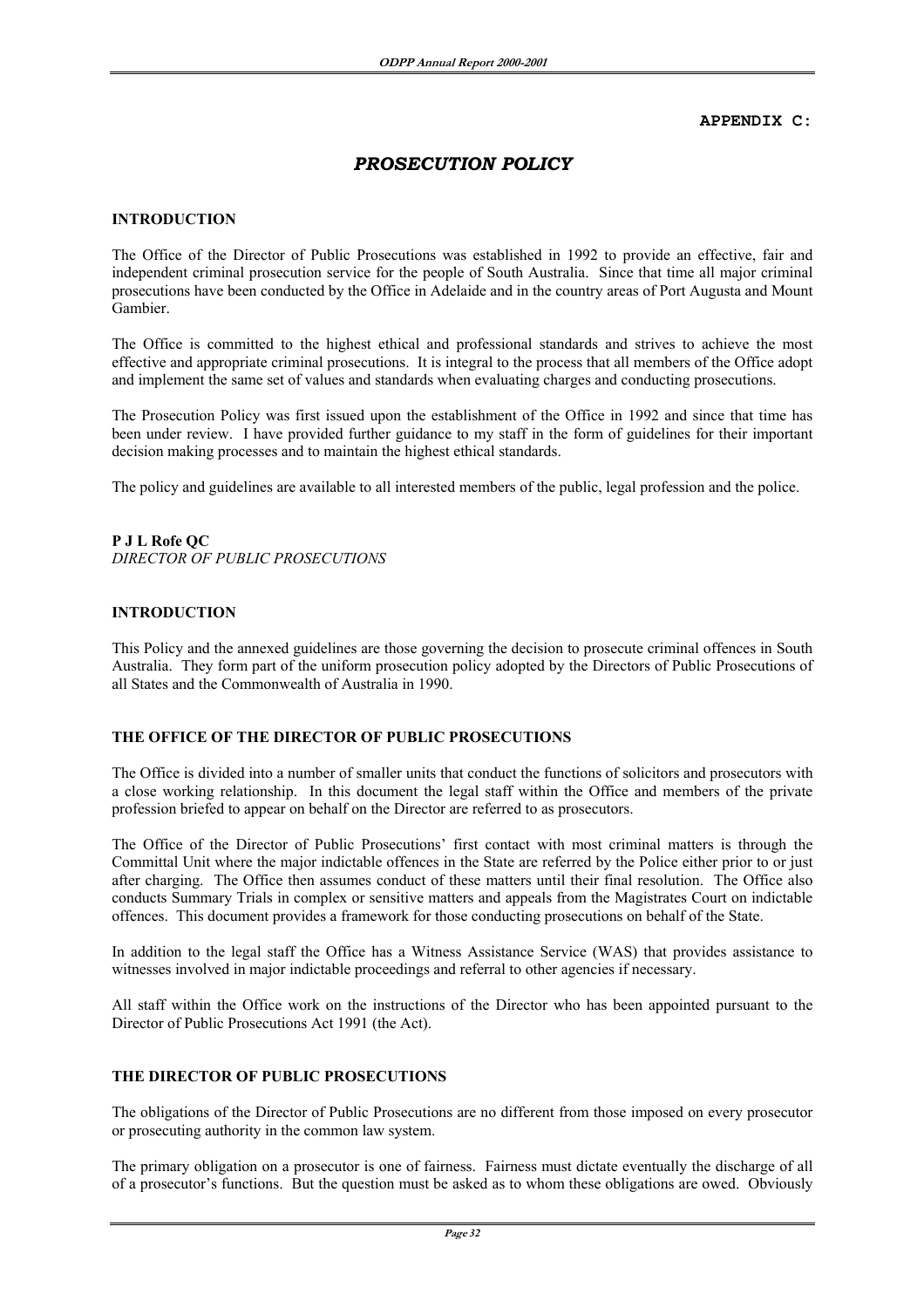a prosecutor must be fair to an accused but that cannot be the sole consideration. There are other parties with legitimate interests who are also entitled to expect a prosecutor to act in a particular way. Sometimes these interests will conflict with those of the accused.

A prosecutor has obligations to varying degrees to the following:

- the court (judge and jury)
- the community
- the accused
- victims
- witnesses
- defence counsel

A prosecutor must play his or her part in securing a fair trial for persons accused of criminal offences. A fair trial is one that results in justice being done, ie conviction of the guilty as well as acquittal of the innocent. A fair trial may be described also as one where all relevant credible evidence is presented, tested and adjudicated upon according to law. The obligations of the prosecution to the various parties flow from those concepts.

# **THE ROLE OF THE PROSECUTOR**

In order to understand the obligations of a prosecutor in any given situation or at any particular stage of the trial process, it is necessary to define the role of the prosecutor. The exercise has been attempted on numerous occasions by various commentators. The role is usually expressed in terms such as "a minister of justice" or "an officer of the court". It may be more easily understood in terms of what it is not. It is not about winning or losing where convictions are wins and acquittals are losses. A conviction obtained on insufficient or doubtful evidence should be regarded as a loss just as much as a failure to obtain a conviction on a strong credible prosecution case. Again it is a matter of striking a balance.

Some quotations from commentators may assist in defining the role of the prosecutor :

 "*It cannot be over emphasised that the purpose [cf expectation] of a criminal prosecution is not to obtain a conviction: it is to lay before a jury what the Crown considers to be credible evidence relevant to what is alleged to be a crime. Counsel have a duty to see that all available legal proof of the facts is presented; it should be done firmly and pressed to its legitimate strength, but it must also be done fairly. The role of prosecutor excludes any notion of winning or losing: his function is a matter of public duty than which in civil life there can be none charged with greater personal responsibility. It is to be efficiently performed with an ingrained sense of the dignity, the seriousness and the justness of judicial proceedings."* (per Rand J in Boucher v R (1954) 110 CCC 263 at 270).

 "*Finally there is or has been a tendency for Counsel for the prosecution not to prosecute firmly enough. The last half century has seen a welcome transition in the role of a prosecuting counsel from a persecuting advocate into a minister of justice, but in some places the pendulum has swung so far and the ministry has moved so close to the opposition that the prosecution's case is not adequately presented and Counsel, frightened of being accused of excessive fervor tend to do little except talk of reasonable doubt and leave the final speech on the facts to the Judge. The result of the deficiency is that the duty of seeing that the prosecution's case is effectively put to the jury is sometimes transferred to the Judge and thus the balance of the trial is upset*." (Lord Devlin, Trial by Jury pp.122-123)

But in the end it may come back to the words of Christmas Humphreys QC:

 "*It is the duty of prosecuting counsel to prosecute, and he need not rise to his feet and apologise for so doing. It is not unfair to prosecute"* (1955 Crim LR 739 at 741)

# and again -

 "*Always the principle holds that Crown counsel is concerned with justice first, justice second and conviction a very bad third"* (Ibid p.746)

The Office of the Director of Public Prosecutions in South Australia is committed to those ideals.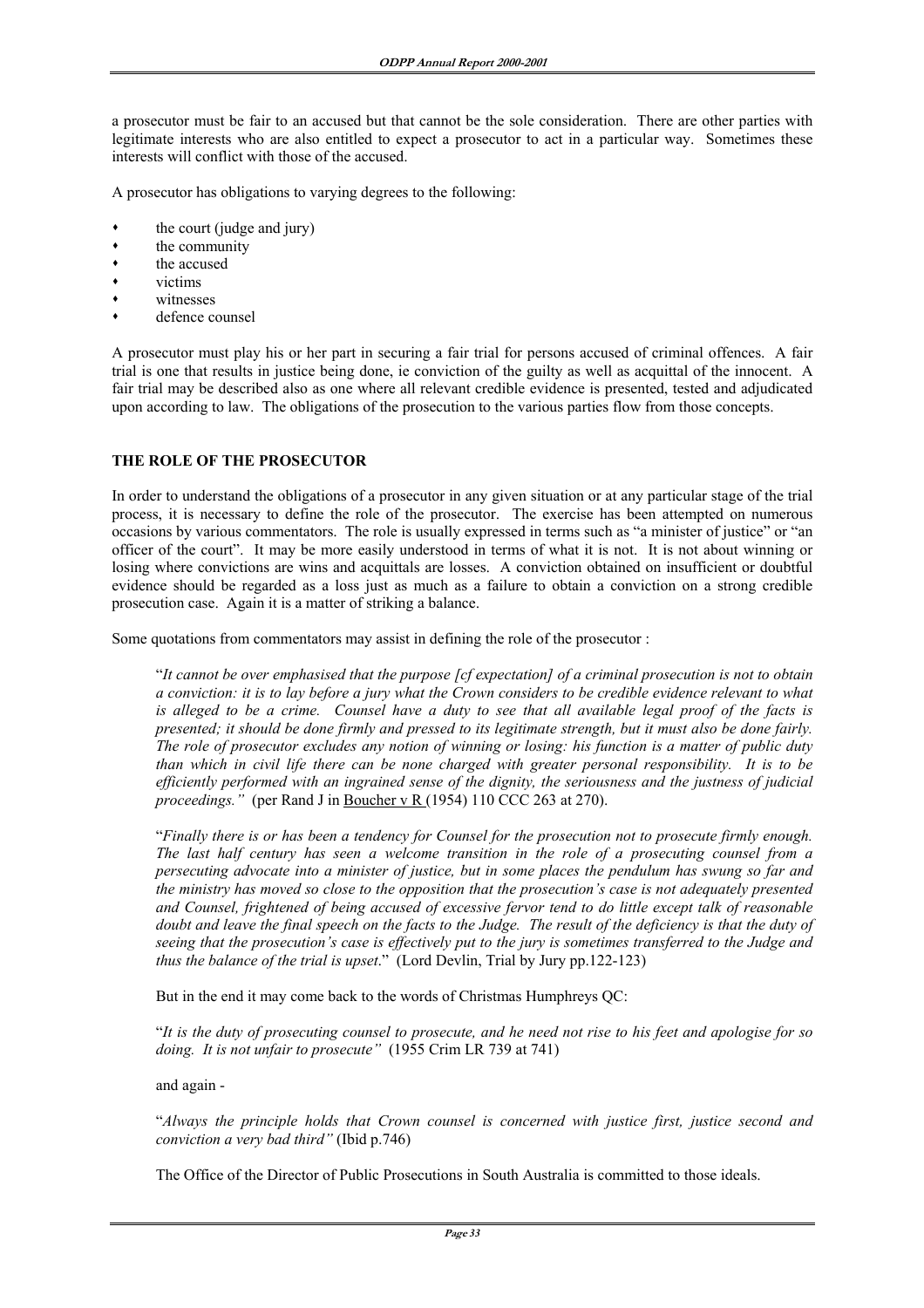## **THE DECISION TO PROSECUTE**

A prosecution should not proceed if there is no reasonable prospect of a conviction being secured. This basic criterion is the cornerstone of the uniform prosecution policy adopted in Australia.

The decision whether or not to prosecute is the most important step in the prosecution process. In every case great care must be taken in the interests of the victim, the suspected offender and the community at large to ensure that the right decision is made. A wrong decision to prosecute or, conversely, a wrong decision not to prosecute, tends to undermine the confidence of the community in the criminal justice system.

It has never been the rule in this country that suspected criminal offences must automatically be the subject of prosecution. A significant consideration is whether the prosecution is in the public interest. The resources available for prosecution action are finite and should not be wasted pursuing inappropriate cases, a corollary of which is that the available resources are employed to pursue those cases worthy of prosecution.

The initial consideration in the exercise of this discretion is whether the evidence is sufficient to justify the institution or continuation of a prosecution. A prosecution should not be instituted or continued unless there is admissible, substantial and reliable evidence that a criminal offence known to the law has been committed by the accused. There is a continuing obligation to assess the evidence as the matter proceeds.

The decision whether there is a reasonable prospect of conviction requires an evaluation of how strong the case is likely to be when presented in court. It must take into account such matters as the availability, competence and credibility of witnesses and their likely impression on the arbiter of fact, and the admissibility of any alleged confession or other evidence. The prosecutor should also have regard to any lines of defence which are plainly open to, or have been indicated by, the accused and any other factors which in the view of the prosecutor could affect the likelihood or otherwise of a conviction. This assessment may be a difficult one to make, and of course there can never be an assurance that a prosecution will succeed. Indeed it is inevitable that some will fail. However, application of this test dispassionately, after due deliberation by a person experienced in weighing the available evidence, is the best way of seeking to avoid the risk of prosecuting an innocent person and pursuing a futile prosecution resulting in the unnecessary expenditure of public funds.

When evaluating the evidence regard should be had to the following matters:

- (a) Are there grounds for believing the evidence may be excluded bearing in mind the principles of admissibility at common law and under statute?
- (b) If the case depends in part on admissions by the accused, are there any grounds for believing that they are of doubtful reliability having regard to the age, intelligence and apparent understanding of the accused?
- (c) Does it appear that a witness is exaggerating, or that his or her memory is faulty, or that the witness is either hostile or friendly to the accused, or may be otherwise unreliable?
- (d) Has a witness a motive for telling less than the whole truth?
- (e) Are there matters which might properly be put to a witness by the defence to attack his or her credibility?
- (f) What sort of impression is the witness likely to make? How is the witness likely to stand up to crossexamination?
- (g) If identity is likely to be an issue, how cogent and reliable is the evidence of those who purport to identify the accused?
- (h) If there is conflict between eye witnesses, does it go beyond what one would expect and hence materially weaken the case?
- (i) Is there anything which causes suspicion that a false story may have been concocted?
- (j) Are all the necessary witnesses available and competent to give evidence, including any who may be out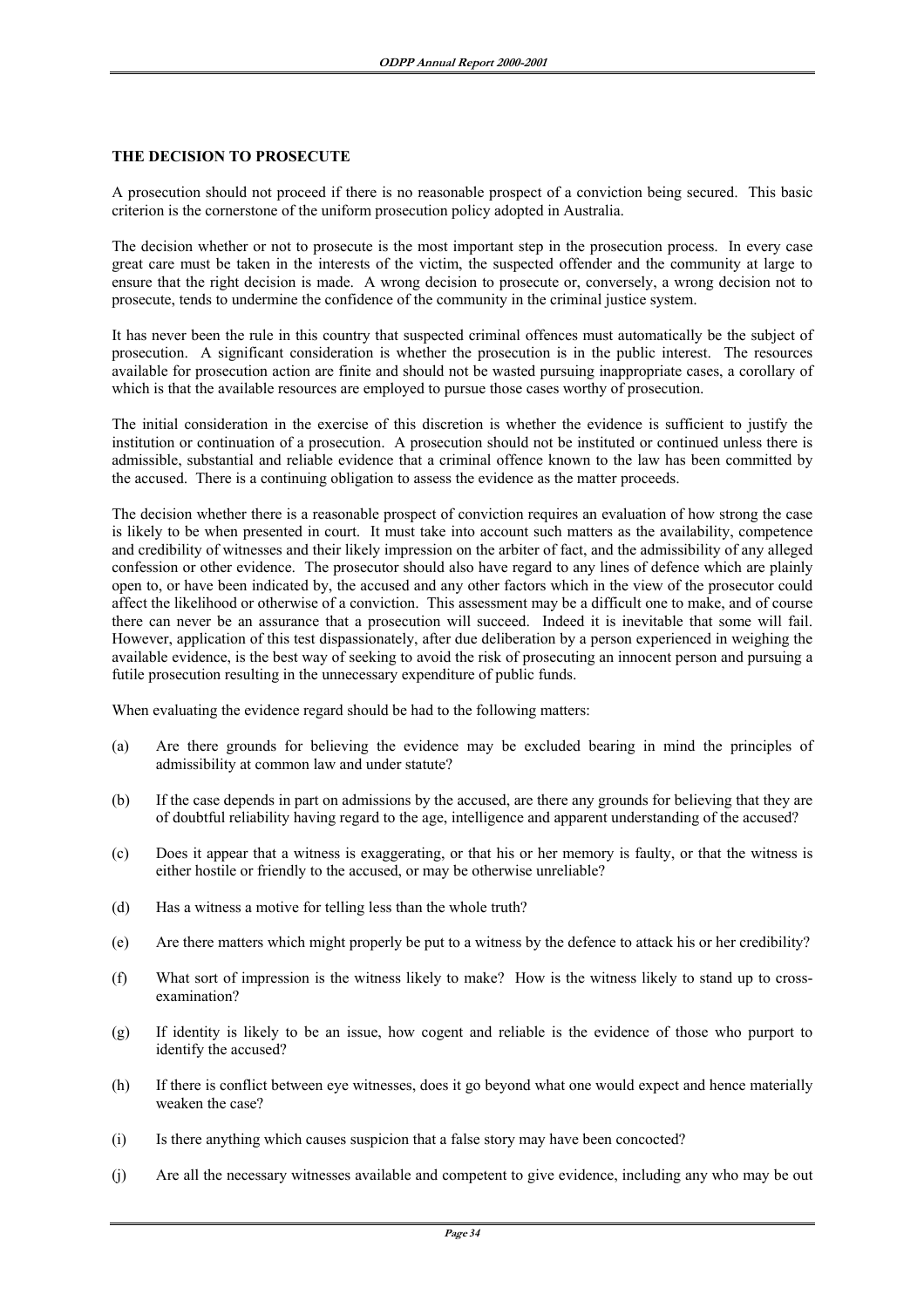of the jurisdiction? Is any witness likely to obtain an exemption from giving evidence pursuant to Section 21 of the Evidence Act, 1929?

(k) Where child witnesses are involved, are there statutory difficulties in the reception and evaluation of their evidence?

This list is not exhaustive, and of course the matters to be considered will depend upon the circumstances of each individual case.

Having satisfied himself or herself that the evidence is sufficient to justify the institution or continuation of a prosecution, the prosecutor must then consider whether, in the light of the provable facts and the whole of the surrounding circumstances, the public interest requires a prosecution to be pursued. It is not the rule that all offences brought to the attention of the authorities must be prosecuted.

The factors which can properly be taken into account in deciding whether the public interest requires a prosecution will vary from case to case. While some public interest factors may militate against a decision to proceed with a prosecution, there are public interest factors which operate in favour of proceeding with a prosecution, for example the seriousness of the offence and the need for deterrence. In this regard, generally speaking the more serious the offence the less likely it will be that the public interest will not require that a prosecution be pursued.

Factors which may arise for consideration in determining whether the public interest requires a prosecution include:

- (a) the seriousness or, conversely, the triviality of the alleged offence or that it is of a "technical" nature only;
- (b) any mitigating or aggravating circumstances;
- (c) the youth, age, intelligence, physical health, mental health, or special infirmity of the accused, a witness or victim;
- (d) the accused's antecedents and background;
- (e) the staleness of the alleged offence;
- (f) the degree of culpability of the accused in connection with the offence;
- (g) the effect on public order and morale;
- (h) the obsolescence or obscurity of the law;
- (i) whether the prosecution would be perceived as counter-productive, for example, by bringing the law into disrepute;
- (j) the availability and efficacy of any alternatives to prosecution;
- (k) the prevalence of the alleged offence and the need for deterrence, both personal and general;
- (l) whether the consequences of any resulting prosecution or conviction would be unduly harsh and oppressive;
- (m) whether the alleged offence is of considerable public concern;
- (n) any entitlement of the State or other person or body to criminal compensation, reparation or forfeiture;
- (o) the attitude of the victim of the alleged offence to a prosecution;
- (p) the likely length and expense of a trial;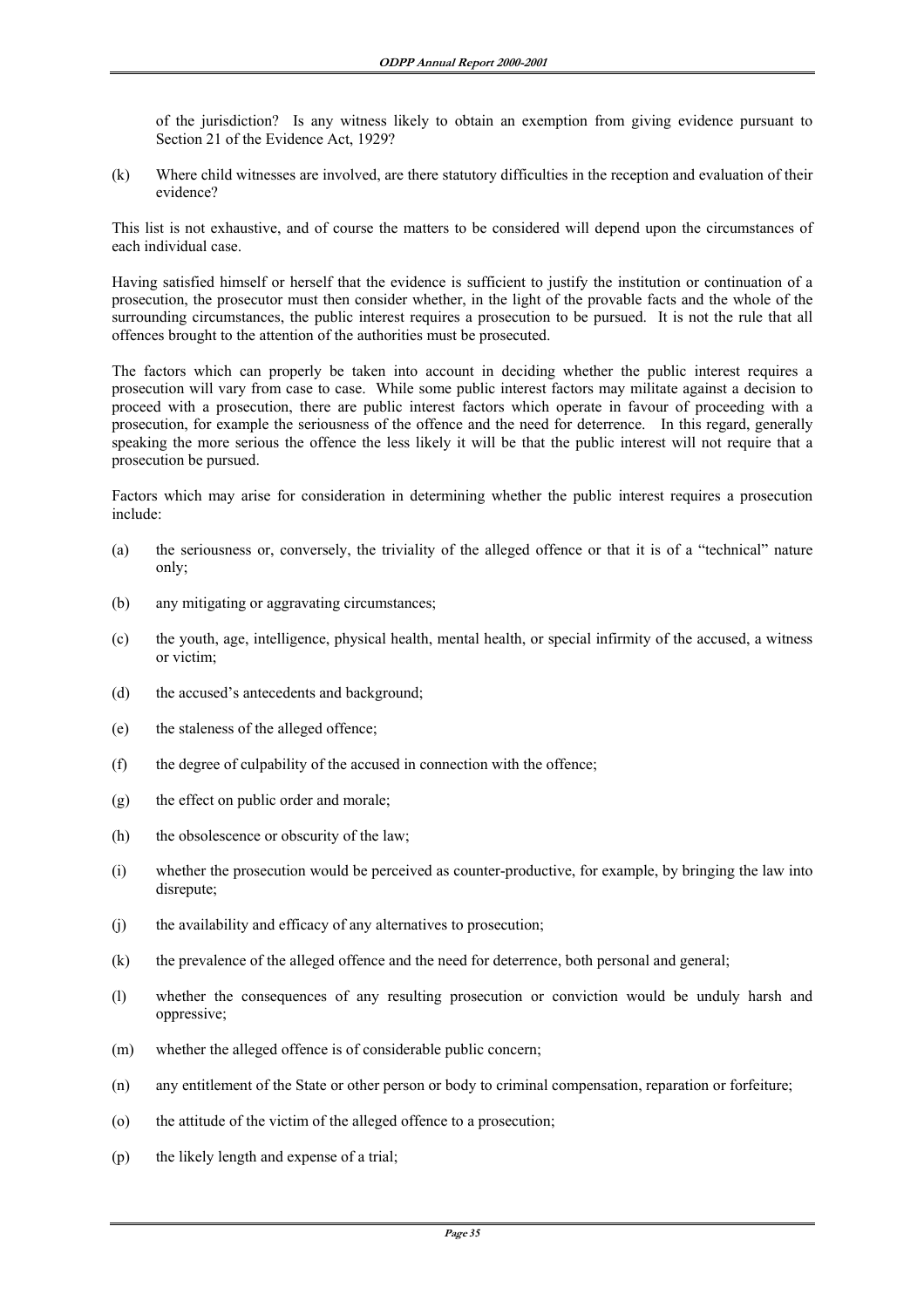- (q) whether the accused is willing to co-operate in the investigation or prosecution of others, or the extent to which the accused has done so;
- (r) the likely outcome in the event of a finding of guilt having regard to the sentencing options available to the court;
- (s) whether the alleged offence is triable only on indictment; and
- (t) the necessity to maintain public confidence in such institutions as the Parliament and the Courts.

The weight to be given to these and other factors will depend on the particular circumstances of each case.

As a matter of practical reality the proper decision in most cases will be to proceed with a prosecution if there is sufficient evidence available to justify a prosecution. Although there may be mitigating factors present in a particular case, often the proper decision will be to proceed with a prosecution and for those factors to be put to the sentencing court in mitigation. Nevertheless, where the alleged offence is not so serious as plainly to require prosecution the prosecutor should always apply his or her mind to whether the public interest requires a prosecution to be pursued.

A decision whether or not to prosecute must clearly not be influenced by:

- (a) the race, religion, sex, national origin or political associations, activities or beliefs of the accused or any other person involved;
- (b) personal feelings concerning the accused or the victim;
- (c) possible political advantage or disadvantage to the Government or any political group or party; or
- (d) the possible effect of the decision on the personal or professional circumstances of those responsible for the prosecution decision.

Special considerations apply to the prosecution of young offenders. Prosecution of a young offender should always be regarded as a severe step, and generally speaking a much stronger case can be made for methods of disposal which fall short of prosecution unless the seriousness of the alleged offence or the circumstances of the young offender concerned dictate otherwise. In this regard, ordinarily the public interest will not require the prosecution of a young offender who is a first offender in circumstances where the alleged offence is not serious.

In deciding whether or not the public interest warrants the prosecution of a young offender regard should be had to such of the factors that apply to adults as appear to be relevant, but particularly to:

- (a) the seriousness of the alleged offence;
- (b) the age, apparent maturity and mental capacity of the young offender;
- (c) the available alternatives to prosecution, such as a caution, and their efficacy;
- (d) the sentencing options available to the relevant Youth Court if the matter were to be prosecuted;
- (e) The young offender's family circumstances, particularly whether the parents or guardians of the young offender appear able and prepared to exercise effective discipline and control over the young offender;
- (f) The young offender's antecedents, including the circumstances of any previous caution the young offender may have been given, and whether they are such as to indicate that a less formal disposal of the present matter would be inappropriate; and
- (g) whether a prosecution would be likely to be harmful to the young offender or be inappropriate, having regard to such matters as the personality of the young offender and his or her family circumstances.

Under no circumstances should a young offender be prosecuted solely to secure access to the welfare powers of the court.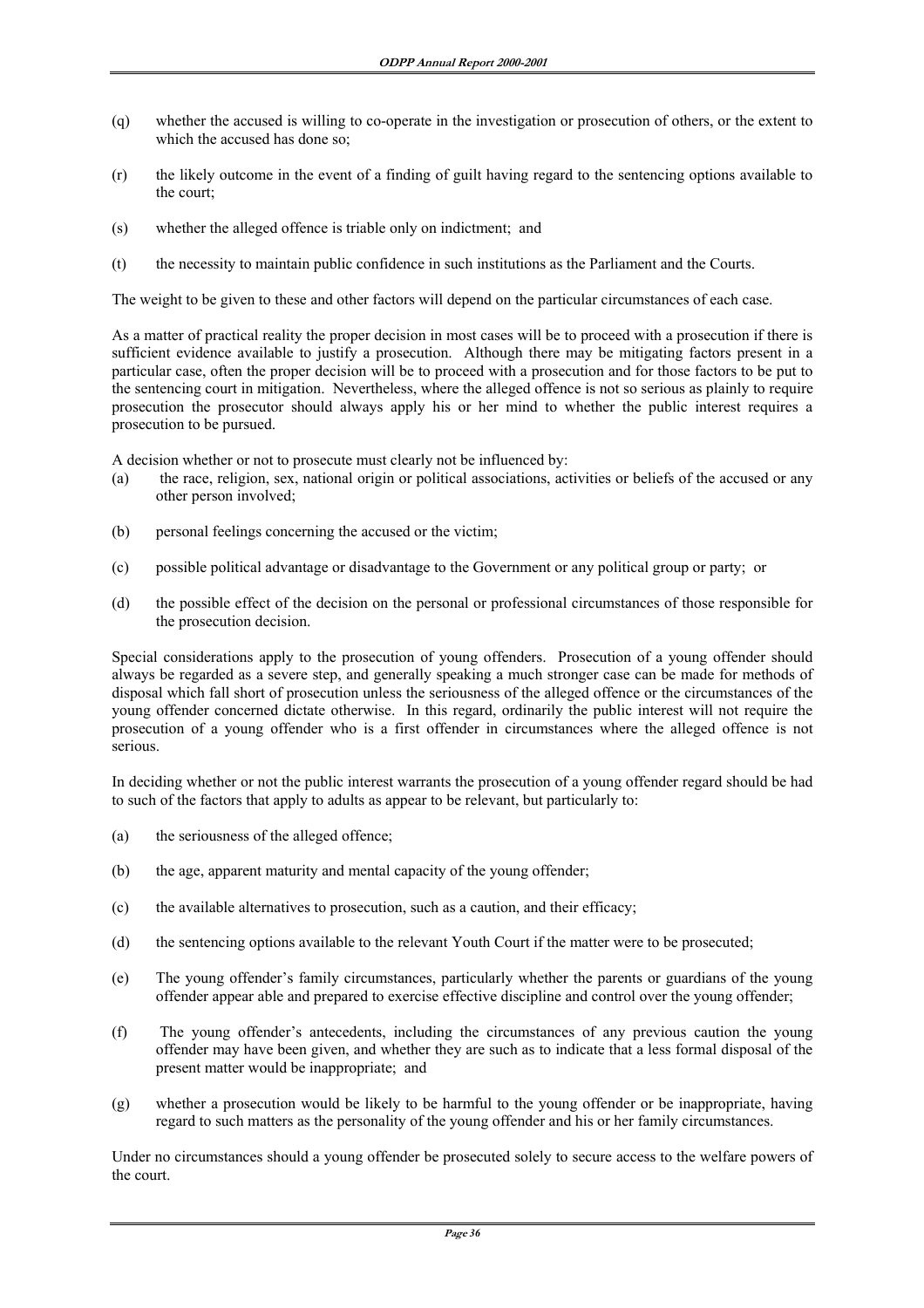Pursuant to Section 17 of the Young Offenders Act, 1993, all young offenders charged with homicide, or an offence consisting of an attempt to commit or assault with intent to commit homicide, are to be dealt with by an adult court. In other cases an application by the DPP or police prosecutor can be made to have a young offender dealt with as an adult if it is considered that it is warranted by the gravity of the offence or because the offence was part of a pattern of repeated offending.

# **Guideline No 1 - Choice of Charges**

In many cases the evidence will disclose a number of possible offences. Care must therefore be taken to choose a charge or charges which adequately reflect the nature and extent of the criminal conduct disclosed by the evidence and which will provide the Court with an appropriate basis for sentence.

In the ordinary course the charge or charges laid or proceeded with will be the most serious disclosed by the evidence. Nevertheless, when account is taken of such matters as the strength of the available evidence, the probable lines of defence to a particular charge and other considerations including the appropriate sentence, it may be appropriate to lay or proceed with a charge which is not the most serious revealed by the evidence.

Under no circumstances should charges be laid with the intention of providing scope for subsequent chargebargaining.

The High Court in R v Hoar  $[1981]$  148 CLR 32 at 38 has highlighted the need for restraint in laying conspiracy charges:

 "*Generally speaking, it is undesirable that conspiracy should be charged when a substantive offence has been committed and there is a sufficient and effective charge that this offence has been committed."*

Whenever possible substantive charges should be laid. However, there are occasions when a conspiracy charge is the only one which is adequate and appropriate on the available evidence. Where it is proposed to lay or proceed with conspiracy charges against a number of accused jointly, those responsible for making the necessary decision must guard against the risk of the joint trial being unduly complex or lengthy.

It will never be appropriate to overcharge on an information to gain a benefit in relation to charge-bargaining or for some other perceived benefit to the prosecution. In cases where there have been numerous offences committed, the prosecutor should strive to charge counts, that sufficiently reflect the gravity of the incidents or the course of conduct.

# **Guideline No 2 - Charge-Bargaining**

Charge-bargaining involves negotiations between the defence and the prosecution in relation to the charges to be proceeded with. Such negotiations may result in the accused pleading guilty to fewer than all of the charges he or she is facing, or to a lesser charge or charges, with the remaining charges either not being proceeded with or taken into account without proceeding to conviction.

These guidelines have earlier referred to the care that must be taken in choosing the charge or charges to be laid. Nevertheless, circumstances can change and new facts can come to light. Agreements as to charge or charges and plea must be consistent with the requirements of justice.

A proposal should not be entertained by the prosecution unless:

- (a) the charges to be proceeded with bear a reasonable relationship to the nature of the criminal conduct of the accused;
- (b) those charges provide an adequate basis for an appropriate sentence in all the circumstances of the case; and
- (c) there is evidence to support the charges.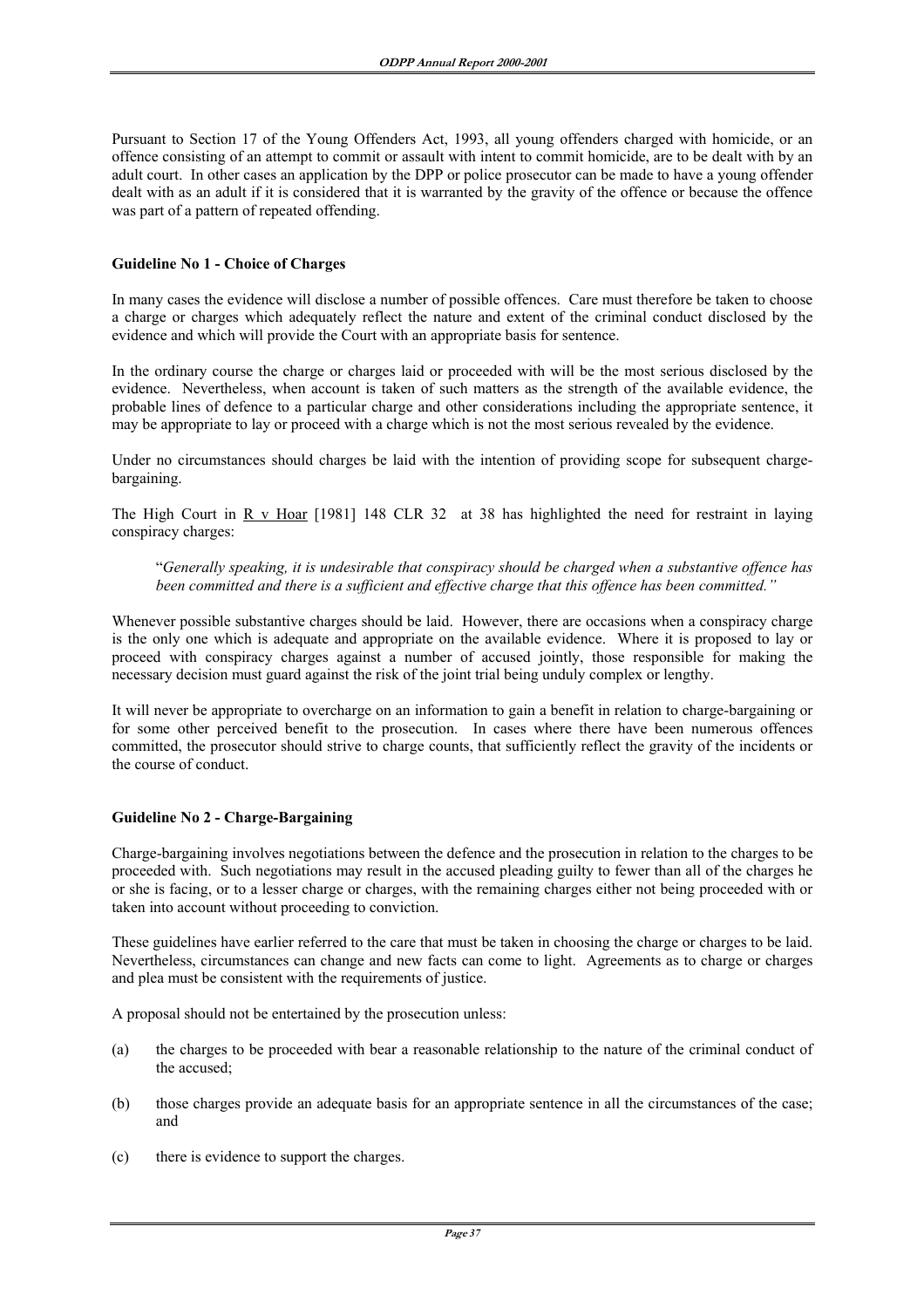Any decision whether or not to agree to a proposal advanced by the defence, or to put a counter-proposal to the defence, must take into account all the circumstances of the case and other relevant considerations including:

- (a) whether the accused is willing to co-operate in the investigation or prosecution of others, or the extent to which the accused has done so;
- (b) whether the sentence that is likely to be imposed if the charges are varied as proposed (taking into account such matters as whether the accused is already serving a term of imprisonment) would be appropriate for the criminal conduct involved;
- (c) the desirability of prompt and certain resolution of the case;
- (d) the accused's antecedents;
- (e) the strength of the prosecution case;
- (f) the likelihood of adverse consequences to witnesses;
- (g) in cases where there has been a financial loss to the State or any person, whether the accused has made restitution or arrangements for restitution;
- (h) the need to avoid delay in the resolution of other pending cases;
- (i) the time and expense involved in a trial and any appeal proceedings;
- (j) the views of the investigating police officers; and
- (k) the views of the victim or others significantly affected.

In no circumstances should the prosecution entertain a charge-bargaining proposal if the accused maintains his or her innocence with respect to a charge or charges to which the accused has offered to plead guilty.

## **Guideline 3 - Giving Advice to Investigators**

All requests for advice by police investigators should be made in writing to the Office of the Director of Public Prosecutions. This includes advice in relation to:

- (a) the availability of criminal charges, involving
	- (i) the sufficiency of evidence;
	- (ii) the admissibility of evidence;
	- (iii) the most appropriate charge in the circumstances
- (b) the present state of the law with respect to a certain subject matter (where this requires detailed evaluation);
- (c) whether a matter should be disposed of summarily rather than on information;
- (d) the availability of an ex officio information; and appeal to the Supreme Court on sentence; a case stated or judicial review.

In the ordinary course these requests are to be answered in writing within a month. It should be the exception that the request is not made in writing.

There is no distinction to be drawn between "formal" and "informal" advice and "provisional" advice should not be given.

Should the person seeking advice be unable, due to the urgency of the matter, to seek advice by way of a written request, this should not preclude advice being provided. In such instances the written advice should recite the particular request made of this Office and the information provided upon which the advice is given.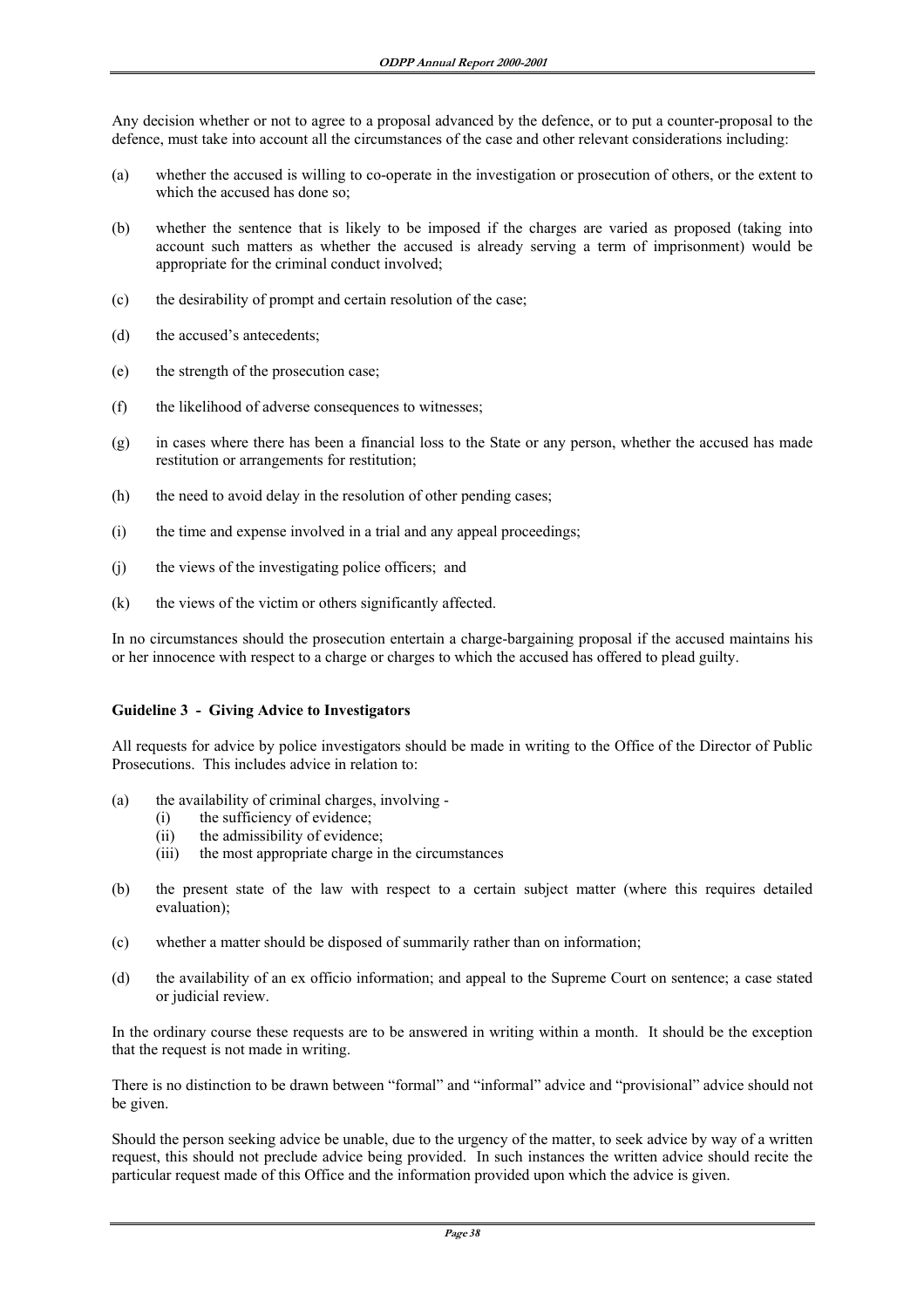In the ordinary course a letter confirming the oral advice should be dispatched within twenty four hours.

Where the request for advice relates to whether or not there is a basis for charging, any advice must only be provided after an examination of the complete police brief. Ordinarily such advice will only be given after the alleged offender has been provided with an opportunity to answer or comment upon the substance of the allegations (by interview or otherwise).

Advice will not be given on any individual exercise of police powers or on operational matters generally.

Requests for advice relating to matters of law which require a detailed evaluation or involve police or other investigative powers are to be referred to the Senior Solicitor or the manager of the Committal Unit.

The following requests for advice must be referred to the Director unless such matters have been specifically delegated to other officers:

- (a) whether or not a prosecution should proceed following a proposed extradition;
- (b) whether or not an immunity (indemnity or undertaking) should be granted;
- (c) whether or not an appeal should be lodged (including an application for judicial review);
- (d) whether or not a police officer should be prosecuted;
- (e) whether or not an ex officio information should be filed;
- (f) where the Director's or the Attorney-General's sanction or approval is required for the commencement of proceedings;
- (g) matters of particular sensitivity, including allegations of corruption or serious misconduct by any public official.

Where the charge is one of murder, manslaughter, assisted suicide or dangerous driving causing death, the prosecutor's advice is to be referred to the relevant manager for final consideration before it is communicated to the investigating officer.

## **Guideline No 4 - Ex Officio Information**

To present an information in the absence of prior committal proceedings must be regarded as constituting a significant departure from accepted practice. Given that a purpose of committal proceedings is to filter out those cases where there is an insufficient basis for the accused being placed on trial, to indict in the absence of committal proceedings will deny the accused the opportunity of securing a discharge before the Magistrate.

A decision to indict in the absence of prior committal proceedings will only be justified if any disadvantage to the accused that may thereby ensue will nevertheless not be such as to deny the accused a fair trial. Further, such a decision will only be justified if there are strong and powerful grounds for so doing. An ex-officio information should not be presented in the absence of committal proceedings unless the evidentiary and public interest considerations outlined in the prosecution policy are satisfied.

Where an ex-officio information is presented in the absence of committal proceedings the accused will be provided with all relevant witness statements and full details of the case that the prosecution will present at the trial and any other material in accordance with disclosure principles.

On the other hand, a decision to indict notwithstanding the accused was discharged at the committal proceedings will not constitute as great a departure from accepted practice. The result of committal proceedings has never been regarded as binding on those who have the authority to indict. An error may have resulted in the Magistrate discharging the accused, and in such a case the filing of an ex-officio information may be the only feasible way that the error can be corrected. Nevertheless, a decision to indict following a discharge at the committal proceedings should never be taken lightly. An ex-officio information should not be presented in such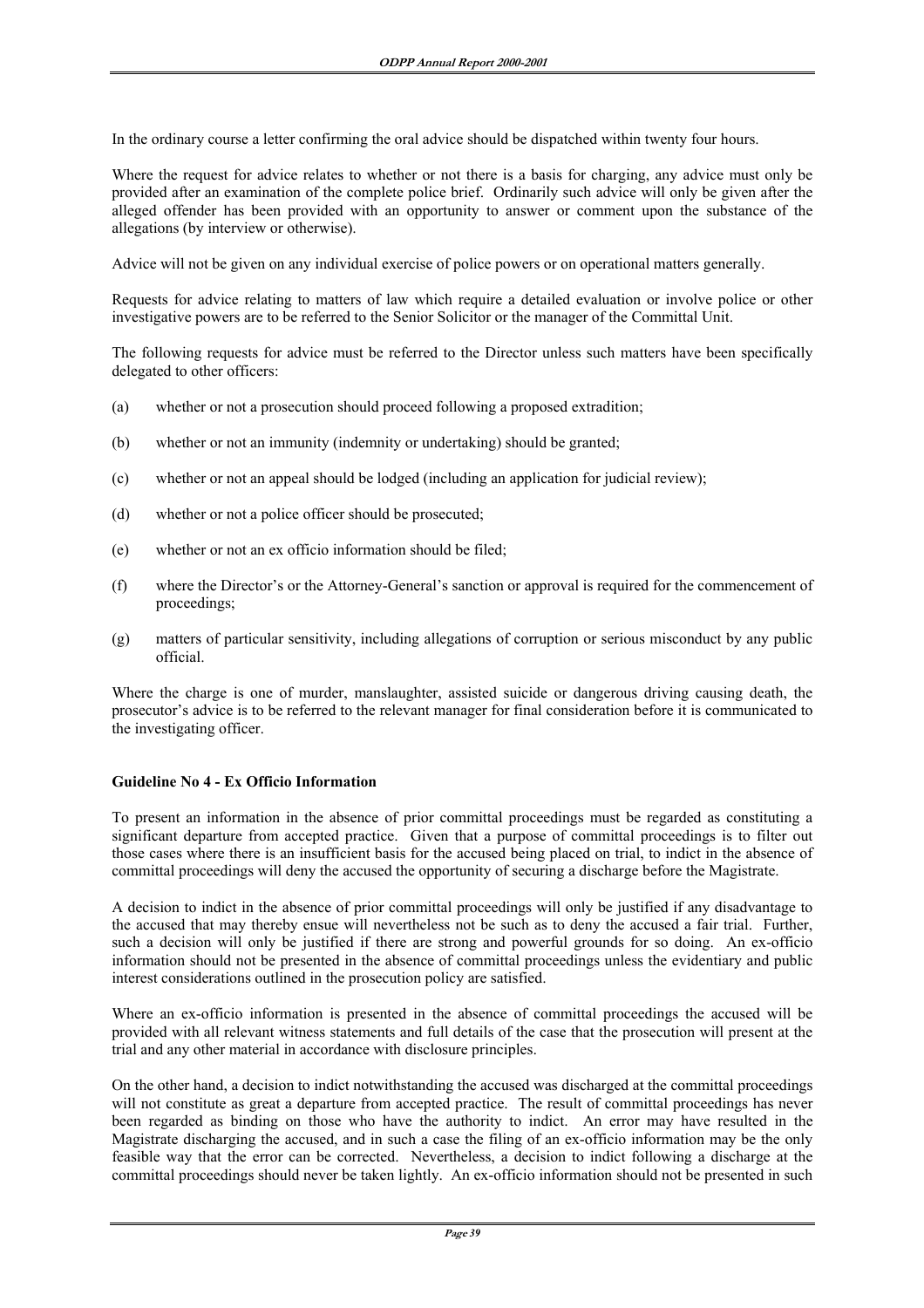cases unless it can be confidently asserted that the Magistrate erred in declining to commit, or fresh evidence has since become available and it can be confidently asserted that, if the evidence had been available at the time of the committal proceedings, the Magistrate would have committed the accused for trial. In the event that fresh evidence is received, consideration will be given to reinstituting the committal proceedings.

# **Guideline No 5 - Declining to Proceed after Committal**

After the accused has been committed for trial the question may arise whether the trial on that information should proceed. Pursuant to Section 7(1)(e) of the Act, the Director has power to enter a nolle prosequi or otherwise terminate a prosecution in appropriate cases.

Notwithstanding that a committal order has been obtained, events may have occurred after the committal that make it no longer appropriate for the prosecution to proceed. Alternatively, the strength of the prosecution case may be re-assessed having regard to the course of the committal proceedings. Where a question arises as to the exercise of the power under Section 7(1)(e), it is to be determined on the basis of the criteria governing the decision to prosecute set out earlier. In the normal course, any person or agency significantly affected will be consulted before any decision is made.

A defence application may be based on the fact that the offence charged is a relatively minor one and does not warrant the time and expense involved in a trial on information. Such an application is most unlikely to receive favourable consideration if the alleged offence is one that could have been determined summarily but the accused refused to consent to the matter being dealt with in that way.

Where a decision has been made not to proceed with a trial where an information has been laid, that decision will not be reversed unless:

- (a) significant fresh evidence has been produced that was not previously available for consideration;
- (b) the decision was obtained by fraud; or
- (c) the decision was based on a mistake of fact or law;

and in all the circumstances it is in the interests of justice that the decision be reversed.

Where a trial has ended with the disagreement of the jury, consideration should always be given to whether the circumstances require a re-trial, and whether a second jury is likely to be in a better position to reach a verdict. The seriousness of the alleged offence and the cost to the community and the accused should be taken into account. If it is decided to proceed with a re-trial and the second jury also disagrees, it will only be in rare and exceptional circumstances that the accused will be required to stand trial a third time.

## **Guideline No 6 - Immunity from Prosecution**

The Director is empowered by Section  $7(1)(f)$  of the Act to grant immunity from prosecution in appropriate cases. This power will normally be exercised in order to secure an accomplice's testimony for the prosecution.

A decision whether to call an accomplice to give evidence for the prosecution frequently presents conflicting considerations calling for the exercise of careful judgment in the light of all the available evidence. Inevitably, however, there will be instances where there is a weakness in the prosecution evidence that makes it desirable, or even imperative, for the prosecution to call an accomplice.

In conjunction with the question whether to call an accomplice the question may arise whether that accomplice should also be prosecuted. In this regard, unless the accomplice has been dealt with in respect of his or her own participation in the criminal activity the subject of the charge against the accused, he or she will be in a position to claim the privilege against self-incrimination in respect of the very matter the prosecution wishes to adduce in evidence. Where, however, an accomplice has been given an immunity under Section 7(1)(f) that immunity will override what would otherwise be an allowable claim of privilege.

In principle it is desirable that the criminal justice system should operate without the need to grant any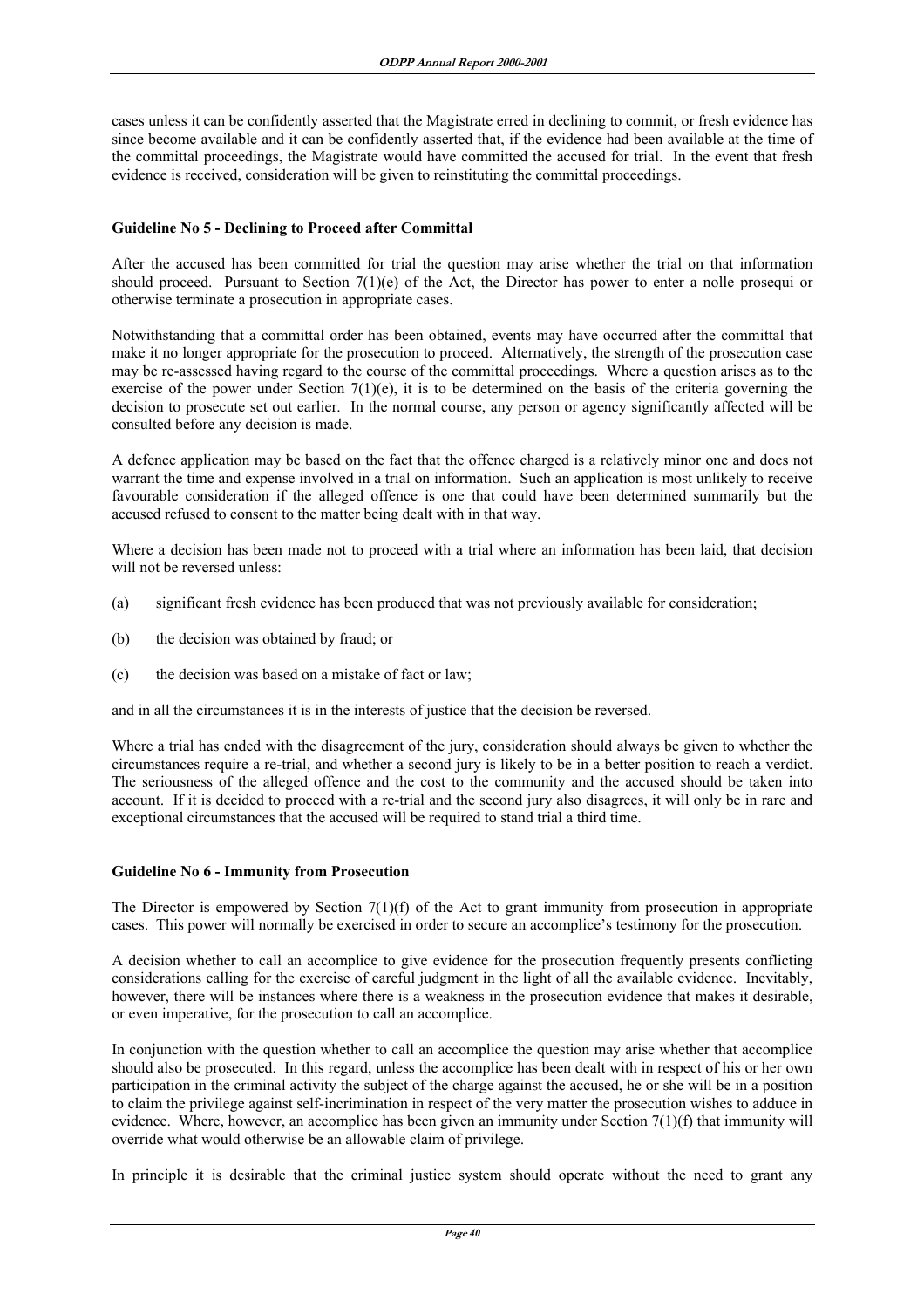concessions to persons who participated in alleged offences in order to secure their evidence in the prosecution of others (for example, by granting them immunity from prosecution). However, it has long been recognised that in some cases this course may be appropriate in the interests of justice. Nevertheless, an immunity under Section 7(1)(f) will only be given as a last resort. In this regard, as a general rule an accomplice should be prosecuted irrespective of whether he or she is to be called as a witness, subject of course to the usual evidentiary and public interest considerations being satisfied. Upon pleading guilty the accomplice who is prepared to co-operate in the prosecution of another can expect to receive a substantial reduction in the sentence that would otherwise have been appropriate. However, this course may not be practicable in some cases; for example, time may not permit charges against the accomplice to proceed to conviction before the trial of the principal offender, or there may be insufficient admissible evidence to support charges against the accomplice alone.

Apart from being a course of last resort, an immunity under Section 7(1)(f) of the Act will only be given provided the following conditions are met:

- (a) the evidence that the accomplice can give is considered necessary to secure the conviction of the accused, and that evidence is not available from other sources; and
- (b) the accomplice can reasonably be regarded as significantly less culpable than the accused.

The central issue in deciding whether to give an accomplice an immunity is whether in the overall interests of justice the prosecution of the accomplice should be foregone in order to secure that person's testimony in the prosecution of another. In determining where the balance lies, the following factors will be taken into account:

- (a) the significance to a successful prosecution of the evidence which it is hoped to obtain;
- (b) the degree of involvement of the accomplice in the criminal activity in question compared with that of the accused;
- (c) whether any inducement has been offered to the person concerned;
- (d) the character, credit and previous criminal record of any accomplice concerned;
- (e) whether the accomplice concerned made, or is prepared to make, full disclosure of all facts and matters within his or her knowledge.

When an accomplice receives any concession from the prosecution in order to secure his or her evidence, whether as to choice of charge or the granting of immunity from prosecution, the terms of the agreement or understanding between the prosecution and the accomplice should be disclosed to the court.

## **Guideline No 7 - Unrepresented Accused**

The prosecutor must not advise an unrepresented accused on legal issues or the general conduct of the defence. In the event that there is evidence that the prosecutor intends leading that is arguably inadmissible this should be raised with the Trial Judge prior to the evidence being called.

All materials and witness statements must be provided in the usual manner and the accused should acknowledge receipt in writing.

Telephone communications should be kept to a minimum and recorded in writing immediately. All oral communications should be witnessed by a third party and noted in all cases. The notes should be kept on the file or with the brief.

In the event of a trial, the witnesses should be advised that the accused is unrepresented and advised of the procedures that will be adopted in the court.

## **Guideline No 8 - The Court Process**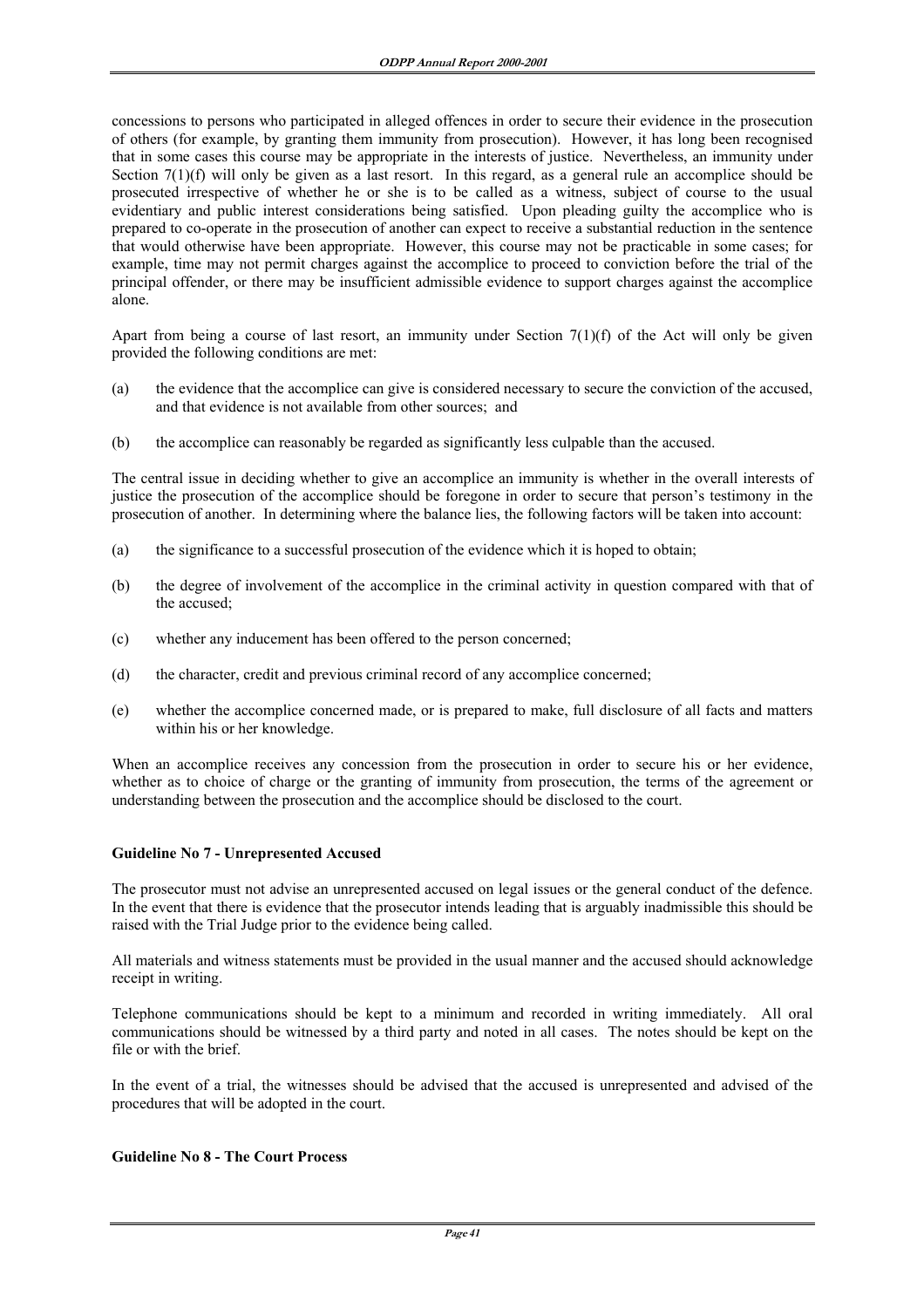A prosecutor must not appear in a contested matter or an ex-parte action before a judicial officer where there may be an appearance of partiality.

A prosecutor must fairly assist the court to arrive at the truth, seek impartially to have the whole of the relevant and admissible evidence placed intelligibly before the court, and assist the court with submissions of law that enable the law to be properly applied to the facts.

A prosecutor must not, by language or other conduct, seek to inflame or bias the court against the accused.

A prosecutor must not argue any proposition of fact or law that is not reasonably open on the evidence and does not accurately represent the law. If there is contrary authority to the propositions being put to the court by the prosecutor, the court must be informed of them.

A prosecutor must call, as part of the prosecution case, all apparently credible witnesses whose evidence is relevant and admissible for the presentation of the complete factual case whether it supports the prosecution case or not unless:

- (a) the defence consents to the witness not being called;
- (b) the matter has been established by the calling of other evidence and there is no prejudice to the accused in not calling the witness;
- (c) the witness is, in the opinion of the prosecutor, plainly unreliable or untrustworthy;
- (d) the witness is unavailable due to serious illness, death or any other good reason.

In the event that the prosecutor declines to call a witness the defence must be informed as soon as reasonably practicable and where possible arrangements should be made to have the witness at court if the defence so request.

The prosecutor's right to challenge a juror should only be exercised if there is reasonable cause for doing so. It should never be exercised so as to attempt to select a jury that is not representative of the community as to age, sex, ethnic origin, religious belief, marital status, economic, cultural or social background.

Cross-examination of an accused as to credit or motive must be fairly conducted. Material put to an accused must be considered on reasonable grounds to be accurate and its use justified in the circumstances of the trial.

When addressing the jury or the court a prosecutor must not use inflammatory language and must at all times put an accurate and fair interpretation of the facts and the law. The prosecutor is expected to present the case fearlessly, vigorously and skillfully.

When appearing on sentence the prosecutor has an active role to play but must not seek to persuade the court to impose an improper sentence nor should a sentence of a particular magnitude be advocated. It is the duty of the prosecutor to adequately and fairly present the prosecution case on sentence and assist the court to avoid falling into appealable error.

To do this the prosecutor should where appropriate:

- (a) comply with Sections 7 and 7A of the Criminal Law (Sentencing) Act with respect to injury, loss or damage suffered by the victim;
- (b) tender the relevant antecedents of the accused;
- (c) correct any error of fact or law;
- (d) refer the court to any relevant authority or legislation that may assist in determining the appropriate sentence;
- (e) make submissions on the appropriate sentencing options that are available including non-custodial options;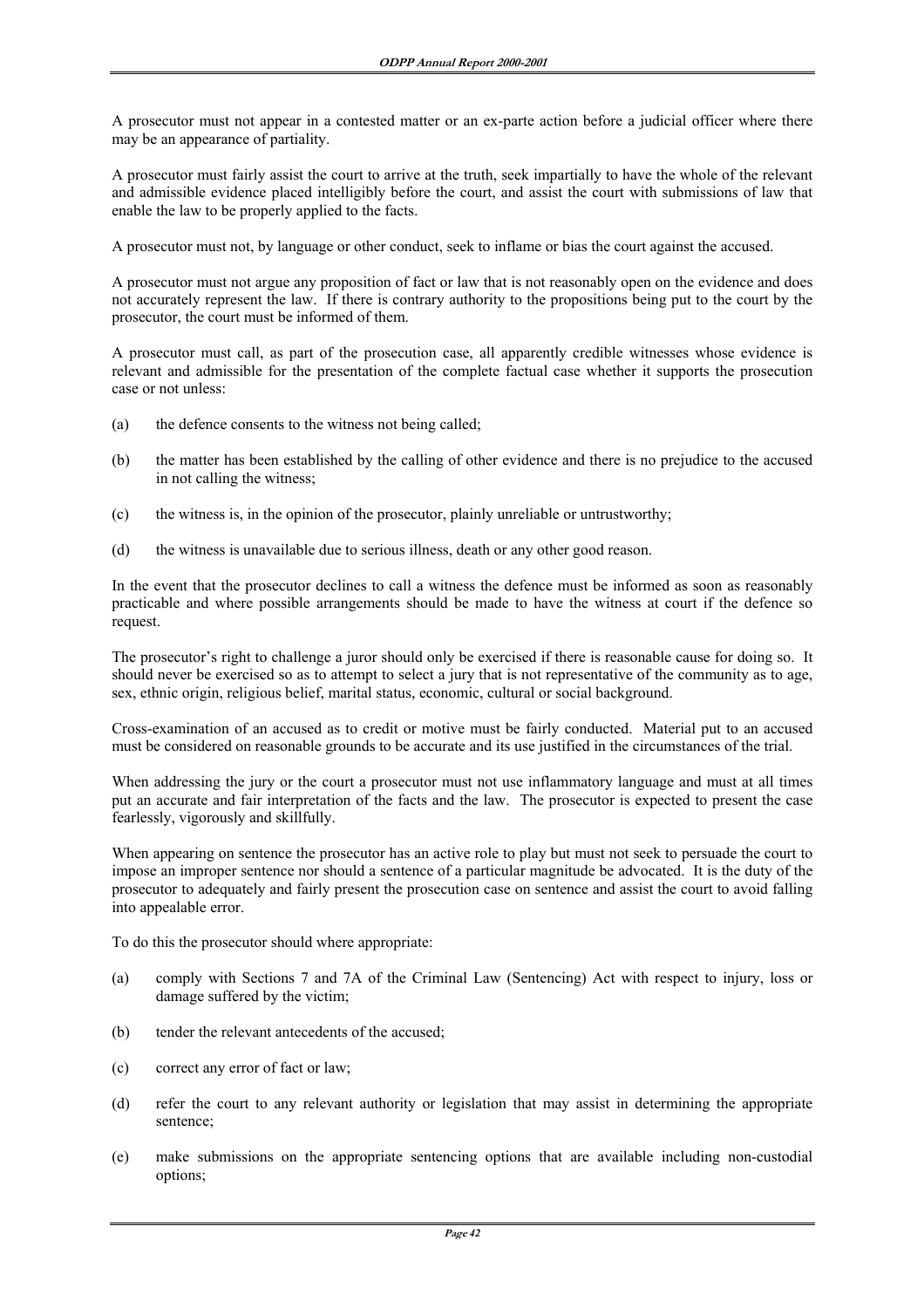(f) acknowledge any co-operation of the accused with the law enforcement agencies when this has occurred and proved to be of value. This must be done in a manner that does not endanger the safety of the accused or prejudice the operations of those agencies.

## **Guideline No 9 - Disclosure**

Disclosure to the defence, of material that is within the possession of the prosecuting authority is one aspect of the duty to ensure that the Crown case is presented with fairness to the accused. In South Australia the extent of the duty to disclose is determined by both statutory and common law principles.

Section 104 of the Summary Procedure Act 1921 requires the prosecution to file in the Magistrates Court in major indictable matters:

- (a) statements of witnesses for the prosecution on which the prosecutor relies as tending to establish the guilt of the accused;
- (b) copies of any documents on which the prosecutor relies as tending to establish the guilt of the accused;
- (c) a document describing any other evidentiary material on which the prosecutor relies as tending to establish the guilt of the accused together with a statement of the significance that the material is alleged to have;
- (d) any other material relevant to the charge that is available to the prosecution.

This section entails early disclosure and filing of all relevant admissible material irrespective of whether it assists the Crown case.

The common law requires wider disclosure than Section 104. The limits of this duty are not precisely delineated, but depend upon the circumstances of each case. Moreover, the duty to disclose is an ongoing one, and turns upon the matters that are realistically in issue at any time. It is acknowledged that material is often obtained or brought to the attention of the DPP, after the preliminary hearing. Prompt consideration will be given to the need to disclose such material. Furthermore, the DPP is committed to ensuring that the police deliver to the DPP a full brief, including sufficient information to enable this disclosure guideline to be properly implemented.

In the ordinary course on request disclosure will be made of the following in a prosecution for an indictable offence in the Supreme or District Court:

- (a) particulars of the accused's prior convictions;
- (b) copies of all written statements, and an opportunity to examine electronically recorded interviews of all witnesses to be called, together with a copy of any prior inconsistent statements of those witnesses;
- (c) copies of any written or electronically recorded statement obtained from the accused by a person in authority;
- (d) copies of any photographs, plans, documents or other representations which will be tendered by the prosecution at trial.
- (e) an opportunity to examine exhibits which will be tendered;
- (f) copies of statements of any expert witnesses to be called and the prosecution will facilitate an opportunity for a defence expert from the same or a similar discipline to speak with that expert, pre-trial;
- (g) copies of any warrant or any statutory authority used in the gathering of evidence to be adduced at trial;
- (h) an opportunity to inspect bank records, books of account or other records or documents relevant to the prosecution case which may not be introduced into evidence but be relied upon.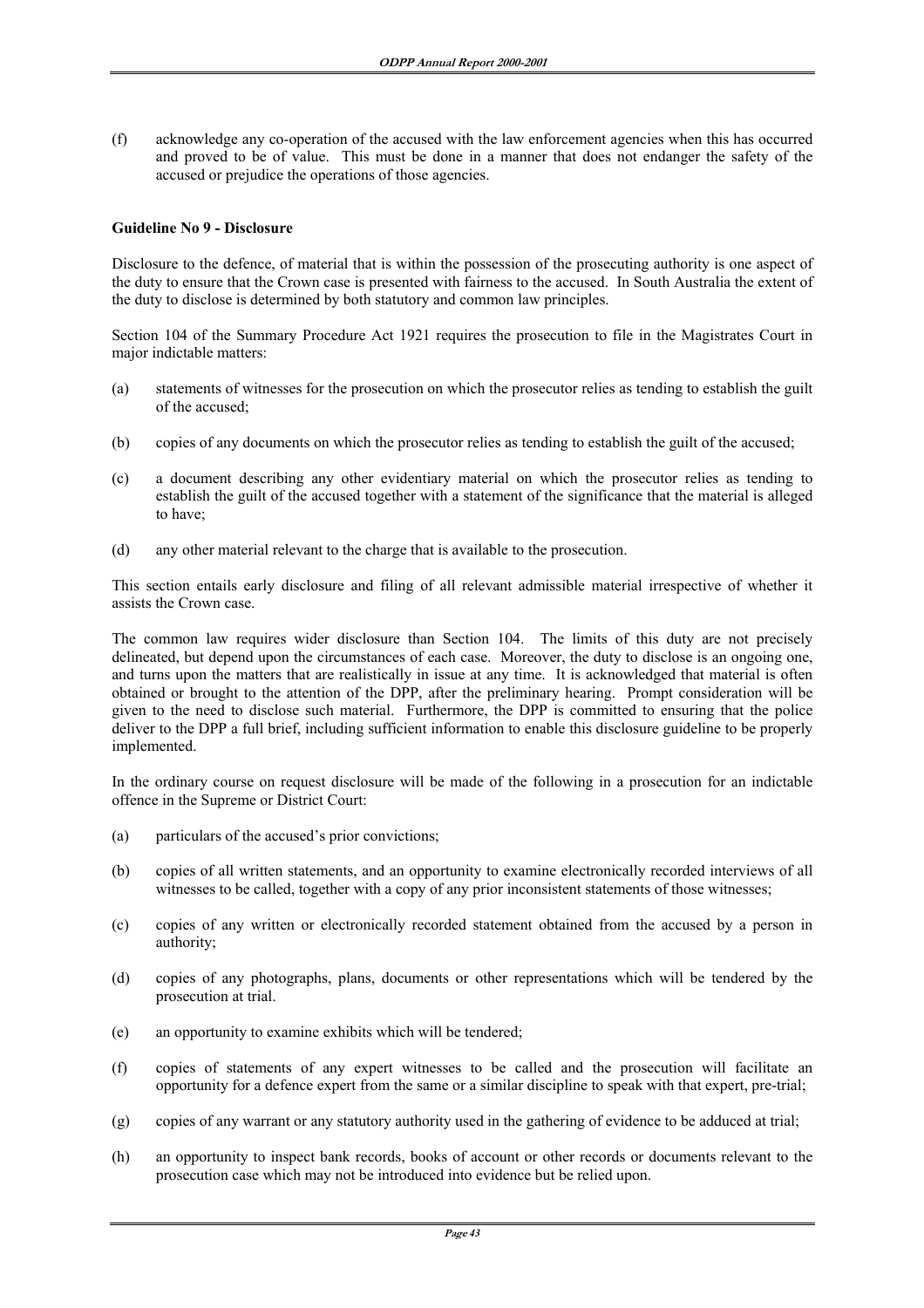In any case where the prosecutor declines to call a witness, the defence should receive details of any material or statements which are or may be exculpatory. The defence should also receive details of the whereabouts of that witness and if requested, the prosecution should make that witness available for the defence to call.

However, the DPP recognises that a number of factors may be relevant to the extent of disclosure required in a particular prosecution. The prosecutor also has a number of obligations in relation to the material that comes into his or her possession. These obligations include a need to consider whether documents are within the power of the prosecution to disclose and whether there are any immunities or privilege that should be claimed by the prosecution or individuals.

In addition to the above the prosecutor should also consider the following factors in respect of any material for which disclosure is contemplated or requested:

- (a) whether the material is relevant;
- (b) whether the material may divulge the identity of an informer;
- (c) whether the material is subject to legal professional privilege;
- (d) whether the material could prejudice the investigation, or facilitate the commission, of other offences;
- (e) whether the material was supplied to the police, or other authority, upon an expectation that the material would remain confidential;
- (f) whether the material could divulge confidential police methods or the internal workings of the police, or other authorities;
- (g) whether the material relates to National or State security;
- (h) whether disclosure of the material could tend to endanger, prejudice, or embarrass any person;
- (i) whether there is any apparent, or demonstrated, legitimate forensic purpose for the defence to have access to the material.

The extent to which any of these factors will affect the decision whether or not to disclose particular material will vary. Application of these factors will always be subject to the over-riding duty to ensure that the Crown case is presented with fairness.

## **Guideline No 10 - Media Contact**

No public comment is to be made without the Director's, or his designated representative's, approval in relation to matters that are the subject of criminal proceedings or that have been referred to the Office for an opinion in relation to potential criminal proceedings. All media contact should be referred to the Director's office.

## **Guideline No 11 - Vulnerable Witnesses**

When dealing with witnesses under 16 years of age, a person who suffers from an intellectual disability, a victim of an alleged sexual offence or a person who is at some special disadvantage, consideration must be given to the provisions of Section 13 of the Evidence Act 1929. In cases where the section might apply, a witness should be advised of the options that are available under the Evidence Act including a screen, closed circuit television, a court companion and a closed court. If the section is applicable to a witness the application should be made after consulting with the witness where possible prior to the commencement of the trial.

The prosecutor with the conduct of the file should make the application not withstanding any forensic advantage that is perceived in not making the appropriate arrangements.

Consideration must be given in the early stages of contact with the victim to involvement by the Witness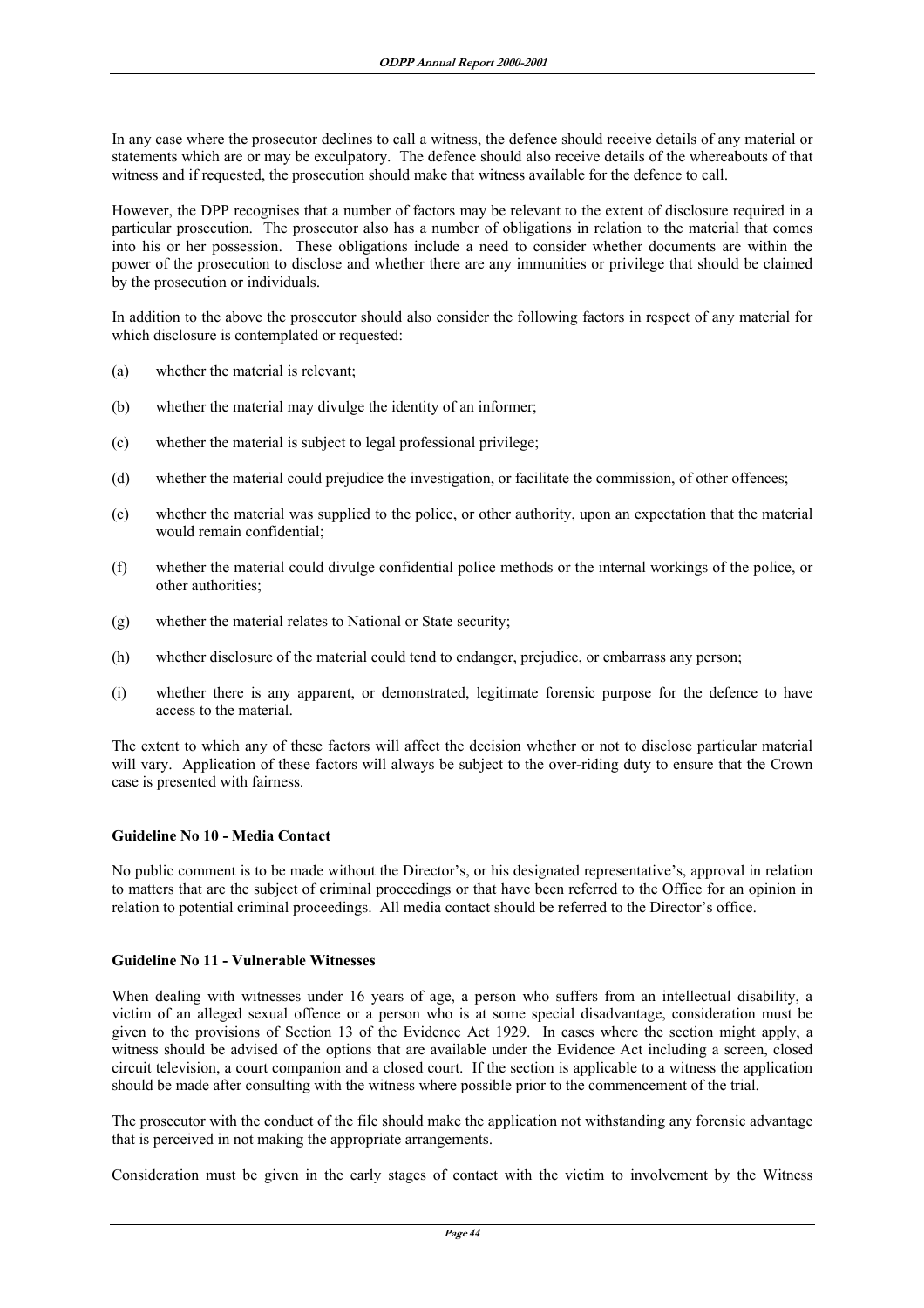Assistance Service (WAS). If a witness wishes to have a court companion and is unable to obtain the services of a suitable person, the Witness Assistance Service will either make arrangements in consultation with the prosecutor or refer the witness to Victim Support Services.

## **Guideline No 12 - Victims of Crime**

In all dealings with victims of crime due regard must be had by all members of the Office to the *Declaration of Victim's Rights* (Annexure A). This is a direction given by the Attorney-General pursuant to the Director of Public Prosecutions Act.

Consideration must be given in the early stages of contact with the victim, and/or their families, to involvement in the case by the Witness Assistance Service (WAS). In all appropriate cases they should be advised of the service provided by the WAS and where necessary referred to it. Contact will then be made by a Witness Assistance Officer (WAO) directly with the victim.

Information as to the proceedings and the victim's role must be given at an early stage and there is a continuing obligation to keep the victim informed. Where possible, information about the proceedings and the legal implications should be given by the prosecutor. An effort must be made to minimise the number of staff members with responsibility for contacting the victim and handling the file.

Parents of child victims must be given adequate information about the legal system and the impact upon children in order to make informed decisions. The views of parents or caregivers must always be given appropriate consideration by the prosecutor and where possible their views should be accorded significant weight. However, the public interest must at all times be the paramount consideration.

Prosecutors should ensure that an adequate victim impact statement has been prepared and that it contains relevant material to assist the Court in the sentencing process. They must also ensure that victims are aware of their right to present the statement orally if they wish. Victims should be advised of the procedure for giving the statement orally and appropriate arrangements made for them to do so.

Victims must be informed of the outcome of finalised court proceedings in a timely fashion.

## **Guideline No 13 - Victim Impact Statement**

Victim impact statements (VIS) should be prepared prior to trial by the person who is eligible to submit it to the court. The statements may be in the written form or presented verbally to the court. Victims should be advised of their right to give a verbal presentation to the court. VIS should usually be prepared prior to the first arraignment. In the event of complex matters or cases in which the victims require further time they must be completed expeditiously so as not to delay the sentencing process.

A victim may prepare a statement to be read to the court. All victims must be advised of the following if they wish to prepare and submit this statement:

- (a) The statement must be prepared in writing and provided to the DPP. The statement will then be provided to the Sentencing Judge who will then appoint a time for it to be read to the court It may be read by the victim or by a person nominated by the court;
- (b) the court will not be closed to the public (unless an order of the Court is made);
- (c) the prosecutor can apply for a closed court and/or a suppression order in appropriate cases;
- (d) the statement will not be disclosed to the defence prior to conviction unless it contains inconsistencies that go to a material matter. In the event of such inconsistencies the usual practice of disclosure should be adopted;
- (e) the victim may amend the statement at any time prior to it being read to the court;
- (f) the victim may withdraw the statement at any time in accordance with the Rules of Court.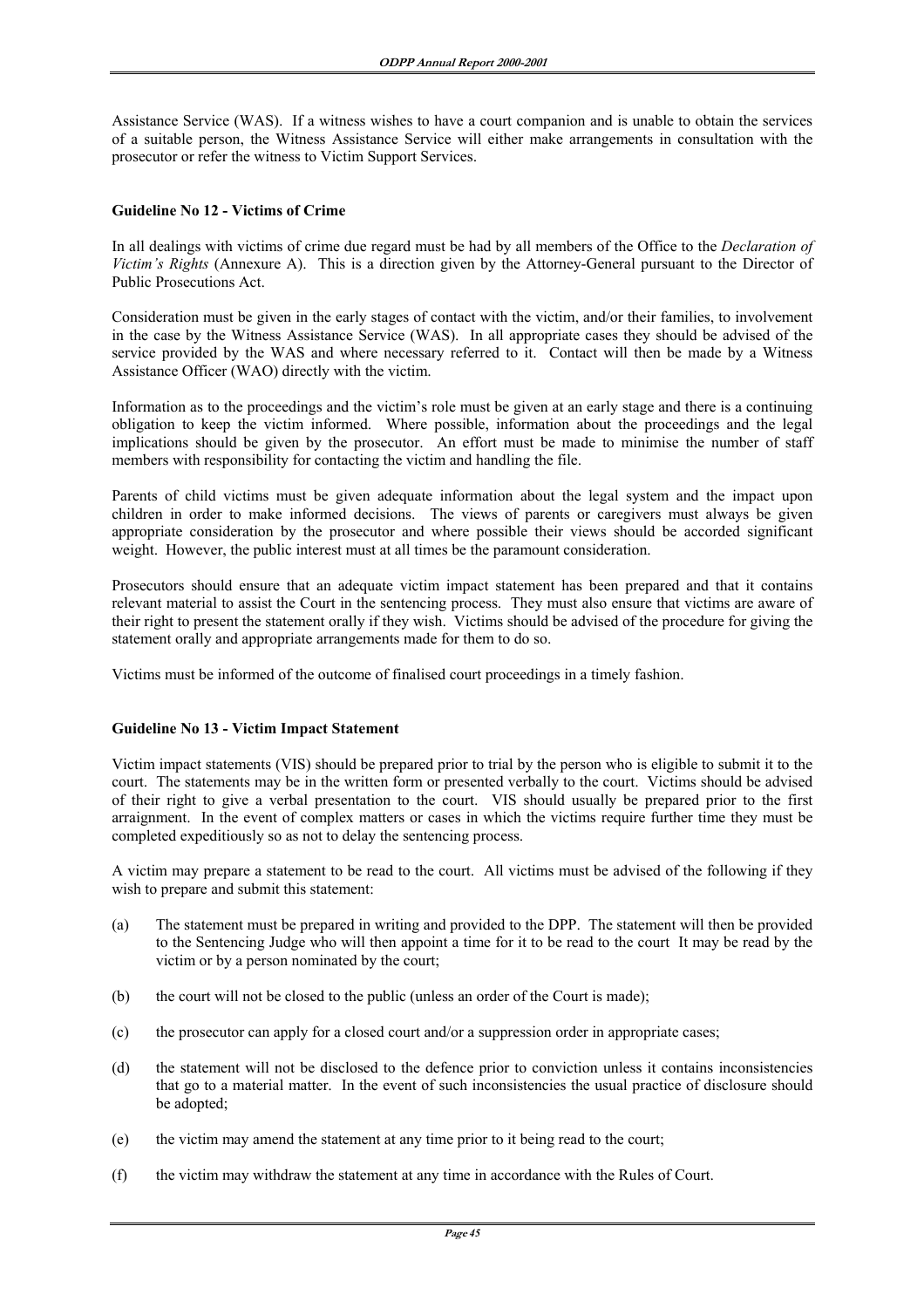A copy of the VIS will only be provided to defence counsel or to an unrepresented accused with an undertaking that the document is not reproduced in any way without the consent of the DPP. The document must be returned to the DPP upon request.

## **Guideline No 14 - Prosecution Appeals**

The prosecution has a right to appeal in certain circumstances. This right will always be exercised with restraint and only where there is a reasonable prospect of success.

## *Appeals against sentence*

In The Queen v Osenkowski (1982) 30 SASR 212 King CJ made the following observations concerning the role of prosecution appeals against sentence:

 "*It is important that prosecution appeals should not be allowed to circumscribe unduly the sentencing discretion of judges. There must always be a place for the exercise of mercy where a judge's sympathies are reasonably excited by the circumstances of the case. There must always be a place for the leniency which has traditionally been extended even to offenders with bad records when the judge forms the view, almost intuitively in the case of experienced judges, that leniency at that particular stage of the offender's life might lead to reform. The proper role for prosecution appeals in my view, is to enable the courts to establish and maintain adequate standards of punishment for crime, to enable idiosyncratic views of individual judges as to particular crimes or types of crime to be corrected, and occasionally to correct a sentence which is so disproportionate to the seriousness of the crime as to shock the public conscience*."

This passage is reflective of the care with which the Director of Public Prosecutions must approach the question whether to institute an appeal against sentence.

The prosecution's right to appeal against sentence should be exercised sparingly, and it is the policy of the Director of Public Prosecutions not to institute such an appeal unless it can be asserted with some confidence that the appeal will be successful.

In considering a prosecution appeal against sentence it is to be borne in mind that the sentence for a specific offence will vary according to its nature, the circumstances of its commission, the antecedents of the prisoner, and the effect on the victim. Consequently, for any given offence there exists a range of legitimate penalty options. An appellate Court will not interfere with the exercise of a Judge's or Magistrate's sentencing discretion unless an error in the exercise of that discretion can be demonstrated. In practical terms the Court must be satisfied that the sentence imposed falls clearly outside the appropriate penalty range and may consequently be characterised as manifestly inadequate. Mere disagreement with the sentence passed is insufficient. The High Court decisions are clear that there must be a matter of principle to be established by the appeal in relation to the matter of the sentence Everett and Phillips v R [1994] 181 CLR 295.

## *Magistrates Appeals*

The Office conducts appeals from the Magistrates Court to the Supreme Court on indictable offences. The prosecution has a right to appeal against acquittal where there has been an error of law or fact by the Magistrate. These appeals are only instituted on rare occasions and in accordance with the authorities. The same considerations apply to appeals against sentence brought by the prosecution for a sentence imposed by a Magistrate or a Judge. This was confirmed by the Full Court in Police v Cadd (1997) 69 SASR 150.

## *Case Stated*

There is no right of appeal against a verdict of acquittal in the District or Supreme Court. However the prosecution can apply to the court during the trial or sentencing process, or after an acquittal, for the court to refer a question of law for consideration to the Full Court. This power should be exercised sparingly. The Director of Public Prosecutions should not seek to have a question of law referred to the Full Court unless it can be asserted with some confidence that the Court will answer the question in the manner sought by the prosecution. The question of law must be of sufficient importance to require the attention of the Full Court.

# **CONCLUSION**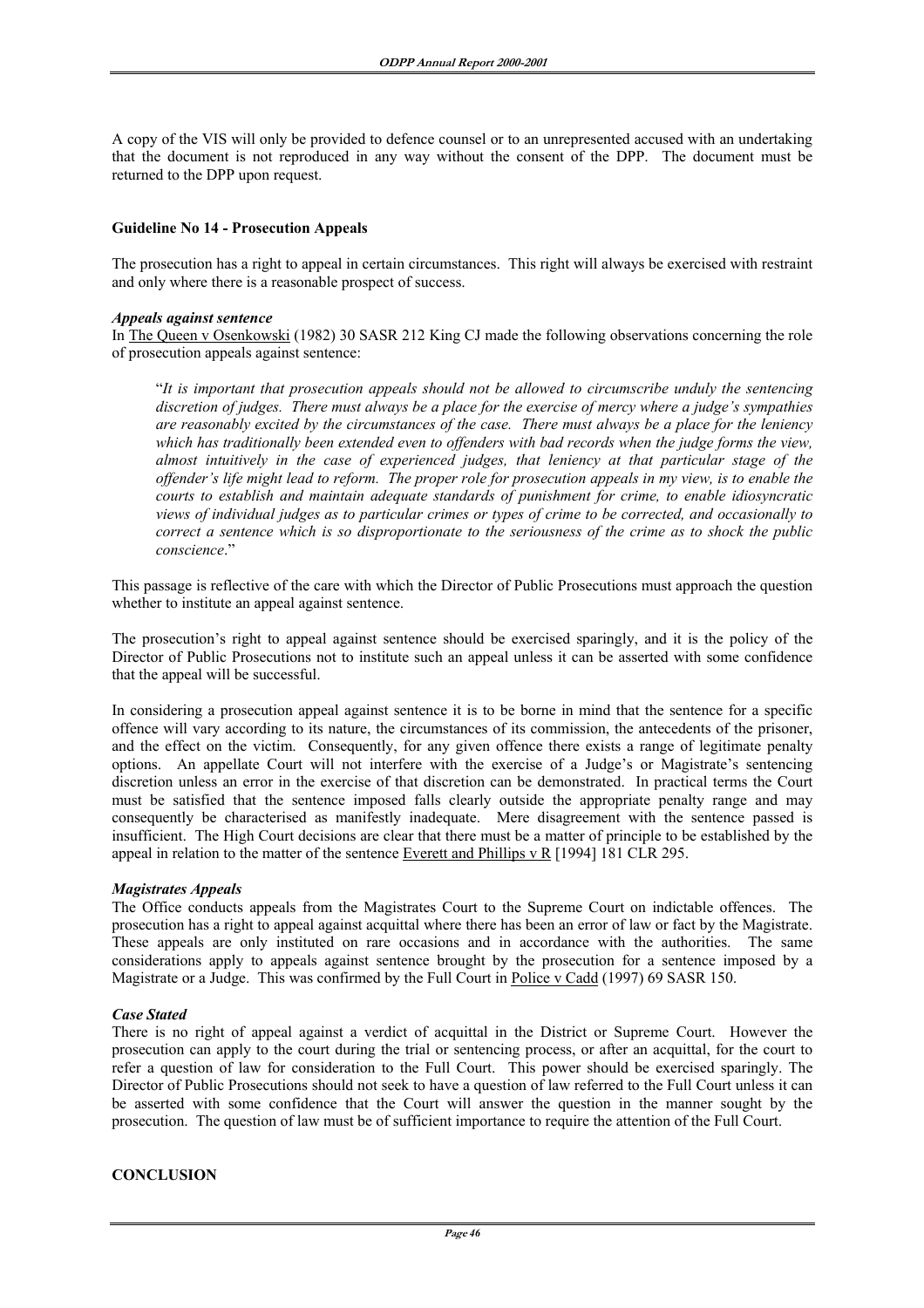This statement does not attempt to cover all questions that can arise in the prosecution process and the role of the prosecutor in their determination. It is sufficient to state that throughout a prosecution the prosecutor must conduct himself or herself in a manner which will maintain, promote and defend the interests of justice, for in the final analysis the prosecutor is not a servant of government or individuals. He or she is a servant of justice. At the same time it is important not to lose sight of the fact that prosecutors discharge their responsibilities in an adversarial context. Accordingly, while the case must at all times be presented to the court fairly and justly, the community is entitled to expect that it will also be presented fearlessly, vigorously and skillfully.

This statement will be kept under review, and any changes will be made public.

# *ANNEXURE A*

 **DECLARATION OF VICTIM'S RIGHTS - See Appendix A of this Report.**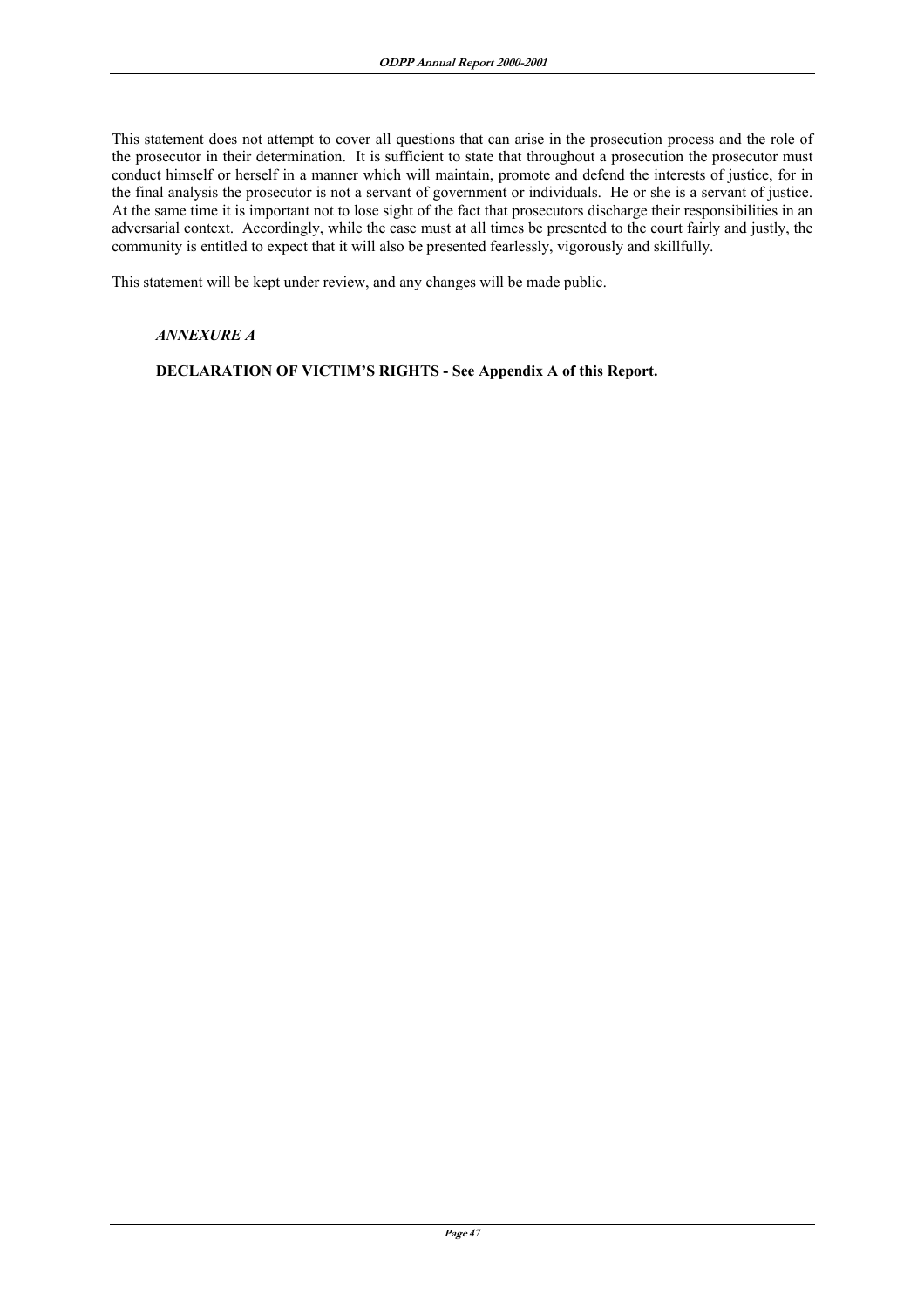*ANNEXURE B* 

# **DIRECTOR OF PUBLIC PROSECUTIONS ACT 1991**

# **SUMMARY OF PROVISIONS**

- 1. Short title
- 2. Commencement
- 3. Interpretation
- 4. Director of Public Prosecutions
- 5. Acting Director
- 6. Office of the Director
- 6A. Delegation
- 7. Powers of Director
- 8. Consultation
- 9. Independence of Director
	- 10. Investigation and report
	- 11. Directions and guidelines by Director
- 12. Annual reports
- 13. Saving provision
- 14. Regulations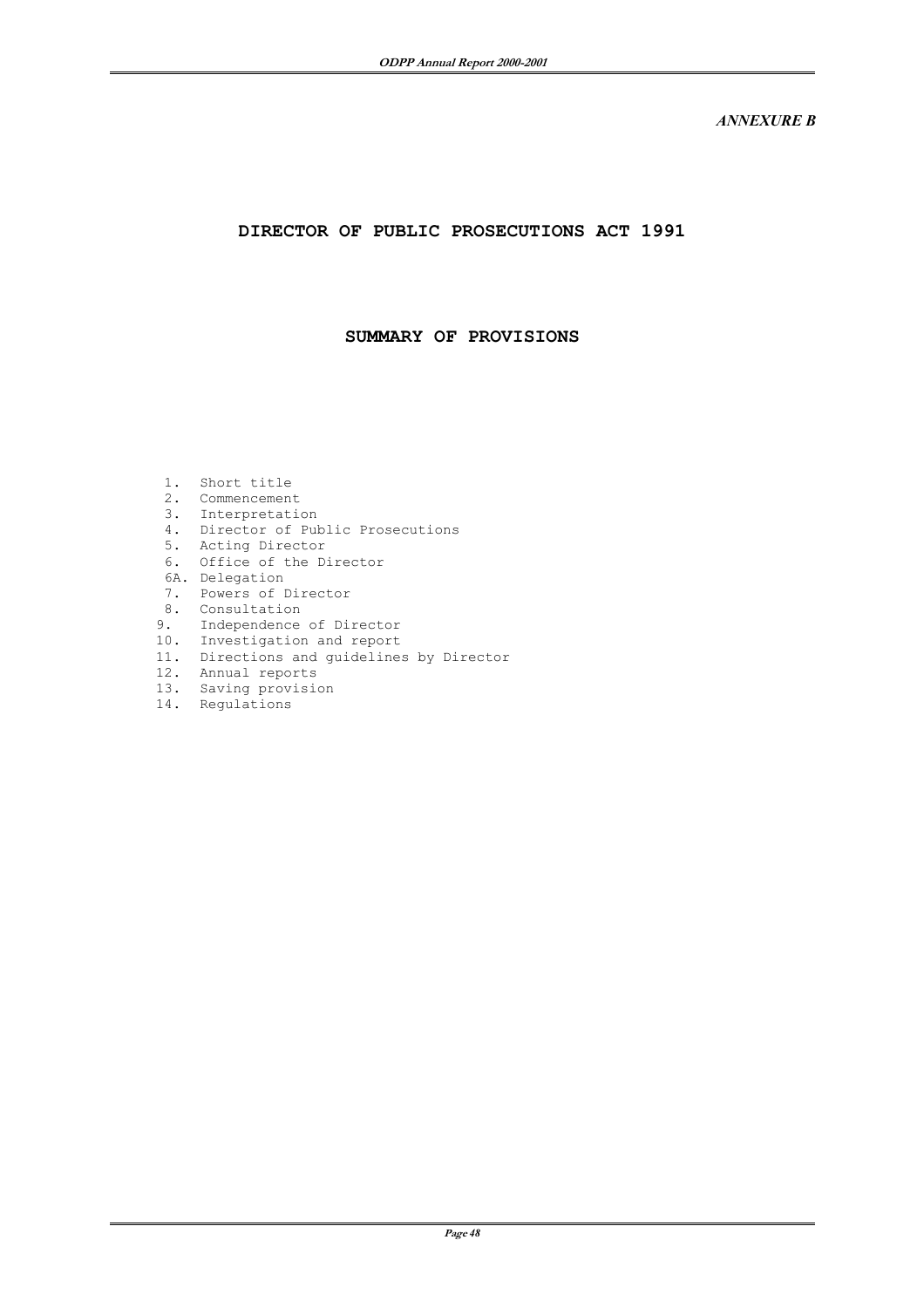#### **DIRECTOR OF PUBLIC PROSECUTIONS ACT 1991**

**An Act to establish the Office of Director of Public Prosecutions; to make consequential amendments to certain Acts; and for related purposes.**

The Parliament of South Australia enacts as follows:

#### **Short title**

**1.** This Act may be cited as the *Director of Public Prosecutions Act 1991*.

#### **Commencement**

**2.** This Act will come into operation on a day to be fixed by proclamation.

#### **Interpretation**

**3.** In this Act—

 "**Director**" means the Director of Public Prosecutions and includes a person acting in the position of Director of Public Prosecutions;

"**Office**" means the Office of the Director of Public Prosecutions.

#### **Director of Public Prosecutions**

**4. (**1) There will be a Director of Public Prosecutions.

- (2) The Director will be appointed by the Governor.
- (3) A person is not eligible for appointment as the Director unless he or she is a legal practitioner of at least seven years standing.
- (4) The Director will be appointed—
	- *(a)* for a term of office of seven years; and
	- *(b)* on terms and conditions determined by the Governor.
- (5) At the expiration of a term of office, the Director will be eligible for re-appointment.
- (6) The Director must inform the Attorney-General in writing of—
	- *(a)* any direct or indirect pecuniary interest that the Director has or acquires in any business, or in any body corporate carrying on a business, in Australia or elsewhere; and
	- *(b)* any other direct or indirect interest that the Director has or acquires that conflicts, or may conflict, with the Director's duties.
- (7) The Director must not—
	- *(a)* engage in legal practice outside the duties of his or her office; or
	- *(b)* engage, without the consent of the Attorney-General, in any other remunerated employment.
- (8) The Governor may terminate the Director's appointment if the Director—
	- *(a)* is guilty of misbehaviour; or
	- *(b)* becomes physically or mentally incapable of carrying out official duties satisfactorily; or
	- *(c)* becomes bankrupt or applies to take the benefit of a law for the relief of bankrupt or insolvent debtors; or
	- *(d)* is absent, without leave of the Attorney-General, for 14 consecutive days, or for 28 days in any period of 12 months; or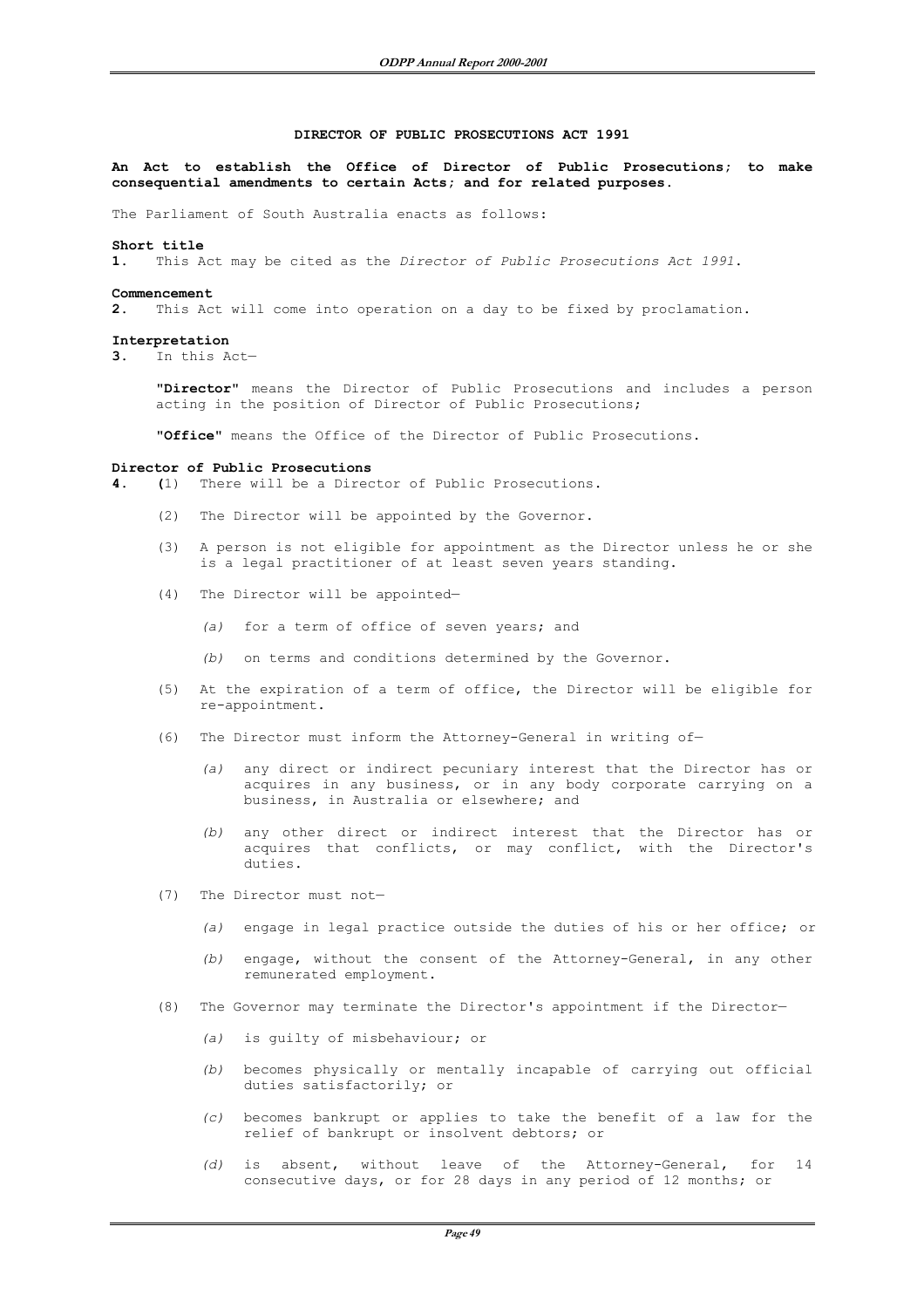- *(e)* contravenes or fails to comply with subsection (6) or (7).
- (9) Except as provided in subsection (8), the Director's appointment cannot be terminated.

#### **Acting Director**

- **5.** (1) If the Director is temporarily absent, or the Director's position is temporarily vacant, the Attorney-General may assign a suitable person to act in the Director's position during the temporary absence or vacancy.
	- (2) A person is not eligible to act in the Director's position unless he or she is a legal practitioner of at least seven years standing.
	- (3) The terms on which a person is assigned to act in the Director's position will be as determined by the Attorney-General.

#### **Office of the Director**

- **6.** (1) The Office of the Director of Public Prosecutions is established.
	- (2) The Office consists of—
		- *(a)* the Director of Public Prosecutions; and
		- *(b)* any persons assigned under the *Government Management and Employment Act 1986* to work in the Office.
	- (3) The Director has the administration and control of the Office.

\* \* \* \* \* \* \* \* \*

#### **Delegation**

- **6A.** The Director may, by instrument in writing, delegate to any suitable person any of the director's powers or functions under this Act but such a delegation—
	- *(a)* is revocable at will; and
	- *(b)* does not prevent the Director from acting personally in the matter.

# **Powers of Director**<br>**7.** (1) The Dire

The Director has the following powers:

- *(a)* to lay charges of indictable or summary offences against the law of the State;
- *(b)* to prosecute indictable or summary offences against the law of the State;
- *(c)* to claim and enforce, either on behalf of the Crown or other persons, civil remedies that arise out of, or are related to, prosecutions commenced by the Director;
- *(d)* to take proceedings for or in relation to the confiscation of profits of crime;
- *(da)* to institute civil proceedings for contempt of court;
- *(e)* to enter a *nolle prosequi* or otherwise terminate a prosecution in appropriate cases;
- *(f)* to grant immunity from prosecution in appropriate cases;
- *(g)* to exercise appellate rights arising from proceedings of the kind referred to above;
- *(h)* to carry out any other function assigned to the Director by regulation;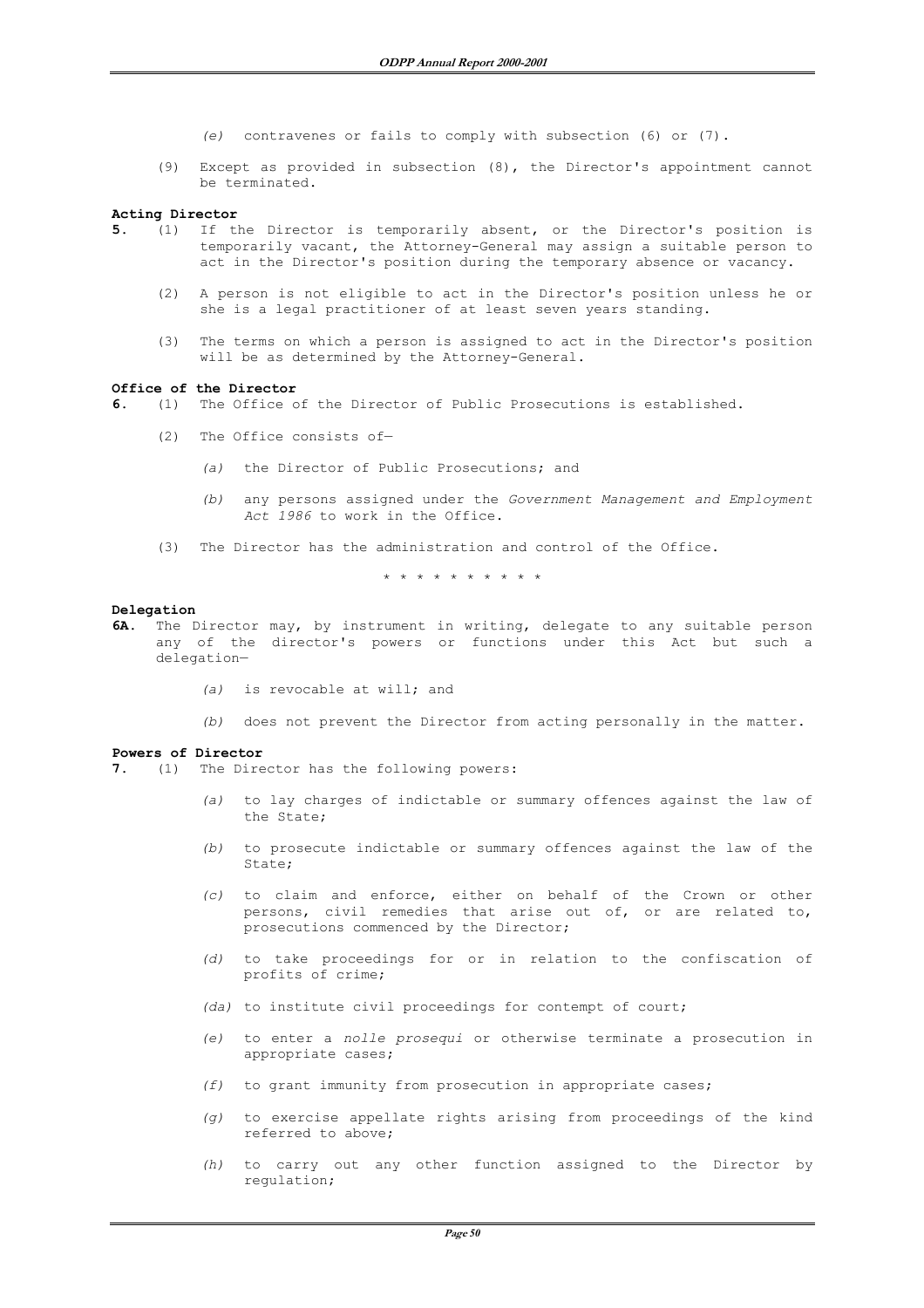- *(i)* to do anything incidental to the foregoing.
- (2) The Attorney-General may, by notice in the *Gazette*, transfer to the Director any powers or functions of the kind referred to above, or any power to consent to a prosecution, vested in the Attorney-General by an Act passed before the commencement of this Act.
- (3) A person who has power to consent to a prosecution, or to allow an extension of the period for commencing a prosecution, for an offence of a particular kind under the law of the State may, by notice in the *Gazette*, delegate that power to the Director.
- (4) A delegation under subsection (3)—
	- *(a)* is revocable by subsequent notice in the *Gazette*; and
	- *(b)* does not prevent the person from acting personally in a matter,

 but, once a decision on a particular matter has been made by the Director in pursuance of a delegation, the delegator is bound by that decision.

- (5) A document apparently signed by the Director and stating that the Director consents to a particular prosecution or that the Director allows a specified extension of the period for commencing a particular prosecution is to be accepted, in the absence of proof to the contrary, as proof of the fact so stated.
- (6) Where an information or complaint charging an offence is apparently signed by the Director or a person acting on the Director's authorisation, the information or complaint will, in the absence of proof to the contrary, be taken to have been duly signed by or on behalf of the Director.
- (7) In any legal proceedings, the Director may appear personally or may be represented by a member of the staff of the office who is a legal practitioner or by counsel or solicitor (including the Crown Solicitor or the Solicitor-General).
- (8) Details of any notices published under this section must be included in the Director's annual report.

#### **Consultation**

- **8.** (1) The Director must, if requested to do so by the Attorney-General, consult with the Attorney-General with respect to the exercise of the Director's powers or functions.
	- (2) The Attorney-General must, if requested to do so by the Director, consult with the Director with respect to the exercise of the Director's powers or functions.

#### **Independence of Director**

- **9.** (1) Subject to this section, the Director is entirely independent of direction or control by the Crown or any Minister or officer of the Crown.
	- (2) The Attorney-General may, after consultation with the Director, give directions and furnish guidelines to the Director in relation to the carrying out of his or her functions.
	- (3) Directions or guidelines under this section—
		- *(a)* must, as soon as practicable after they have been given, be published in the *Gazette*; and
		- *(b)* must, within six sitting days after they have been given, be laid before each House of Parliament.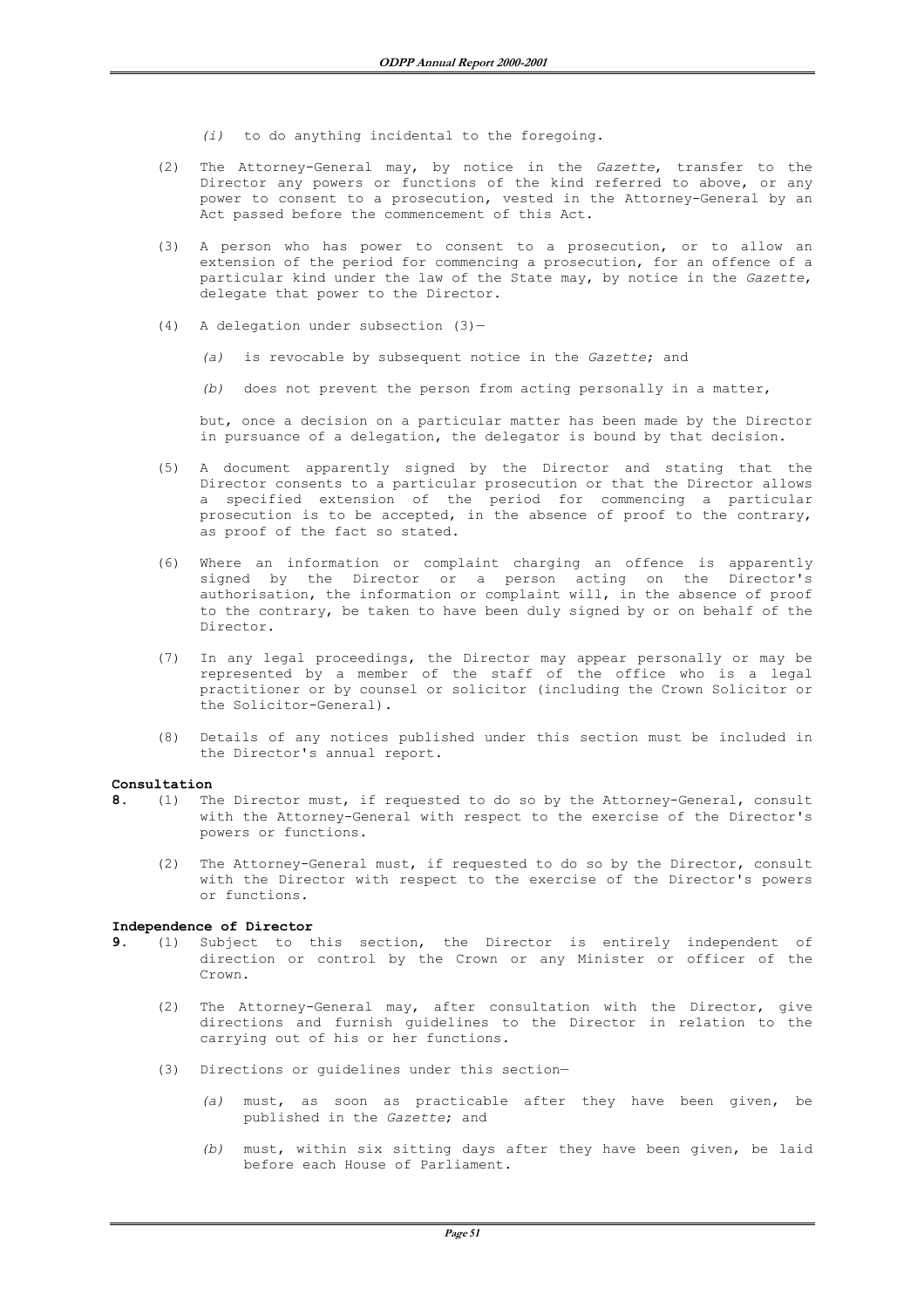- (4) Subsection (3) need not be complied with in relation to directions or guidelines under this section relating to individual matters if, in the opinion of the Attorney-General, disclosure may be prejudicial to an investigation or prosecution, but, in that case, the directions or guidelines must be published in the *Gazette*, and laid before each House of Parliament, as soon as practicable after the matter is determined or otherwise completed.
- (5) If the Attorney-General is satisfied that disclosure under this section would place human life or safety at risk or cause some other form of severe prejudice to any person, the Attorney-General may withhold material from disclosure so far as necessary to avoid that consequence.

#### **Investigation and report**

**10.** The Commissioner of Police must, so far as it is practicable to do so, comply with any request from the Director to investigate, or report on the investigation of, any matter.

#### **Directions and guidelines by Director**

- **11.** (1) The Director may give directions or furnish guidelines to the Commissioner of Police or other persons investigating, or prosecuting, offences on behalf of the Crown.
	- (2) Any such directions or guidelines must be published in the Director's annual report.
	- (3) If the Director is satisfied that publication of material under this section would place human life or safety at risk or cause some other form of severe prejudice to any person, the Director may withhold the material from publication so far as necessary to avoid that consequence.

#### **Annual reports**

- **12.** (1) The Director must, before 30 September in each year, prepare and provide the Attorney-General with a report on the operations of the Office during the year that ended on the preceding 30 June.
	- (2) The Attorney-General must have a copy of the report laid before each House of Parliament within six sitting days after the date of its receipt.
	- (3) The Director may at any time report to Parliament on any matter affecting the proper carrying out of the functions of the Office.
	- (4) The report must be given to the Speaker of the House of Assembly and the President of the Legislative Council and they must lay copies of the report before their respective Houses as soon as practicable after its receipt.

#### **Saving provision**

**13.** This Act does not derogate from the right of the Attorney-General to appear personally in any proceedings on behalf of the Crown.

#### **Regulations**

**14.** The Governor may make such regulations as are contemplated by this Act or as are necessary or expedient for the purposes of this Act.

#### **SCHEDULE 1**

*Transitional Provisions*

#### **Retrospectivity**

- 1. (1) This Act applies in relation to proceedings commenced before the commencement of this Act.
	- (2) This Act applies in relation to offences committed before the commencement of this Act.

**Director to take over from Attorney-General**